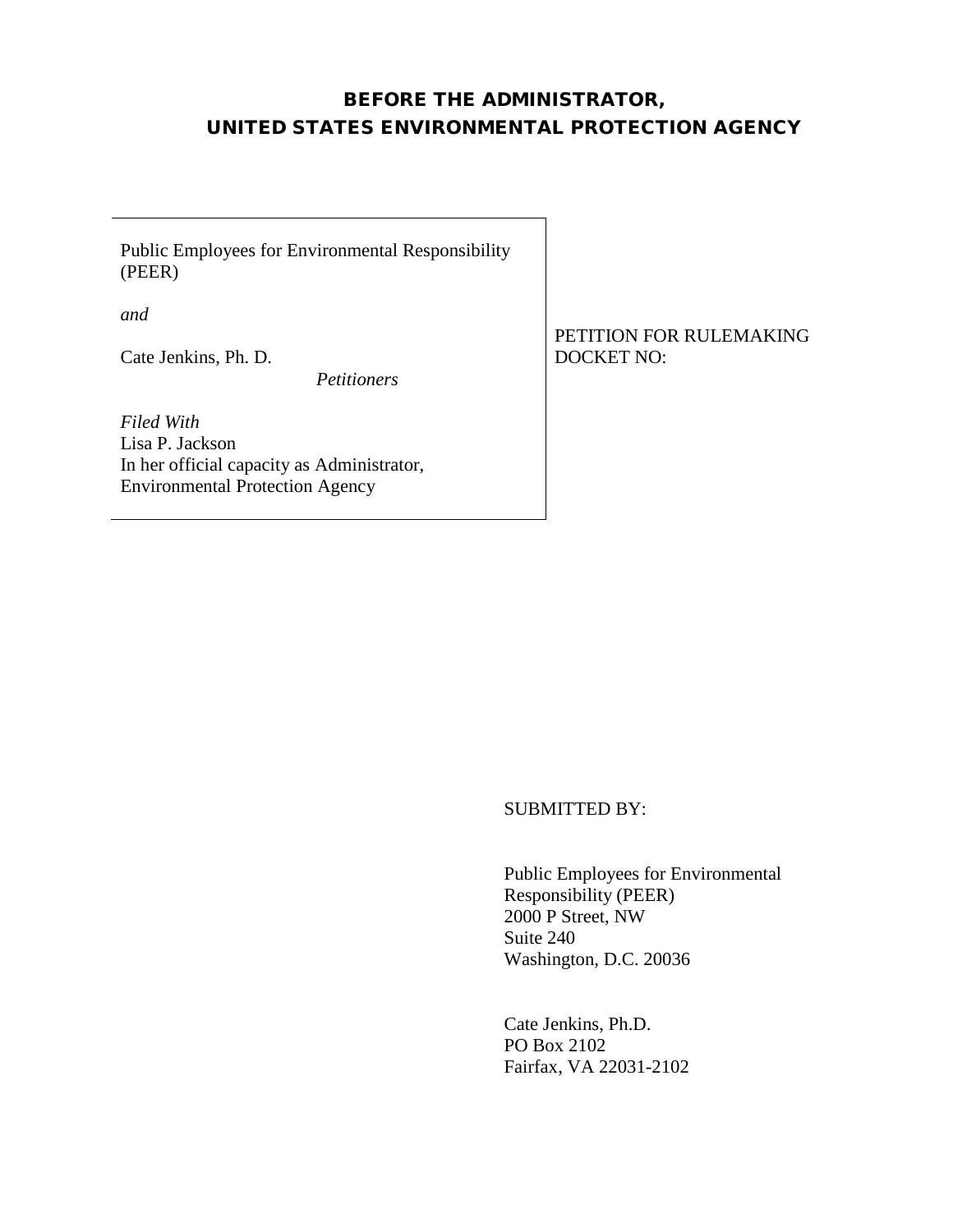# Table of Contents

<span id="page-1-0"></span>

| Ш.  |                                                                                                                                                                                          |  |
|-----|------------------------------------------------------------------------------------------------------------------------------------------------------------------------------------------|--|
| Ш.  |                                                                                                                                                                                          |  |
|     | Summary of interlocking U.S. regulations that incorporate the Corrosivity Characteristic 7                                                                                               |  |
|     |                                                                                                                                                                                          |  |
|     | 1980: Concurrent incorporation of Corrosivity Characteristic into the List of Hazardous Substances used by                                                                               |  |
|     | Department of Transportation incorporates the falsified Corrosivity Characteristic into hazardous                                                                                        |  |
|     | 1993: EPA reevaluates safe pH level for alkaline corrosives, expands the falsification in context of Cement                                                                              |  |
|     |                                                                                                                                                                                          |  |
|     | 2001: Withholding of critical corrosive WTC dust pH data while First Responders and public exposed15                                                                                     |  |
|     | 2007 - 2011: EPA officials admit falsification of Corrosivity Characteristic pH level and need to include all                                                                            |  |
| IV. |                                                                                                                                                                                          |  |
|     | The falsified Corrosivity Characteristic pH level of 12.5 does not protect from irreversible tissue                                                                                      |  |
|     | A pH level of 11.5 and higher is the recognized presumptive safe level for alkaline corrosive                                                                                            |  |
|     | Health effects from exposures to alkaline materials with corrosive high pH levels 25                                                                                                     |  |
|     | Corrosive components of concrete have been known to maim, kill and cause burns from the<br>beginning of time, and have been used to torture humans from ancient Egypt to the present day |  |
|     | Impact of the falsified Corrosivity Characteristic on First Responders and public after 9/1128                                                                                           |  |
|     | Zadroga Act established U.S. recognition that First Responders and the public suffered deadly                                                                                            |  |
|     | Research finds corrosivity of WTC dust one of the most important health impacts 30                                                                                                       |  |
|     | Both large and small WTC dust particles would have corrosive, high pH levels32                                                                                                           |  |
|     |                                                                                                                                                                                          |  |
|     | Impact of the falsified Corrosivity Characteristic after implosion demolitions of buildings34                                                                                            |  |
|     | Impact of the falsified Corrosivity Characteristic on residents living near cement manufacturing facilities                                                                              |  |
|     | Impact of the ambiguous specification of "aqueous" in the Corrosivity Characteristic definition 36                                                                                       |  |
| V.  |                                                                                                                                                                                          |  |
|     |                                                                                                                                                                                          |  |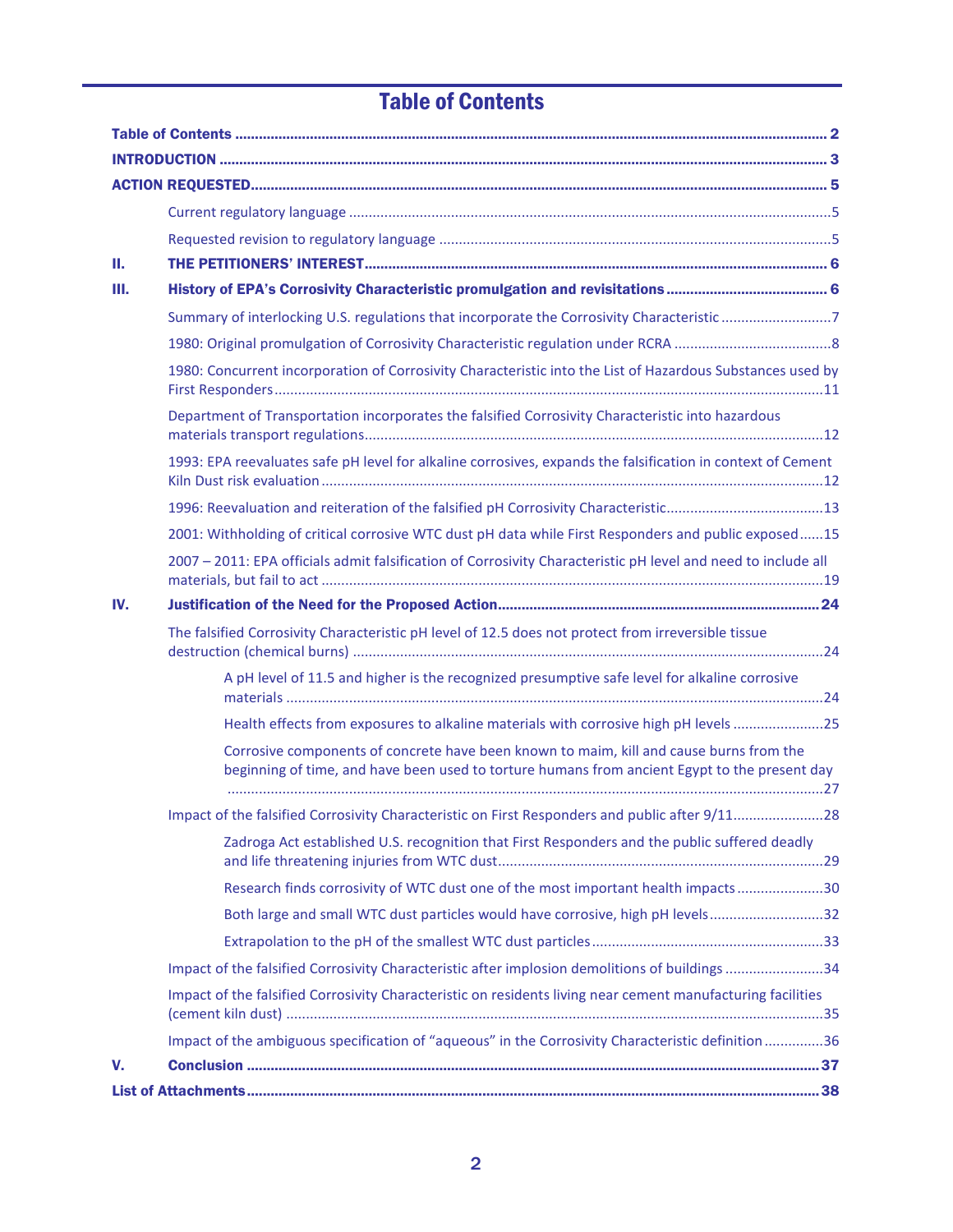### <span id="page-2-0"></span>INTRODUCTION

Pursuant to provisions in the Resource Conservation and Recovery Act ("RCRA") section 7004(a), 42 U.S.C. § 6974(a) and its implementing regulations at 40 C.F.R. § 260.20, the petitioners request that the Environmental Protection Agency (EPA) first reconsider and repeal the Corrosivity Characteristic regulations pursuant to RCRA at 42 U.S.C. § 6921(a) as currently promulgated in Title 40 of the Code of Federal Regulations (C.F.R.), Part 261.22 as Hazardous Waste Number D002 for alkaline corrosive hazardous wastes, and second, re-promulgate this regulation as specified below so as to adequately protect human health and the environment.

The Corrosivity Characteristic is a regulation pursuant to the Resource Conservation and Recovery Act (RCRA)**[1](#page-2-1)** republished every year in the C.F.R. since 1980. As we explain below, in the original 1980 regulation, EPA knowingly falsified the pH level. **[2](#page-2-2)** known to cause irreversible corrosive damage to human tissues (chemical burns) for alkaline (caustic) corrosive materials. This safety level was falsely claimed by EPA in its supporting documentation for the original rule**[3](#page-2-3)** to be the same as the United Nations (UN) World Health Organization's (WHO) safety level. EPA claimed the UN WHO corrosive level that they were incorporating into EPA's Corrosivity Characteristic for alkaline, caustic materials was a pH greater than 12.5. In fact, the WHO threshold for alkaline corrosivity was a pH level greater than 11.5. Thus, the fraudulent pH level in EPA's Corrosivity Characteristic (a pH of 12.5) is 10 times less protective than what it should be, namely a pH of 11.5. This UN WHO safety level has remained unchanged, and the UN WHO pH 11.5 and above presumptive corrosivity level was incorporated in 1998 as part of the UN Basel Convention Treaty containing the Globally Harmonized System (GHS) for identifying hazardous materials.

EPA has reviewed and reassessed this falsified pH level over the years, perpetuating the fraud, and continues to this day to maintain the Corrosivity Characteristic regulation regulations which incorporate this unsafe pH level. The Office of Resource Conservation and Recovery (ORCR) is the EPA program office responsible for the initial 1980 promulgation of this rule pursuant to RCRA, and has continued to be responsible for its re-evaluation and republication

<span id="page-2-1"></span>**<sup>1</sup>** Solid Waste Disposal Act (42 U.S.C. Chapter 82, Solid Waste Disposal, Subchapter III-Hazardous Waste Management, §6921. Identification and listing of hazardous waste, (a) Criteria for identification or listing.

<span id="page-2-2"></span><sup>&</sup>lt;sup>2</sup> The pH of a material is determined by a simple laboratory test. Materials with a pH less than 7 are considered acidic, while those with a pH greater than seven are considered basic (alkaline). The pH scale is logarithmic, which means that each change of one unit on the pH scale means a change in 10 times the acidity or alkalinity. Wikipedia. pH. <http://en.wikipedia.org/wiki/PH>

<span id="page-2-3"></span><sup>&</sup>lt;sup>3</sup> EPA, Office of Solid Waste, OSWER (May 2,1980) Background Document, Resource Conservation and Recovery Act Subtitle C -Hazardous Waste Management, Section 3001 - Identification and Listing of Hazardous Waste. 5261.22 -Characteristic of Corrosivity. NTIS Order Number: PB81-184 319. Available from the National Technical Information Service (www.NTIS.gov) TELEPHONE ONLY (800/553-6847) - document is before 1990.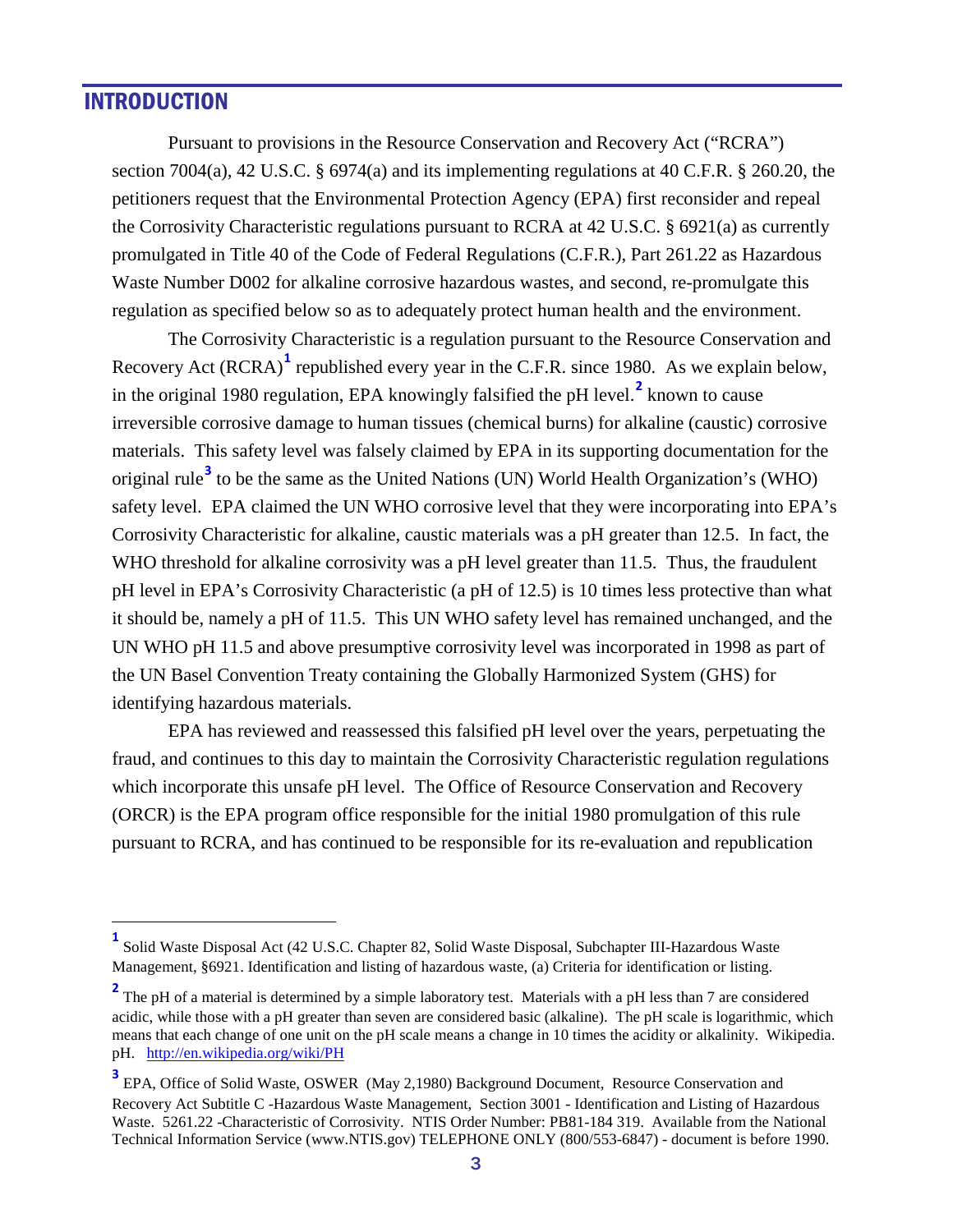every year in the C.F.R. The division within ORCR with specific responsibility for this regulation is the Materials Recovery and Waste Management Division (MRWMD).

Recently, the then director of MRWMD admitted that the safety level for alkaline corrosives incorporated into the regulations did in fact misrepresent the UN WHO safety level.**[4](#page-3-0)** He provided the excuse that perhaps those responsible for the original 1980 regulation thought the WHO pH level only applied to the eyes and/or that the individuals responsible for the original 1980 regulation had failed to examine the supporting materials for UN ILO pH determination.**[5](#page-3-1)** This same official also testified under oath that EPA had erred by excluding non-aqueous materials in the definition of materials regulated by the Corrosivity Characteristic.**[6](#page-3-2)**

The impact of EPA's falsified Corrosivity Characteristic regulation is to allow citizens to be exposed to dangerous corrosive materials. This is true for exposures to materials that are classified as waste materials generated by facilities that are subject to the regulations under RCRA. This is also true for exposures to releases from emergency response sites such as after the collapse of the WTC on 9/11 as well as exposures to materials transported on highways, railways and by air subject to Department of Transportation (DOT) regulations. This is because the National Contingency Plan (NCP) regulations as well as DOT regulations incorporate by reference the RCRA Corrosivity Characteristic regulation as part of their criteria for corrosive substances. OSHA regulations also reference the same NCP regulations in their guidance documents, and consider corrosive atmospheres to be immediately dangerous to life and health (IDLH).

Alkaline corrosive materials can cause chemical burns, particularly of the respiratory tissues after inhalation. Further, alkaline corrosive materials defeat the natural respiratory protective mechanisms that prevent larger dust particles from reaching the lungs, by killing or immobilizing the ciliary cells that line the throat and upper respiratory tract. This results in the facilitated transport of other toxic materials directly into the lungs.

The corrosivity of WTC dust has been attributed by medical researchers as a major causative factor in the respiratory symptoms suffered by First Responders and others after 9/11. See more detailed documentation later in this Petition for Rulemaking.

<span id="page-3-0"></span><sup>&</sup>lt;sup>4</sup> See the attached written notations of Robert W. Dellinger, former Director, Materials Recovery and Waste Management Division (MRWMD), ORCR, EPA, retired as of July 2011 on Dr. Jenkins' 10/25/06 complaint to the FBI over the falsification of the Corrosivity Characteristic regulation.

<span id="page-3-1"></span>**<sup>5</sup>** *Id.*

<span id="page-3-2"></span>**<sup>6</sup>** April 22, 2011 deposition of Robert W. Dellinger, former Director, Materials Recovery and Waste Management Division, EPA, pp. 175-176.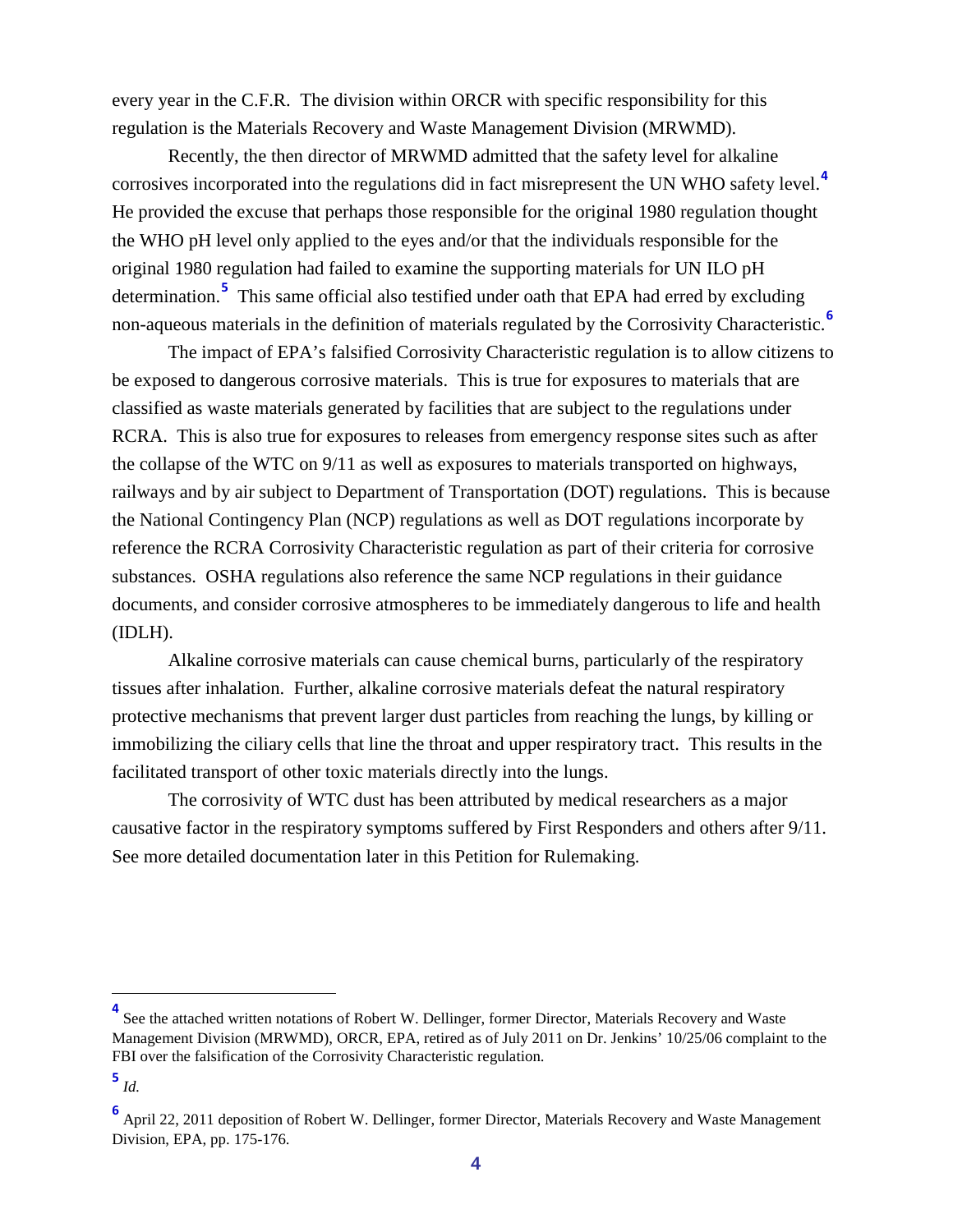## <span id="page-4-0"></span>ACTION REQUESTED

Petitioners request the Administrator, U.S. Environmental Protection Agency (EPA), revise the pH level associated with alkaline corrosivity that is specified in 40 C.F.R. § 261.22, the Corrosivity Characteristic, EPA Hazardous Waste Number D002 from a value of 12.5 to 11.5, as well as delete the specification that only wastes that are "aqueous" are subject to regulation under 40 C.F.R. § 261.22.

#### <span id="page-4-1"></span>Current regulatory language

EPA's current regulation under RCRA states that a waste exhibits the Corrosivity Characteristic contains the following provisions:

Title 40: Protection of Environment PART 261—IDENTIFICATION AND LISTING OF HAZARDOUS WASTE Subpart C—Characteristics of Hazardous Waste § 261.22 Characteristic of corrosivity. ... (a) A solid waste exhibits the characteristic of corrosivity if a representative sample of the waste has either of the following properties: (1) **It is aqueous and has a pH less than or equal to 2 or greater than or equal to 12.5** , as (2) It is a liquid and corrodes steel (SAE 1020) at a rate greater than 6.35 mm (0.250 inch) per year at a test temperature of 55 °C (130 °F) determined by a pH meter using Method 9040C in "Test Methods for Evaluating Solid Waste, Physical/Chemical Methods," EPA Publication SW–846, as incorporated by reference in §260.11 of this chapter. (b) A solid waste that exhibits the characteristic of corrosivity has the EPA Hazardous Waste Number of D002.

#### <span id="page-4-2"></span>Requested revision to regulatory language

The requested action subject to this petition would revise 40 C.F.R. § 261.22 to read as follows:

Title 40: Protection of Environment PART 261—IDENTIFICATION AND LISTING OF HAZARDOUS WASTE Subpart C—Characteristics of Hazardous Waste § 261.22 Characteristic of corrosivity. ... (a) A solid waste exhibits the characteristic of corrosivity if a representative sample of the waste has either of the following properties: **(1) It has a pH less than or equal to 2 or greater than or equal to 11.5,** as determined by a pH

(2) It is a liquid and corrodes steel (SAE 1020) at a rate greater than 6.35 mm (0.250 inch) per year at a test temperature of 55 °C (130 °F) meter using Method 9040C in "Test Methods for Evaluating Solid Waste, Physical/Chemical Methods," EPA Publication SW–846, as incorporated by reference in §260.11 of this chapter.

(b) A solid waste that exhibits the characteristic of corrosivity has the EPA Hazardous Waste Number of D002.

No changes to the List of Hazardous Substances under CERCLA is required, because this list incorporates by reference a citation to EPA's Corrosivity Characteristic at 40 C.F.R. §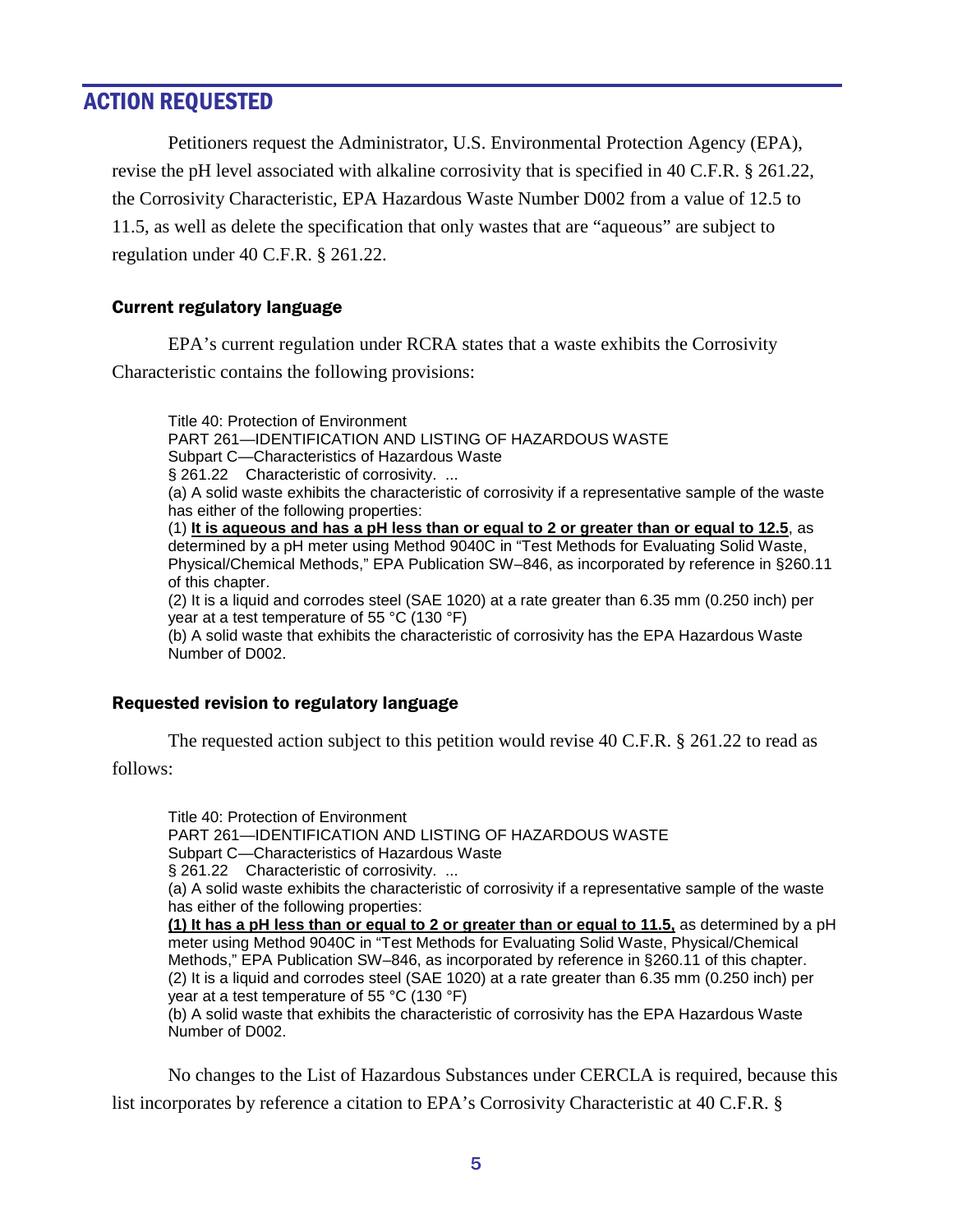261.22. The trigger level for protecting First Responders at hazardous materials release sites will change automatically when the RCRA Corrosivity Characteristic is changed.**[7](#page-5-2)**

## <span id="page-5-0"></span>II. THE PETITIONERS' INTEREST

Public Employees for Environmental Responsibility (PEER) serves the professional needs of local, State, and federal employees—the professionals charged with the protection of America's citizens from health hazards from the release of natural and man-made materials into the environment, including corrosive substances. PEER members have both personal and professional interests in preventing chemical burns and respiratory consequences from exposures to alkaline corrosive materials.

The co-petitioner, Cate Jenkins, Ph.D., has a personal and professional interest in those (including herself) adversely impacted by unsafe exposures due to EPA's falsified Corrosivity Characteristic pH safety level for alkaline corrosives. She has, in either her official capacity as a Senior Scientist employed by the EPA or in her private capacity, advised and assisted those exposed to corrosive materials, particularly after the collapse of the World Trade Center (WTC).

### <span id="page-5-1"></span>III. History of EPA's Corrosivity Characteristic promulgation and revisitations

The Corrosivity Characteristic is a current regulation published every year in the Code of Federal Regulations (C.F.R.). It is based on a falsified safety level benchmark for alkaline, caustic corrosivity to human tissues. This safety level was falsely claimed by EPA to be the same as the United Nations (UN) World Health Organization's (WHO) safety level. EPA claimed the UN WHO safety level incorporated into the Corrosivity Characteristic for alkaline, caustic materials corresponded to a pH level over 12.5. In fact, the WHO safety level was determined by the WHO to be materials with a pH greater than 11.5.

The pH of a material is determined by a simple laboratory test. Materials with a pH less than 7 are considered acidic, while those with a pH greater than seven are considered basic (alkaline).**[8](#page-5-3)** The pH scale is logarithmic, which means that each change of one unit on the pH scale means a change in 10 times the acidity or alkalinity. Thus, the pH level in EPA's Corrosivity Characteristic (a pH of 12.5) is 10 times less protective than what it should be, namely a pH of 11.5. Corrosivity to human tissue means irreversible chemical burns.

A pH level of 12.5 has no correlation to any human health endpoint. However, it does correlate almost exactly to the pH level that exempts the portland cement manufacturing industry

<span id="page-5-2"></span>**<sup>7</sup>** No changes to the Department of Transportation (DOT) regulations or any OSHA guidance documents would be required since they also incorporate by reference the Corrosivity Characteristic regulation.

<span id="page-5-3"></span>**<sup>8</sup>** Wikipedia. pH. <http://en.wikipedia.org/wiki/PH>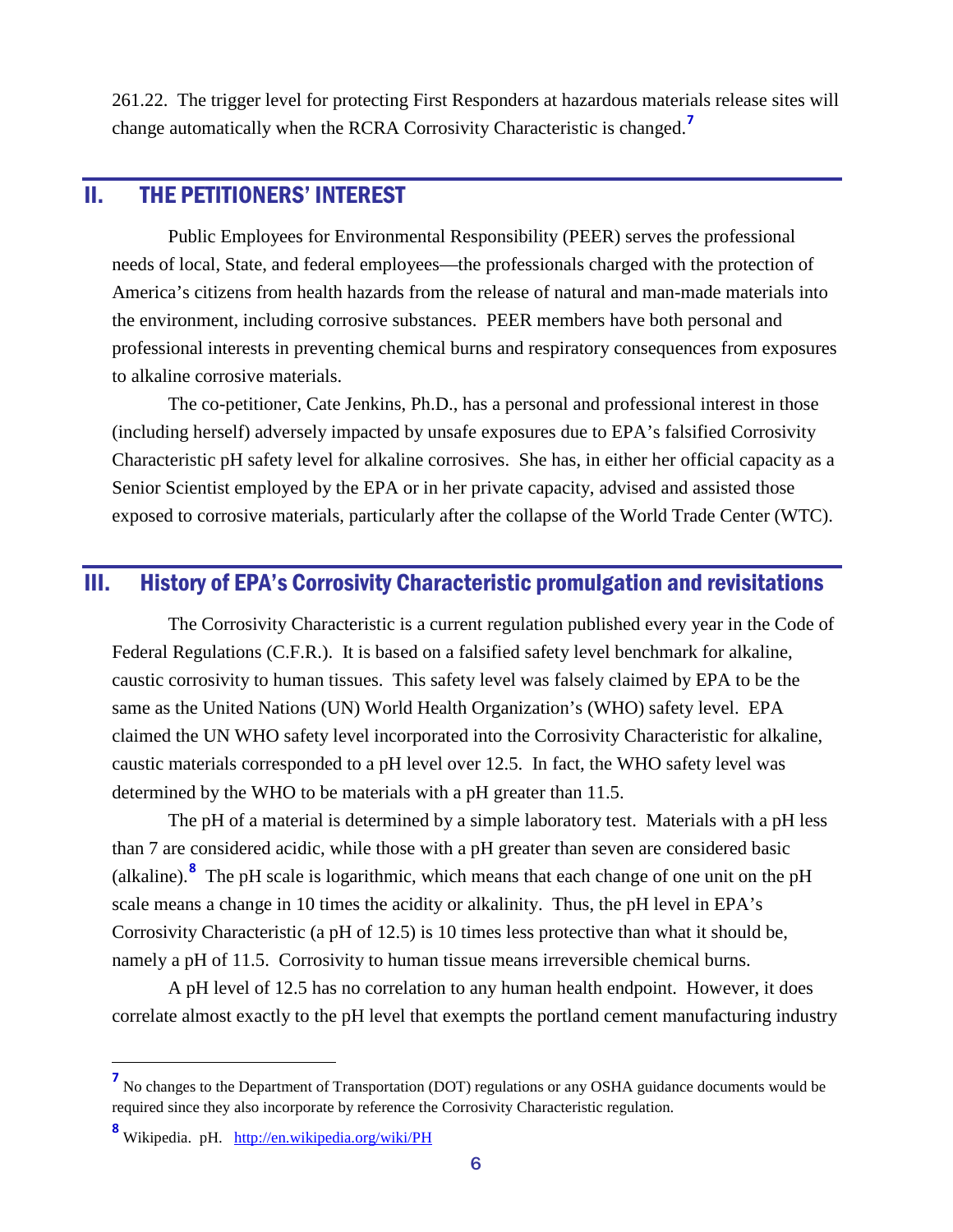and demolition industries from responsibility for uncontrolled releases (usually airborne). This is because calcium hydroxide is present even in aged, weathered concrete at concentrations capable of producing up to pH 12.5 leachates for extended periods of time.

#### <span id="page-6-0"></span>Summary of interlocking U.S. regulations that incorporate the Corrosivity Characteristic

The Corrosivity Characteristic regulation is used directly to classify wastes generated from manufacturing and other commercial facilities to determine whether they should be classified as "hazardous wastes" or not. If classified as a "hazardous waste" under RCRA, the waste would be required to be managed under the cradle-to-grave RCRA regulations requiring proper handling, transport and disposal to prevent exposures to the public.

The Corrosivity Characteristic pH level of 12.5 is also incorporated into the Hazardous Substances list under the National Contingency Plan (NCP) and its amending statue, the Comprehensive Emergency Response and Liability Act (CERCLA, or Superfund). **[9](#page-6-1)** The Hazardous Substances list contains safety benchmarks to evaluate risks to First Responders and the public from any hazardous release site. This includes releases such as from the collapse of the World Trade Towers and the demolition of large buildings by explosives ("implosion demolitions").

In 1993, the falsified Corrosivity Characteristic pH level of 12.5 was cited and used to evaluate risks to the public living around cement manufacturing plants (cement kilns) for possible regulation under RCRA. The Corrosivity Characteristic pH level of 12.5 was referenced and used as a basis for not regulating cement kiln dust (CKD) based on any of its corrosive effects on the surrounding population.

The Corrosivity Characteristic pH level of 12.5 is also incorporated by reference into the Department of Transportation (DOT) regulations for the transport of hazardous materials as a presumptive level of corrosive hazard for alkaline materials.**[10](#page-6-2)**

At the same time that EPA's Corrosivity Characteristic is applied to wastes regulated by RCRA, the CERCLA Hazardous Substances List, and DOT regulations, other authorities have adopted the correct safe pH level of 11.5 and below for alkaline corrosives. Even another part of EPA utilizes the internationally correct pH level of 11.5 for presumptive corrosivity (chemical burns), **[11](#page-6-3)** which has diverted international attention away from the falsified pH level of 12.5 used

<span id="page-6-1"></span><sup>&</sup>lt;sup>9</sup> The Corrosivity Characteristic regulation under RCRA is defined to be confined to solid materials. However, the benchmark safety level pH from this regulation is generally applied to both solids and liquids when used for the purposes of identifying "Hazardous Substances"

<span id="page-6-2"></span>**<sup>10</sup>** See October 13, 2008 complaint to FBI from Cate Jenkins, Ph.D., "*Supplemental Evidence: Fraud in the Conduct and Dissemination of Human Tissue Corrosivity Data (pH tests) in the Aftermath of the World Trade Center Disaster"* at pp. 22-25. [http://www.scribd.com/doc/45180410/Jenkins-101308-FBI-New-WTC-pH-Lies-2nd-](http://www.scribd.com/doc/45180410/Jenkins-101308-FBI-New-WTC-pH-Lies-2nd-Complaint)**[Complaint](http://www.scribd.com/doc/45180410/Jenkins-101308-FBI-New-WTC-pH-Lies-2nd-Complaint)** 

<span id="page-6-3"></span>**<sup>11</sup>** See May 6, 2007 complaint to the FBI and Congress from Cate Jenkins, Ph.D.: "*Complaint and Additional Evidence of Ph Fraud by: USGS, OSHA, ATSDR, NYC, EPA, and EPA-funded scientists; (1) Falsification of*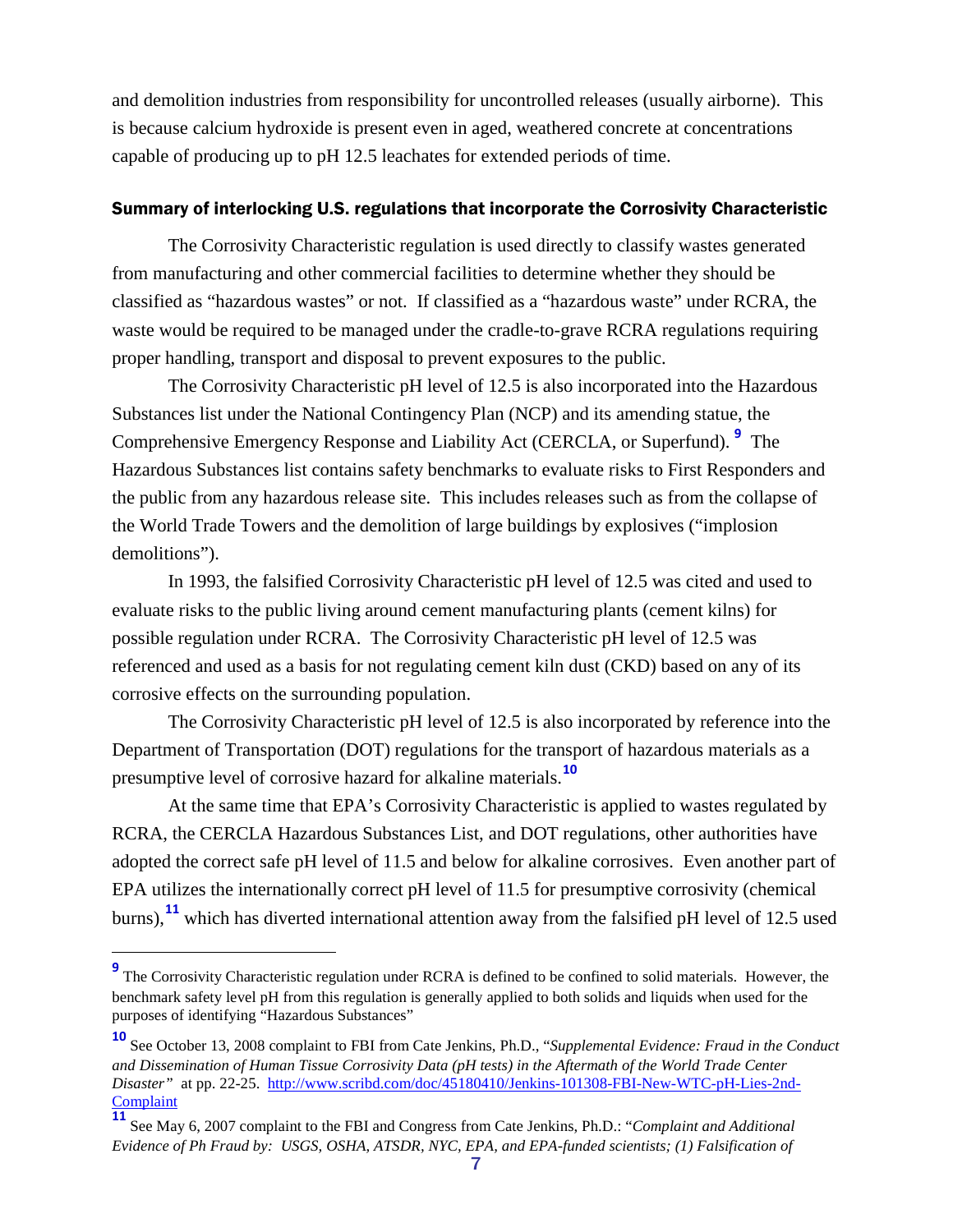by other parts of EPA under RCRA and CERCLA. The European Union and many other countries have adopted the safe pH level of 11.5 established by the United Nations (UN) as early as 1971, and subject to the UN Basel Convention Treaty Globally Harmonized System (GHS), which the U.S. has refused to sign.<sup>[12](#page-7-1)</sup>

The following table is a summary of regulations and standards incorporating the EPA Corrosivity Characteristic pH level of 12.5, or in the alternative, adopting the correct pH level of 11.5, for corrosive irreversible chemical burns to tissues

| <b>DH LEVELS vs. PRESUMPTIONS OF HAZARDS</b><br><b>CORROSIVE</b><br>Includes federal U.S. regulations which conflict or falsify UN standards                                                                                                                                                                                                                                                                                                                                                                                                                                                                                                                                                                                                                                                                                                                                         |  | <b>CAUSTIC/ALKALINE</b><br><b>CORROSIVE</b><br>pH range |             |             |
|--------------------------------------------------------------------------------------------------------------------------------------------------------------------------------------------------------------------------------------------------------------------------------------------------------------------------------------------------------------------------------------------------------------------------------------------------------------------------------------------------------------------------------------------------------------------------------------------------------------------------------------------------------------------------------------------------------------------------------------------------------------------------------------------------------------------------------------------------------------------------------------|--|---------------------------------------------------------|-------------|-------------|
| <b>EPA RCRA Corrosivity Characteristic 40 CFR §261.22 using falsified UN pH levels</b><br>EPA CERCLA (Superfund) Hazardous Substances at 40 CFR §302.4(b) incorporating 40 CFR §261.22<br>DOT Appendix A to 49 CFR§172.101 incorporating CERCLA 40 CFR §302.4(b) (above) with falsified UN pH levels                                                                                                                                                                                                                                                                                                                                                                                                                                                                                                                                                                                 |  | safe pH range                                           | - 12.5      | $12.5 - 14$ |
| EPA Toxics/Pesticide office, 40 CFR §158, pH $\geq$ 11.5 presumed corrosive no further testing<br>UN Globally Harmonized System (GHS), OECD 404, pH $\geq$ 11.5 set as corrosive no further testing in 1992 version<br>UN Basel Convention treaty, in effect but US has not signed, UN GHS levels, lists some lime wastes as hazardous<br>NYC Fire Code – uses DOT 49 CFR §173.136 - 137 incorporating 1992 OECD 404 - mandatory pH ≥ 11.5 corrosive<br>Canada Workplace Hazardous Materials Information System (WHMIS), - references UN GHS<br>Health Canada consumer products- OECD 404 and mandatory pH ≥ 11.5 plus alkali reserve capacity criteria tests<br>Canadian transportation regulations, reguiring placarding for corrosive materials for cement trucks<br>European Commission – corrosive for $pH \ge 11.5$ plus alkali reserve may result in lower corrosive pH level |  | $2 - 11.5$<br>safe pH<br>range                          | $11.5 - 14$ |             |

#### <span id="page-7-0"></span>1980: Original promulgation of Corrosivity Characteristic regulation under RCRA

EPA first promulgated this falsified regulation on May 19, 1980 through publication of the final rule in the *Federal Register*. **[13](#page-7-2)** In the supporting documentation for this rule, EPA's hazardous waste program falsified the pH levels (changed the numbers) that the UN World Health Organization (WHO) International Labour Organization (ILO) determined would invariably result in corrosive permanent tissue damage (chemical burns). The ILO said the level was pH 11.5 for alkaline substances for both skin and eyes. But EPA claimed the ILO said this level was 12.5, falsifying what was in the 1971 edition of the ILO encyclopedia. In December 1980, this falsified pH 12.5 level was incorporated into the National Contingency Plan (NCP, Superfund) criteria for Hazardous Substances.

 $\overline{a}$ 

*corrosive pH data for WTC dust; (2) Historical fraud by EPA of hazardous pH levels since 1980*" at p. 44. <http://www.scribd.com/doc/45180048/Jenkins-050607-FBI-WTC-pH-LIES-1st-Complaint>

<span id="page-7-1"></span>**<sup>12</sup>** *Id.* at pp. 41-43.

<span id="page-7-2"></span>**<sup>13</sup>** EPA (May 19, 1980) Final Rule, 40 C.F.R. § 261.22 Characteristic of corrosivity. *Federal Register*, Vol. 45, No. 98, p. 33122.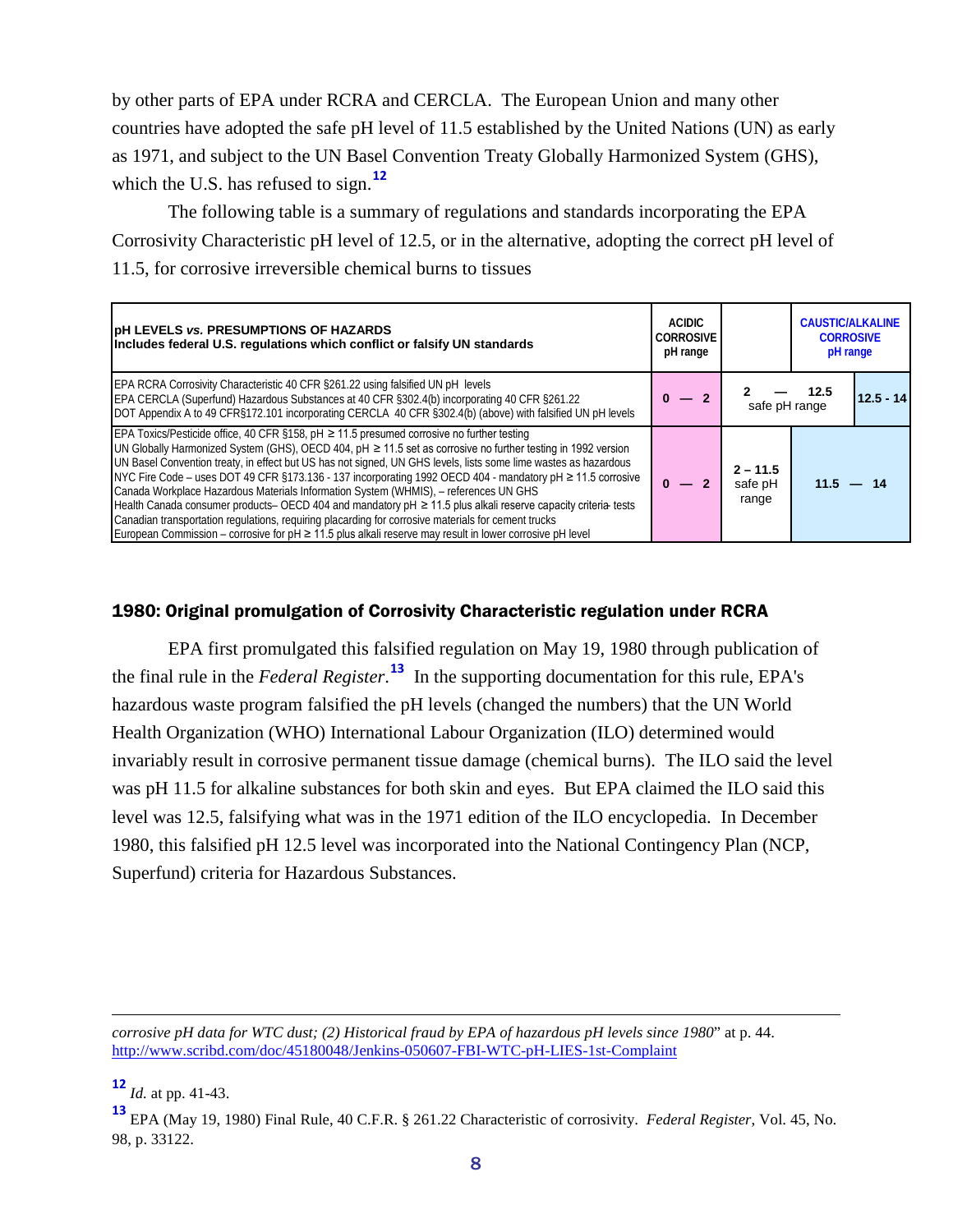EPA's reason for setting the pH level of 12.5 as the threshold for when materials became corrosive to human tissues was explained in the Listing Background Document that supported the 1980 RCRA Corrosivity Characteristic:**[14](#page-8-0)**

Studies indicate that pH extremes above 11.5 and below 2.5 generally are not tolerated by human corneal (eye) tissue [Reference] (3). ... These limits were chosen in an attempt to balance the following considerations: sensitive human tissue may be damaged when contacted with substances exhibiting pH levels below 2.5 or above 11.5:

... Upon consideration of these comments and after further deliberation, the Agency has decided to extend the range of acceptable pH levels by decreasing the lower limit from pH 3.0 to 2.0 and increasing the upper limit from pH 12.0 to 12.5. With respect to the upper limit, the Agency agrees with the commenters that otherwise non-hazardous lime stabilized sludges and wastes should not be designated as hazardous. Accordingly, the Agency has adjusted the upper limit to pH 12.5 to exclude such wastes from the system.

... Although eye tissue is damaged when the pH is above 11.5, normal skin tissue is clearly less sensitive than eye tissue. Consequently, increasing the upper pH limit to 12.5 should not significantly increase the likelihood of damage to skin.

... [Reference] 3. Encyclopedia of Occupational Health and Safety. Volume 1. Geneva, International Labor Office, 1971-72. pp. 220-221. ...

Notice from the above that EPA claimed that the pH level of 11.5 was only corrosive to the eyes, and not to the skin, citing the United Nation's International Labour Office (ILO) 1971- 72 edition of the Encyclopaedia of Occupational Health and Safety**[15](#page-8-1)** as its scientific basis for making this claim.

However, EPA falsified the information from the ILO encyclopedia. The ILO encyclopedia clearly stated both irreversible dermal (skin) as well as corneal damage occurs at pH levels above 11.5, not 12.5. The ILO never mentioned any pH level of 12.5 in any context, nor did any of the references cited by the ILO even mention a pH level of 12.5 in any context. **[16](#page-8-2)** See below a scanned version of this 1971/1972 encyclopedia:**[17](#page-8-3)**

<span id="page-8-0"></span>**<sup>14</sup>** EPA, Office of Solid Waste, OSWER (May 2,1980) Background Document, Resource Conservation and Recovery Act Subtitle C -Hazardous Waste Management, Section 3001 - Identification and Listing of Hazardous Waste. 5261.22 -Characteristic of Corrosivity. NTIS Order Number: PB81-184 319. Available from the National Technical Information Service (www.NTIS.gov) by telephone order only (800/553-6847)

<span id="page-8-1"></span>**<sup>15</sup>** International Labour Office (1971, 1972) Chemical Burns. In: Encyclopaedia of Occupational Health and Safety, Volume I – A – K, pages 220 - 221 International Labour Office, CH 1211 Geneva 22, Switzerland, 1971. Special McGraw-Hill Edition, 1972, Library of Congress Card Number: 74-39329, International Standard Book Number: 07-079555-X

<span id="page-8-2"></span>**<sup>16</sup>** EPA cited no other medical studies or any other scientific reference to support its false claim that pH levels up to 12.5 were safe for alkaline corrosive effects on tissues.

<span id="page-8-3"></span>**<sup>17</sup>** See October 13, 2008 complaint to FBI from Cate Jenkins, Ph.D., *op. cit.* at 19-20 for more extensive discussions on this issue, and quotations from the medical studies cited by the ILO encyclopedia.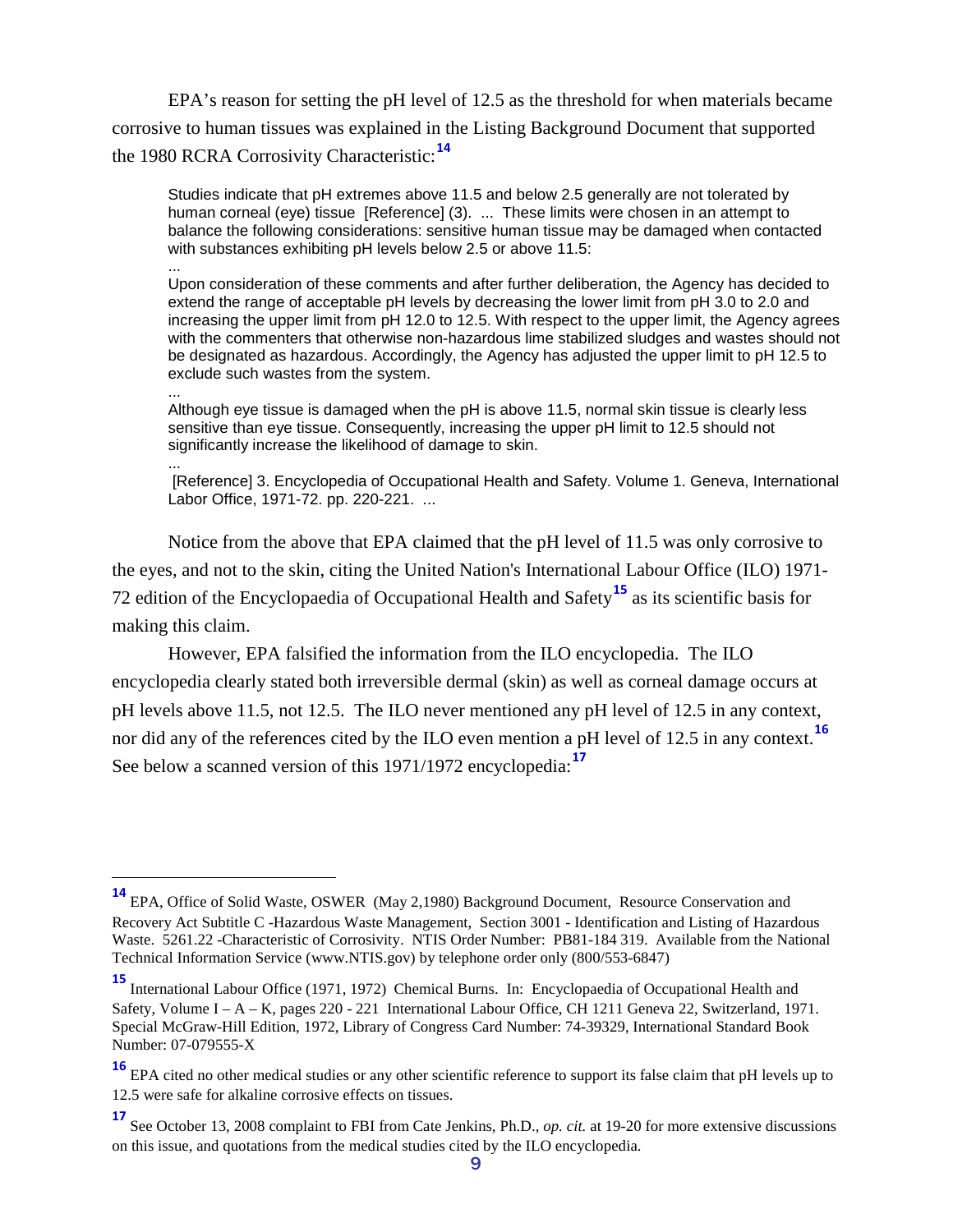

burns is the fact that tissue destruction is progressive:<br>acids tend to be neutralised by the available or<br>exposed tissue whereas alkalis continue to cause<br>damage unless neutralised by other means. Protein<br>breakdown is mo

How did EPA devise the falsified level of 12.5 as being protective of corrosive action on tissues? This is 10 times more corrosive than a pH level of 11.5, the correct safety threshold. It is probably that EPA wished to exempt materials related to concrete and cement from being classified as corrosive under the Corrosivity Characteristic regulation. The pH level of 12.5 is just high enough to exempt almost all wastes from the portland cement manufacturing industry (cement kiln dust, CKD) as well as concrete demolition dusts and leachates.**[18](#page-9-0)** These cementrelated wastes usually have a pH level right below 12.5 at the highest. Thus, they have been exempted from regulation and deemed safe by the falsified pH 12.5 threshold level in the Corrosivity Characteristic for alkaline corrosive materials. EPA even stated their intent to exempt these concrete-related wastes in the background documentation for the original promulgation of 1980 Corrosivity Characteristic regulation.

The 1980 Background Document for the Corrosivity Characteristic justifies the pH 12.5 level so as to exempt "waste lime."<sup>[19](#page-9-1)</sup> Undoubtedly, the term "waste lime" as used in the Background Document refers to cement kiln dust (CKD), the captured stack emissions from portland cement manufacture. Although cement kiln dust can used in agriculture or industry for the neutralization of acids, it can also cause substantial damage by direct contact to humans, other living organisms, and the environment. But "Waste lime" (or cement kiln dust) would never be regulated as a hazardous waste in the first place if it is recycled and used beneficially. It would never cross the RCRA regulatory threshold, because it would be exempt from the definition of a waste and instead classified as a raw material. Thus, there is absolutely no need to set the pH level at 12.5 in the Corrosivity Characteristic to allow its continued use for other purposes, since it is never a "waste" in the first place when so used, a prerequisite for coming under the regulatory purview of RCRA.

<span id="page-9-0"></span>**<sup>18</sup>** See May 6, 2007 complaint to the FBI and Congress from Cate Jenkins, Ph.D. *op. cit.*, at p. 59 for a table of the pH levels of concrete and lime-related materials in comparison to household bleach and other common materials.

<span id="page-9-1"></span>**<sup>19</sup>** EPA (May 19, 1980) Listing Background Document: RCRA Subtitle C - Hazardous Waste Management, Section 3001 - Identification and Listing of Hazardous Waste, 261.22 - CHARACTERISTIC OF CORROSIVITY. Available from the National Technical Information Service, Product Code PB81184319. [www.NTIS.gov](http://www.ntis.gov/)

A number of commenters argued that the proposed upper pH limit of 12.0 would include waste lime [*"waste lime" is actually an oblique reference to cement kiln dust wastes*] and many lime treated wastes and sludges which generally have a pH between 12.0 and 12.5 and which can be put to agricultural and other beneficial uses. Many of these commenters suggested raising the upper pH limit to 12.5 while others suggested raising the limit to 13.0.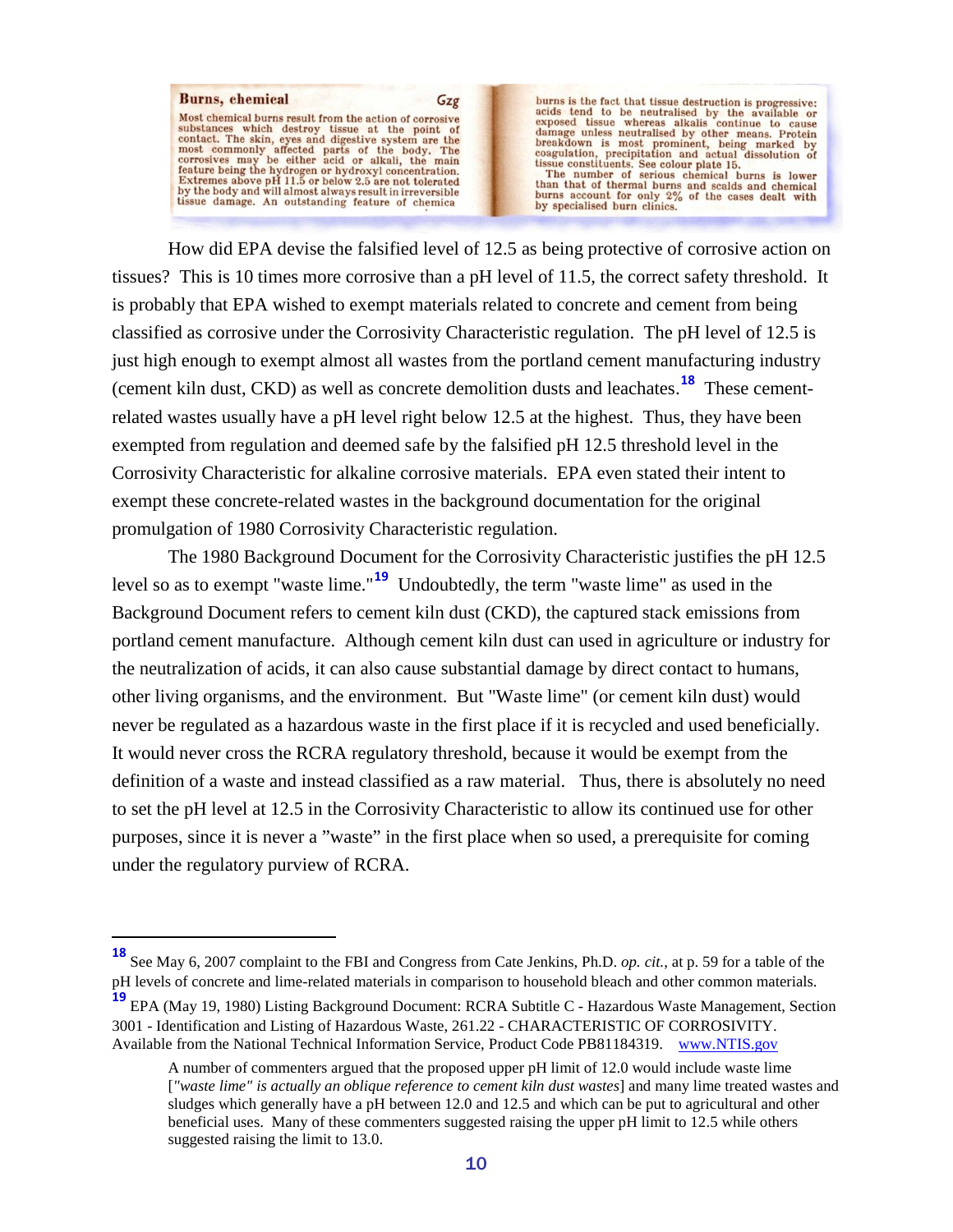For OSW to exempt waste lime (cement kiln dust) for the false reason that it has the potential to be used beneficially, without any consideration of the harmful consequences of improper disposal, is egregious. Cement kiln dust is a dangerous corrosive material. One Material Safety Data Sheets (MSDS) from major cement manufacturer **[20](#page-10-1)** warns that cement kiln dust is a corrosive material, with a pH ranging from 10-13. The manufacturer states that alternate names include "cement lime" and its own trade name for its by-product waste is "New Lime™."

#### <span id="page-10-0"></span>1980: Concurrent incorporation of Corrosivity Characteristic into the List of Hazardous Substances used by First Responders

EPA's Corrosivity Characteristic regulation was, within a few months of its original promulgation under RCRA in 1980, incorporated into the List of Hazardous Substances under the Comprehensive Environmental Response, Compensation, and Liability Act (CERCLA) on December 11, 1980.<sup>[21](#page-10-2), [22](#page-10-3)</sup> Corrosive "Hazardous Substances" were defined by reference to any substances meeting the RCRA Corrosivity Characteristic under 40 C.F.R. § 261.22:

The safety levels in the List of Hazardous Substance under CERCLA are used as the benchmarks for First Responders and the public at all hazardous release sites. There is no effective distinction between whether a contaminant is in a liquid or solid form when it is specified as a Hazardous Substance under CERCLA. **[23](#page-10-4)** There is only one set of pH levels for alkaline as well as acid corrosive materials, the Corrosivity Characteristic pH levels. When First Responders see the Corrosivity Characteristic pH level of 12.5, they assume it is applicable to solids as well as liquids, because no alternative pH level for solids is given. In addition, internationally, no distinction is made between the pH levels for corrosivity for solids *vs.* liquids.

<span id="page-10-1"></span><sup>&</sup>lt;sup>20</sup> LaFarge North America, MSDS for Cement Kiln Dust, [http://www.lafarge](http://www.lafarge-na.com/MSDS_North_America_English_-_Cement_Kiln_Dust.pdf)[na.com/MSDS\\_North\\_America\\_English\\_-\\_Cement\\_Kiln\\_Dust.pdf](http://www.lafarge-na.com/MSDS_North_America_English_-_Cement_Kiln_Dust.pdf)

<span id="page-10-2"></span>**<sup>21</sup>** Comprehensive Environmental Response, Compensation, and Liability Act (December 11, 1980) U.S. Code, Title 42--The Public Health and Welfare. Chapter 103--.Subchapter I--Hazardous Substances Releases, Liability, Compensation.

Sec. 9601. Definitions. For purpose of this subchapter-... (14) The term ``hazardous substance'' means ... (C) any hazardous waste having the characteristics identified under or listed pursuant to section 3001 of the Solid Waste Disposal Act (42 U.S.C. 6921) . . . if it exhibits any of the characteristics identified in 40 CFR 261.20 through 261.24.

<span id="page-10-3"></span><sup>&</sup>lt;sup>22</sup> CERCLA was an amending statute to the original authority, the National Contingency Plan (NCP). CERCLA is also loosely known as "Superfund."

<span id="page-10-4"></span>**<sup>23</sup>** See May 6, 2007 complaint to the FBI and Congress from Cate Jenkins, Ph.D. *op. cit.*, at pp. 37-38.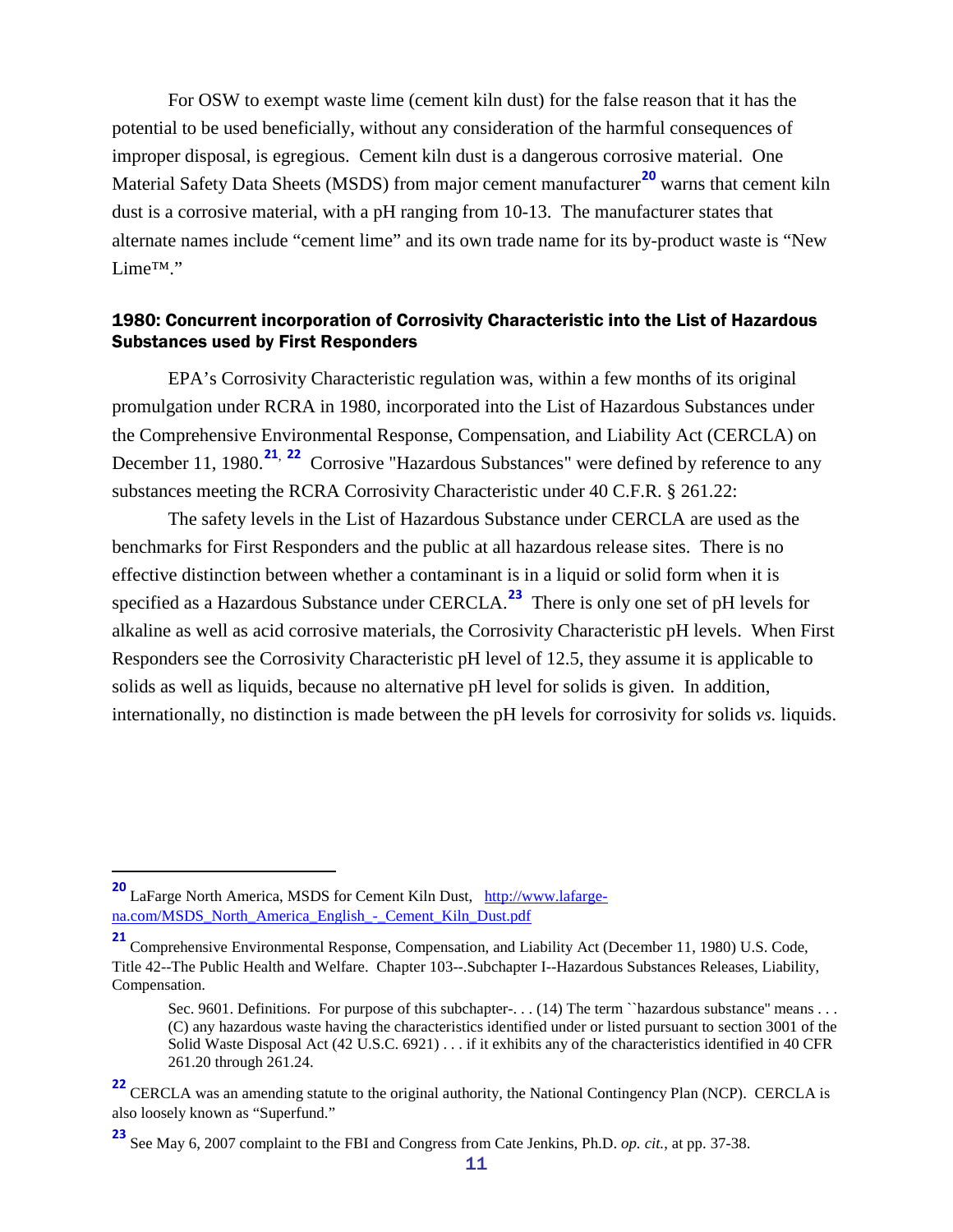#### <span id="page-11-0"></span>Department of Transportation incorporates the falsified Corrosivity Characteristic into hazardous materials transport regulations

The falsified the pH level for its Corrosivity Characteristic is also contained in the U.S. Department of Transportation (DOT). DOT incorporates by reference all substances on this same Superfund/CERCLA List of Hazardous Substances into the DOT List of Hazardous Substances and Reportable Quantities under 49 C.F.R. § 172.101 Appendix A. As explained above, this CERCLA Hazardous Substances list incorporates the falsified RCRA Corrosivity Characteristic A. Although DOT has animal testing criteria for corrosive materials, it allows the use pre-existing data from an old test procedure that allowed the application of dry materials like dry cement to the skin of animals that do not sweat.**[24](#page-11-2)** Thus, trucks transporting wet concrete and similar corrosives are not required to display the DOT warning placards.

This has resulted in exposures without warning to First Responders and the public attempting to assist persons embedded in wet concrete after highway accidents, not an infrequent occurrence. **[25](#page-11-3)** There was no warning to First Responders or bystanders who attempted to rescue the occupants. Adequate placarding of these trucks warning they contain corrosive materials might result not only in the taking of better precautions, but also the better control over and training of the drivers to avert the numerous accidents involving cement trucks.

Canada, on the other hand, does require placarding of ready-mix cement trucks with corrosive hazard warning, **[26](#page-11-4)** because Canada has not falsified the pH level relating to alkaline corrosive materials.

#### <span id="page-11-1"></span>1993: EPA reevaluates safe pH level for alkaline corrosives, expands the falsification in context of Cement Kiln Dust risk evaluation

In 1993, under the RCRA authority, EPA again utilized the falsified pH 12.5 safety level to justify not addressing the corrosive inhalation exposures to surrounding communities exposed to cement kiln dust (CKD) emitted by cement manufacturers. Furthermore, EPA expanded upon the fraudulent pH levels associated with human health effects in its 1993 Report to Congress on Cement Kiln Dust (CKD). In this 1993 report, EPA claimed that a pH level of 12.5 was not only safe for the skin, but to all human tissues (including the eyes and lung).**[27](#page-11-5)** This was at the same

<span id="page-11-2"></span>**<sup>24</sup>** See October 13, 2008 complaint to FBI from Cate Jenkins, Ph.D., *op. cit.*, at pp. 22-25.

<span id="page-11-3"></span>**<sup>25</sup>** See May 6, 2007 complaint to the FBI and Congress from Cate Jenkins, Ph.D.: *op. cit.*, at pp. 60-63.

<span id="page-11-4"></span>**<sup>26</sup>** Health Canada, Environmental and Workplace Health. Concrete; classification with respect to corrosive properties. "*The Worker's Compensation Boards across Canada annually receive numerous claims relating to skin burns resulting from exposure to concrete and related products. . . . Concrete is not exempt from the WHMIS supplier label and MSDS requirements of the HPA / CPR.*" [http://www.hc-sc.gc.ca/ewh-semt/occup-travail/whmis](http://www.hc-sc.gc.ca/ewh-semt/occup-travail/whmis-simdut/_substance/concrete-beton-eng.php)[simdut/\\_substance/concrete-beton-eng.php](http://www.hc-sc.gc.ca/ewh-semt/occup-travail/whmis-simdut/_substance/concrete-beton-eng.php)

<span id="page-11-5"></span>**<sup>27</sup>** EPA, Office of Solid Waste, OSWER (December 31, 1993) Report to Congress – Cement Kiln Dust Waste. Chapter 6, Potential Danger to Human Health and the Environment, p. 6-4. <http://www.epa.gov/osw/nonhaz/industrial/special/ckd/cement2.htm>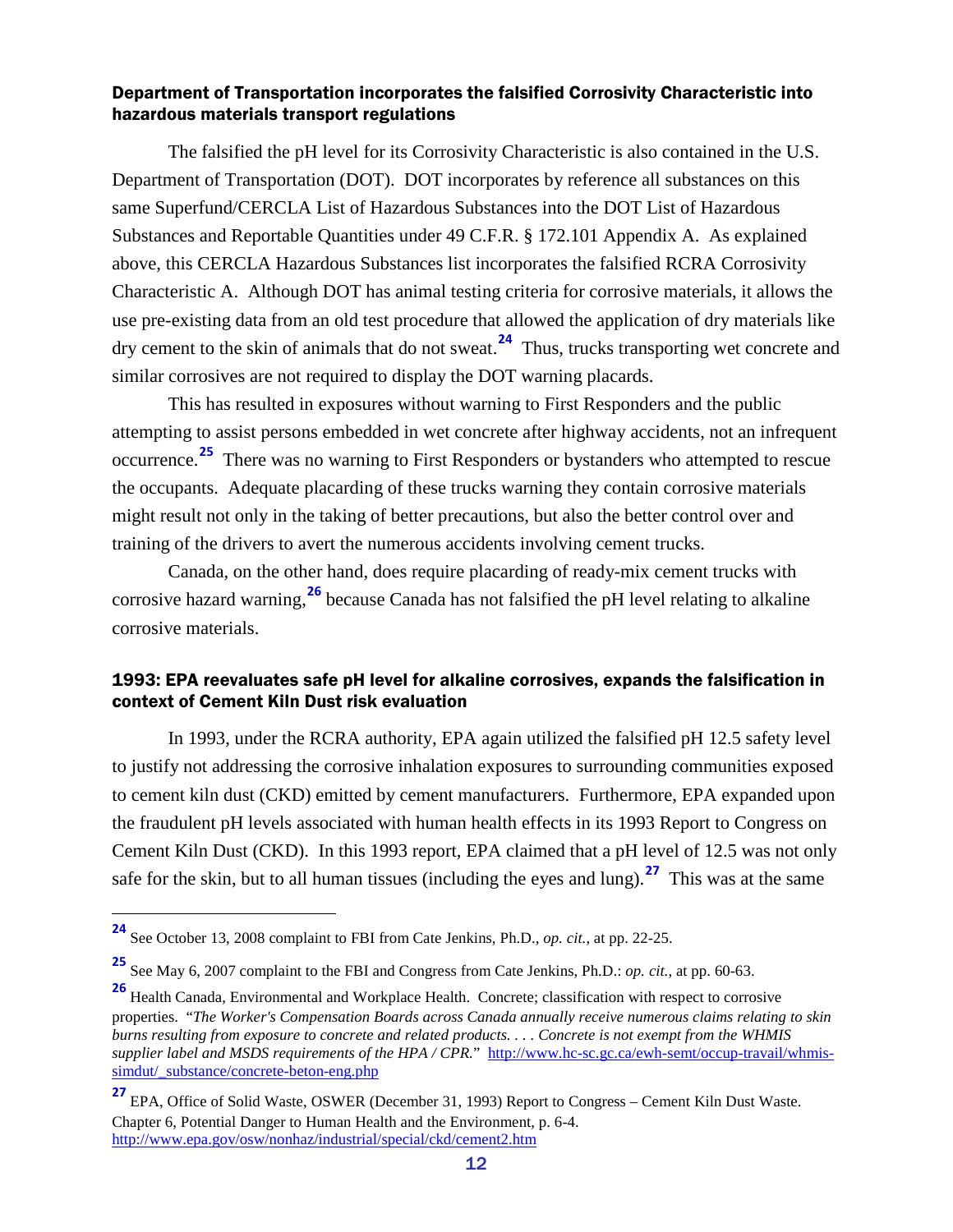time that EPA acknowledged in this same report that CKD leachates had pH levels from 11 to 13, and that ground water had been and could be contaminated at these levels.

After EPA's 1993 Report to Congress asserting that only pH levels over 12.5 were hazardous, EPA's 1997 risk assessment for CKD never even mentioned any corrosive inhalation or skin contact hazards.**[28](#page-12-1)** This risk assessment only addressed exposures to inert particulates (dust), heavy metals, and dioxins.

#### <span id="page-12-0"></span>1996: Reevaluation and reiteration of the falsified pH Corrosivity Characteristic

In 1996, EPA published a Hazardous Waste Characteristics Scoping Study. **[29](#page-12-2)** The purpose of this "study" was to re-evaluate the Corrosivity Characteristic regulation which had been published and maintained by EPA since 1980 without any changes, and to determine whether changes were needed. EPA decided that the Corrosivity Characteristic regulation did not need any changes, repeating and reinforcing the original 1980 false claim that a pH level of up to 12.5 would protect from corrosive burns from alkaline corrosives.

For the first time, this 1996 Scoping study admitted that the 1971/1972 edition of the WHO ILO encyclopedia stated that pH levels of 11.5 and above were related to chemical burns. However, the 1996 Scoping study made the new false claim that this pH level of 11.5 was required only to protect eyes from corrosive burns. This claim is an entirely new falsification for the benefit of the 1996 Scoping Study. There was absolutely nothing in the 1971/1972 edition of the ILO encyclopedia, any of its cited references, or any other source that states that a pH level of 11.5 is only required to protect the eyes, not the skin. See the earlier photographic scan of the section from the ILO encyclopedia, and the following excerpts from the 1996 Scoping study. **[30](#page-12-3)**

 $\overline{a}$ 

Major results and conclusions from the evaluation of potential danger to human health and the environment from the management of CKD are presented below. ... The pH of CKD leachate measured in laboratory tests typically ranged from 11 to 13. High pH levels in ground water and surface water may result in a variety of adverse effects, including the mobilization of certain metals and other constituents that could pose toxicological problems, human tissue burns (at pH levels above 12.5 or more), corrosion in pipes, and objectionable taste in drinking water. In addition, high pH levels could cause a wide variety of adverse ecological effects.

<span id="page-12-1"></span>**<sup>28</sup>** EPA, Office of Solid Waste, OSWER (1997)Technical Background Document: Population Risks from Indirect Exposure Pathways, and Population Effects from Exposure to Airborne Particles from Cement Kiln Dust Waste. <http://www.epa.gov/osw/nonhaz/industrial/special/ckd/cement4.htm>

<span id="page-12-2"></span>**<sup>29</sup>** EPA Office of Solid Waste (November 15, 1996) Hazardous Waste Characteristics Scoping Study. <http://www.epa.gov/osw/hazard/wastetypes/wasteid/char/scopingp.pdf>

EPA Office of Solid Waste (November 15, 1996) Notice of Data Availability on the Hazardous Waste Characteristics Scoping Study. *Federal Register*, 61: 58549. <http://www.gpoaccess.gov/fr/index.html>

<span id="page-12-3"></span>**<sup>30</sup>** EPA Office of Solid Waste (November 15, 1996) Hazardous Waste Characteristics Scoping Study. <http://www.epa.gov/osw/hazard/wastetypes/wasteid/char/scopingp.pdf>

EPA Office of Solid Waste (November 15, 1996) Notice of Data Availability on the Hazardous Waste Characteristics Scoping Study. Federal Register, 61: 58549. <http://www.gpoaccess.gov/fr/index.html>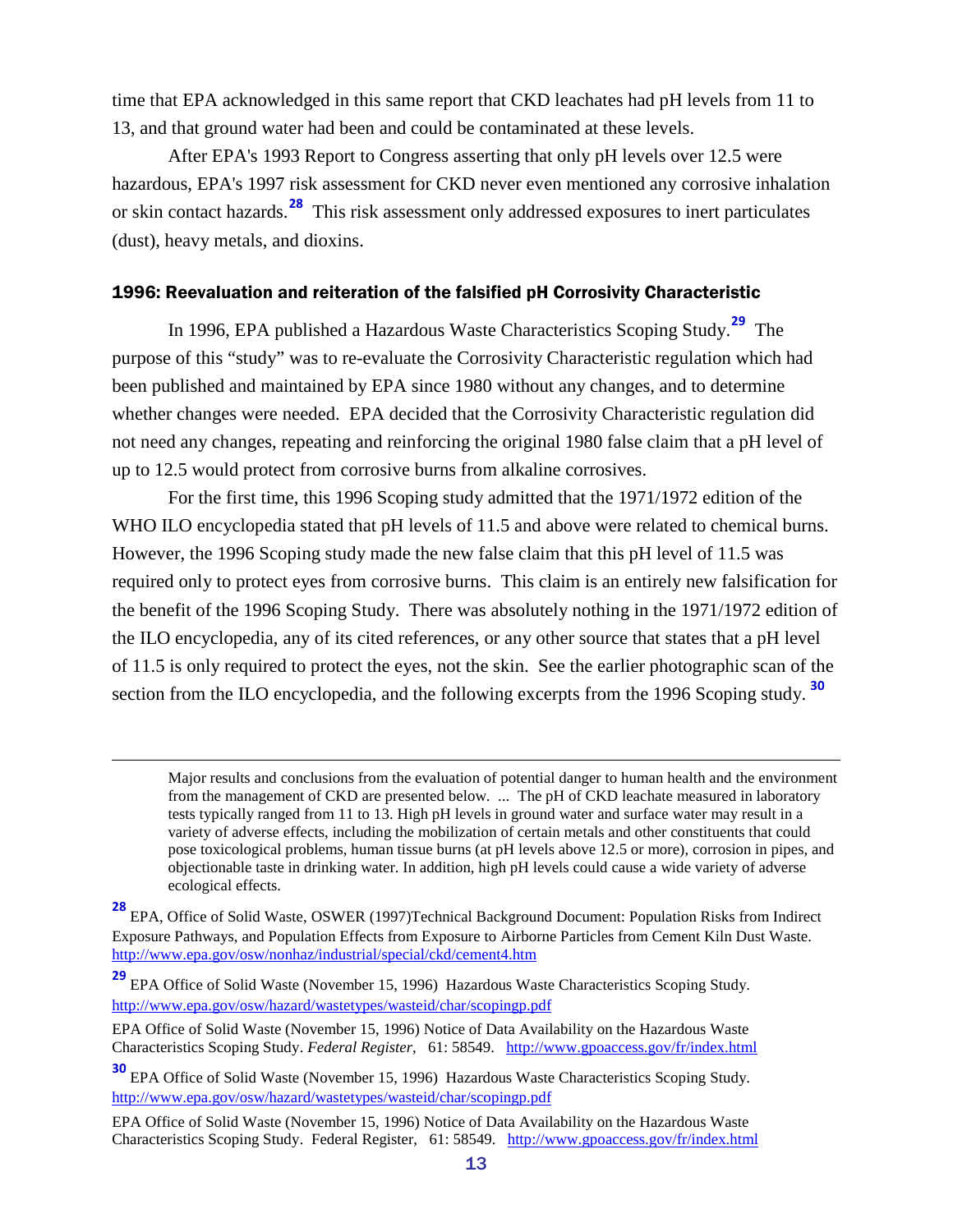EPA originally proposed pH limits of 12.0 or greater and 3.0 or less, and a majority of commenters argued that these limits were too stringent. ... EPA agreed with these commenters and promulgated pH limits of 12.5 or greater and 2.0 or less in the 1980 final rule.

The more stringent proposed pH limits were based on studies of eye tissue damage. These studies indicated that pH extremes above 11.5 and below 2.5 generally are not tolerated by human corneal tissue. $8$  EPA decided that basing pH limits on eye tissue damage was unnecessarily conservative. Thus, eye damage is a hazard not fully addressed by the corrosivity characteristic.

[Reference 8] U.S. Environmental Protection Agency, Office of Solid Waste, Background Document: Resource Conservation and Recovery Act, Subtitle C-Identification and Listing of Hazardous Wastes, Section 261.22-Characteristic of Corrosivity, May 2, 1980, p. 5.

The 1996 Scoping Study even admitted to knowledge of the testing methods for skin corrosion in the U.N. Basel Convention Treaty ("*full thickness destruction of human skin*").

...

The ability of some substances to damage human tissue, however, may not be adequately indicated by a pH measurement. Other regulatory and advisory bodies (e.g., DOT, OSHA, Basel Convention) use criteria based on full thickness destruction of human skin.

This Scoping Study did not admit to any knowledge that the U.N. Basel Convention pH threshold for alkaline corrosivity was 11.5. Staff at EPA responsible for the Scoping Study**[31](#page-13-0)** had an even greater knowledge of the effects of different pH levels on the skin than they did in 1980. The same staff were participating as representatives on United Nations (UN) Basel Convention negotiations and the Organization for Economic Cooperation and Development (OECD) workgroups and meetings. The UN and OECD efforts resulted in international consensus guidelines in 1981 and treaties in 1992 which stated that a pH of 11.5 was the presumptive level for corrosive effects on both skin as well as eyes.**[32](#page-13-1)**

<span id="page-13-3"></span>The 1996 Scoping Study also repeated and compounded the false claim in the 1980 Background Document that the pH level needed to be set at 12.5 to enable the continued agricultural use of lime-stabilized sewage sludges. However, by 1996 there were 2 new events to establish this as a false pretext. The first was the promulgation of a new regulations in 1985 that exempted all sludges that were reclaimed from the RCRA Characteristic Listings (which includes any Corrosivity Characteristic sludges).**[33](#page-13-2)**, **[34](#page-13-3)**

<span id="page-13-0"></span>**<sup>31</sup>** EPA's division responsible for the 1980 Corrosivity Characteristic regulation and 1996 Scoping Study was formerly called the Hazardous Waste Identification Division (HWID) under the Office of Solid Waste (OSW). The names of the division and office was changed to the Materials Recovery and Waste Management Division (MRWMD) under the Office of Resource Conservation and Recovery (ORCR). The staff person in MRWMD with primary responsibility for the 1996 Scoping Study and Corrosivity Characteristic regulation, who also represented EPA at the Basel Convention consensus development is Greg Helms. The division director for MRWMD from 2001 to 2011 was Robert W. Dellinger.

<span id="page-13-1"></span>**<sup>32</sup>** See May 6, 2007 complaint to the FBI and Congress from Cate Jenkins, Ph.D., *op. cit.*, at pp. 35-36.

<span id="page-13-2"></span>**<sup>33</sup>** EPA Office of Solid Waste (January 4, 1985) Hazardous Waste Management System; Definition of Solid Waste, Final Rule. *Federal Register,* Vol. 50(3) 613-668, at pp, 663 – 664, 651.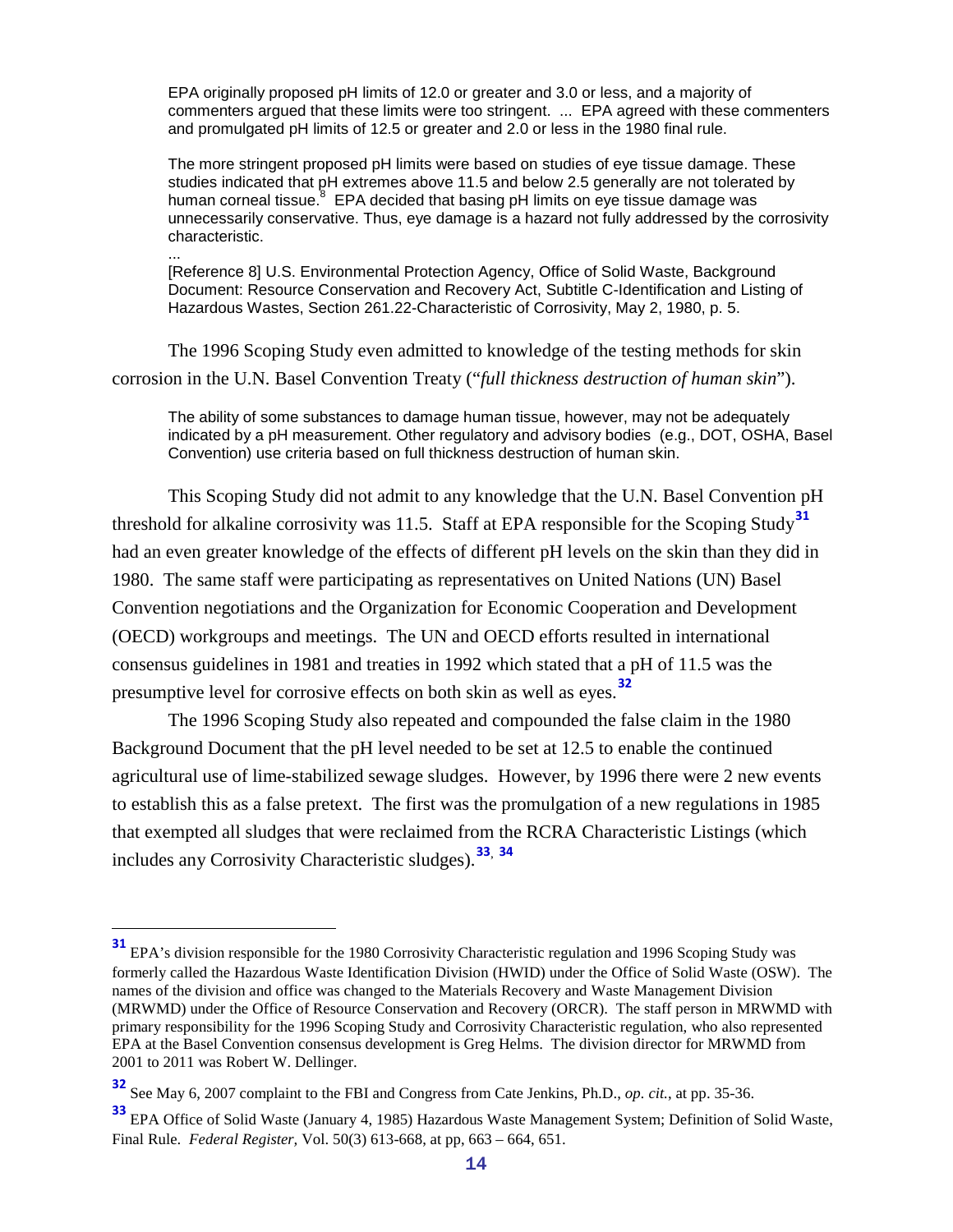There was a second event that would have already exempted lime stabilized sewage sludges from the RCRA Corrosivity Characteristic by the time EPA's OSW drafted its 1996 Scoping Study. The 5/19/80 preamble to the *Federal Register* notice which finalized the Corrosivity Characteristic regulation stated that as soon as comprehensive standards were in place under the Clean Water Act (CWA) for the disposal, reclamation and use of sewage sludge as an agricultural amendment, it would transfer authority from RCRA to CWA.**[35](#page-14-1)** Such comprehensive regulations did in fact come into effect in 1993 under 40 C.F.R. § 503 of the CWA.**[36](#page-14-2)** The 1996 Scoping Study should have taken this into account, stating there was no longer any reason to have the pH level at 12.5 to accommodate the agricultural use limestabilized sewage sludges, since now RCRA would defer regulation to the CWA.**[37](#page-14-3)**, **[38](#page-14-4)**

#### <span id="page-14-0"></span>2001: Withholding of critical corrosive WTC dust pH data while First Responders and public exposed

Because of its historical falsification of the presumptive pH level that would cause irreversible tissue damage, EPA and other responsible officials were in a tenuous position after the collapse to the World Trade Towers on September 11, 2001. EPA had never before issued any warning to the public because of the alkaline, corrosive properties of dust from implosion demolitions of large buildings, and there is no evidence that EPA tested the dust for its pH after these demolitions, even when sophisticated testing of other pollutants had been performed.**[39](#page-14-5)**, **[40](#page-14-6)** In addition, EPA had issued its 1993 report on cement kiln dusts (CKD) from the manufacture of portland cement (used for concrete), wherein EPA definitely claimed that pH levels up to 12.5 were safe for the respiratory system.<sup>[41](#page-14-7)</sup> EPA's Corrosivity Characteristic falsified pH safe level

**<sup>34</sup>** As of 1985, lime-stabilized/treated sewage sludges were exempted from RCRA hazardous regulations by the newly promulgated "Definition of a Solid Waste." These regulations exempted all types of sludges from RCRA regulations if they were reclaimed and only hazardous because they were a "characteristic" waste. "Reclaimed" was defined in 1985 as a subset of the broader category "recycled." "Recycled" includes use, reuse, as well as reclamation. "Use" is not the same as "reclaimed." Thus the "use constituting disposal" provisions do not apply to sewage sludges that are processed with value added and sold as soil amendments/liming agents.

<span id="page-14-1"></span>**<sup>35</sup>** EPA Office of Solid Waste (May 19, 1980) Part III. Hazardous Waste Management System: Identification and Listing of Hazardous Waste. Action: Revisions to final rule and interim final rule and request for comments. Federal Register, 45(98) 33084 – 33133, at pp. 33101 – 33102.

<span id="page-14-2"></span>**<sup>36</sup>** EPA, Office of Water (Feb. 19, 1993) *Federal Register*, Vol. 58, p. 9387.

<span id="page-14-3"></span>**<sup>37</sup>** Precedents were already set for such deferrals from RCRA to the CWA, because in 1990 there was a major deferral of the § 261 Corrosivity Characteristic under RCRA to the CWA for sewage wastewater under the § 268 RCRA Land Disposal Restriction. In 1990, OSW deferred regulating wastewaters that met the RCRA Corrosivity Characteristic under the RCRA Land Disposal Restrictions to the CWA and Safe Drinking Water Act authorities.

<span id="page-14-4"></span>**<sup>38</sup>** See May 6, 2007 complaint to the FBI and Congress from Cate Jenkins, Ph.D., *op. cit.*, at p. 36.

<span id="page-14-5"></span>**<sup>39</sup>** See May 6, 2007 complaint to the FBI and Congress from Cate Jenkins, Ph.D., *op. cit.*, at pp. 45-52. <http://www.scribd.com/doc/45180048/Jenkins-050607-FBI-WTC-pH-LIES-1st-Complaint>

<span id="page-14-6"></span>**<sup>40</sup>** See October 13, 2008 complaint to FBI from Cate Jenkins, Ph.D., *op. cit.*, at pp. 26-27, 32, 57-60.

<span id="page-14-7"></span>See earlier discussions of EPA's 1993 report to Congress on cement kiln dust.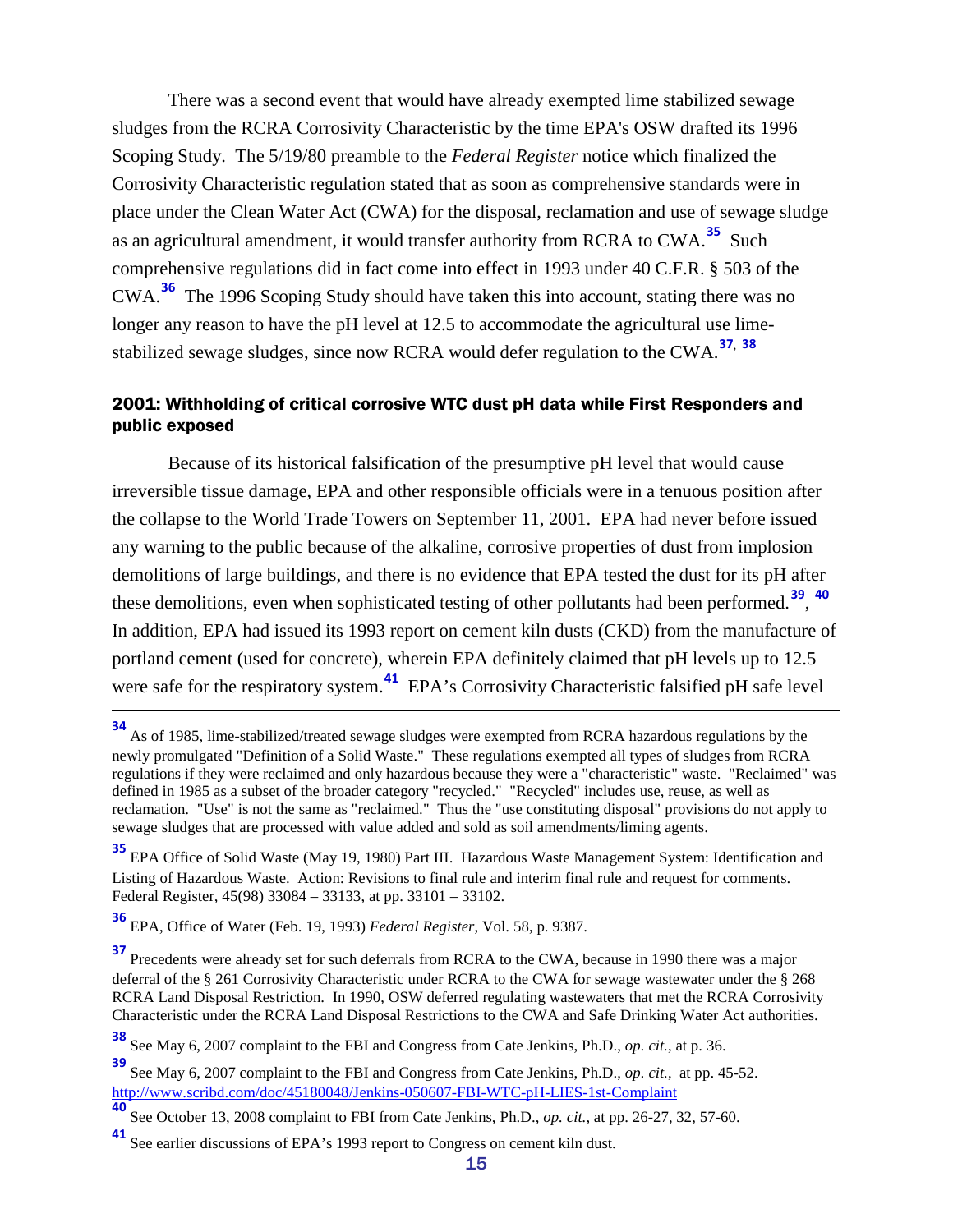of 12.5, incorporated into the Hazardous Substances List under CERCLA, had been used as a referent safe level after other hazardous release sites, long before the collapse of the World Trade Center (WTC).<sup>[42](#page-15-0)</sup> Thus, EPA was essentially locked in to perpetuating its false claim that pH levels up to 12.5 were safe, and that there would be no corrosive burns until the pH level exceeded. 12.5 when the WTC collapsed on 9/11.

It would have broken all precedents for EPA to have claimed that WTC dusts were hazardous because of the high pH levels, undoubtedly above 11.5, but lower than the falsified 12.5 pH threshold in the Corrosivity Characteristic. Most importantly, if EPA did reveal to the public any pH testing results for the WTC, and these pH levels were 11.5 and higher, the international community would know that the claim that the levels were not hazardous was a false statement.<sup>[43](#page-15-1)</sup> Even those in other parts of EPA would quickly recognize that EPA was falsely claiming WTC dust was not corrosive if there were any pH levels above 11.5, because beginning in 1984 EPA's Office of Prevention, Pesticides and Toxic Substances (OPPTS) issued regulatory guidelines setting the pH level at 11.5 for presumed corrosivity for both skin and eyes. In 1998, OPPTS issued new test guidelines for skin and eye corrosivity, again stating that for alkaline chemicals, a pH level of 11.5 is presumed to be corrosive.**[44](#page-15-2)**

After 9/11, it is quite probable that EPA and OSHA did have immediate field data for the pH of WTC dust, and pH levels were higher than 11.5, but not higher than 12.5. The OSHA and EPA regulations require immediate field testing for pH by all On Scene Coordinators (OSC's) (federal, state, city). Regulations and protocol also require that these personnel be trained to test for pH levels (both corrosive acids and alkaline material), as well as have the necessary equipment for pH tests pre-packed long before any hazardous material release site such as the collapse of the WTC.**[45](#page-15-3)**

The OSHA, EPA, and NYC On Scene Coordinators would have compared the pH levels they were finding to the criteria in the list of Hazardous Substances under CERCLA. Any field test results of pH would have been compared to the falsified safe level of a pH of 12.5, not the true safe level of 11.5. Thus, there would have been no imperative or regulatory requirement to assess the dust for corrosive properties.

<span id="page-15-0"></span>**<sup>42</sup>** See above discussions where the Corrosivity Characteristic was incorporated into the Hazardous Substances List for First Responders in 1980.

<span id="page-15-1"></span>**<sup>43</sup>** See earlier discussions of the United Nations Basel Convention Treaty that incorporated the OECD consensus standard affirming that it was presumed that alkaline materials with pH levels of 11.5 were corrosive, causing irreversible tissue destruction.

<span id="page-15-2"></span>**<sup>44</sup>** See May 6, 2007 complaint to the FBI and Congress from Cate Jenkins, Ph.D., *op. cit.*, at p. 44.

<span id="page-15-3"></span>**<sup>45</sup>** *Id.* at p. 25 for documentation of the requirements and training for pH testing at hazardous release site.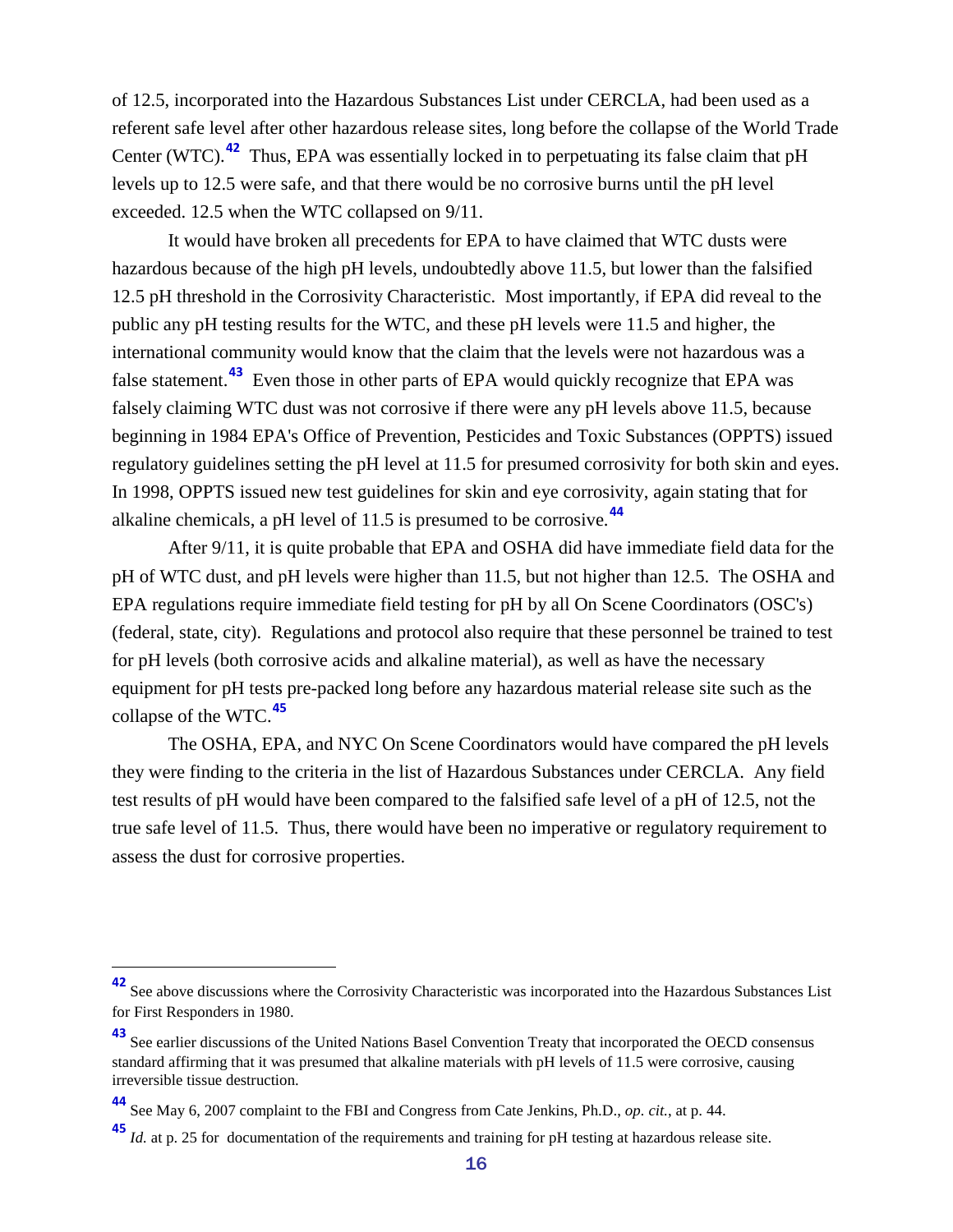On September 13, 2001, EPA Administrator Christie Todd Whitman claimed all the monitoring data from EPA testing showed hazardous substances "*below background levels.*" **[46](#page-16-0)** "Background level" is an unambiguous term, meaning that there is first, adequate testing of all hazards, and second that levels are the same as without the polluting event.**[47](#page-16-1)**, **[48](#page-16-2)** But EPA in none of its press releases or public statements in the days, weeks and months after 9/11 ever mentioned the corrosive, high pH levels in WTC dust.

Later, pH test results taken by the U.S. Geological Service (USGS) were released to the public on February 10, 2002 through a widely syndicated press article. In this article, EPA's Bonnie Bellows denied any early field testing of pH of WTC dusts in this press story, claiming "*We have no specific data on pH levels*."<sup>[49](#page-16-3)</sup> Dr. Jenkins, co-petitioner, who was quoted in this same press story, can attest for the fact that no pH data was included by EPA in any of the monitoring data made available to the public (including the daily hard copy releases only available by visiting the EPA NYC reading room) in the aftermath of 9/11, because she assisted citizen groups in interpreting this data.

A day after this press story reporting that USGS had found pH levels over 12 in WTC dust, the issue of the high pH levels of WTC dust was addressed at a Senate field hearing. **[50](#page-16-4)** At this same hearing, Dr. George Thurston, an EPA-funded researcher at New York University (NYU) announced that he had tested the smallest particles, those most dangerous particles which could reach deep within the lungs. He claimed that these particles were neutral, neither alkaline

<span id="page-16-1"></span>**<sup>47</sup>** EPA RCRA Glossary of Terms. [http://www.epa.gov/region8/land\\_waste/rcra/rcraglossary.html](http://www.epa.gov/region8/land_waste/rcra/rcraglossary.html)

<span id="page-16-0"></span>**<sup>46</sup>** EPA Administrator Whitman told a local TV station on September 13, 2001: "We've had concern, we're going to continue to monitor. But right now, as I will tell you, everything we're getting back from the sampling that we're doing, is below background levels." Note that EPA was working closely with OSHA at this time, and Whitman made no differentiation in her 9/13/11 statement between Ground Zero and more outlying areas of Manhattan.

See New York Daily News, June 25, 2007, "Damning questions Whitman must be made to answer" at: [http://www.nydailynews.com/news/2007/06/25/2007-06-25\\_damning\\_questions\\_whitman\\_must\\_be\\_made\\_t.html](http://www.nydailynews.com/news/2007/06/25/2007-06-25_damning_questions_whitman_must_be_made_t.html)

See archival footage in *Dust to Dust: The Health Effects of 9/11*. Sundance Channel and CBS News Productions at:<http://www.sundancechannel.com/films/500013415/>

Background - The concentration of a substance in an environmental media (air, water, or soil) that occurs naturally or is not the result of human activities. In exposure assessments, the concentration of a substance in a defined control area, during a fixed period of time before, during, or after a data-gathering operation.

<span id="page-16-2"></span>**<sup>48</sup>** This statement by Ms. Whitman went far beyond the ambiguous misleading statements in EPA's press releases that were edited by the White House. Ms. Whitman was not referring specifically to zones outside of Ground Zero, and she was also claiming by making the statement that all pollutants of concern had been tested and were below background levels.

<span id="page-16-3"></span>**<sup>49</sup>** Andrew Schneider (February 10, 2002) "*Part 1: Public was Never Told That Dust From Ruins is Caustic. Part 2: Roiling Dust Cloud Filled USGS Scientists with a Sense of Urgency*" St. Louis Post-Dispatch. <http://www.stltoday.com/help/archives/>

<http://www.stuypa.org/environment/resources.htm>(follow link on page to Word version of press article)

<span id="page-16-4"></span>**<sup>50</sup>** United States Senate, Committee on Environment and Public Works (February 11, 2001) Field Hearing Before the Subcommittee on Clean Air, Wetlands, and Climate Change. <http://ftp.resource.org/gpo.gov/hearings/107s/80397.txt>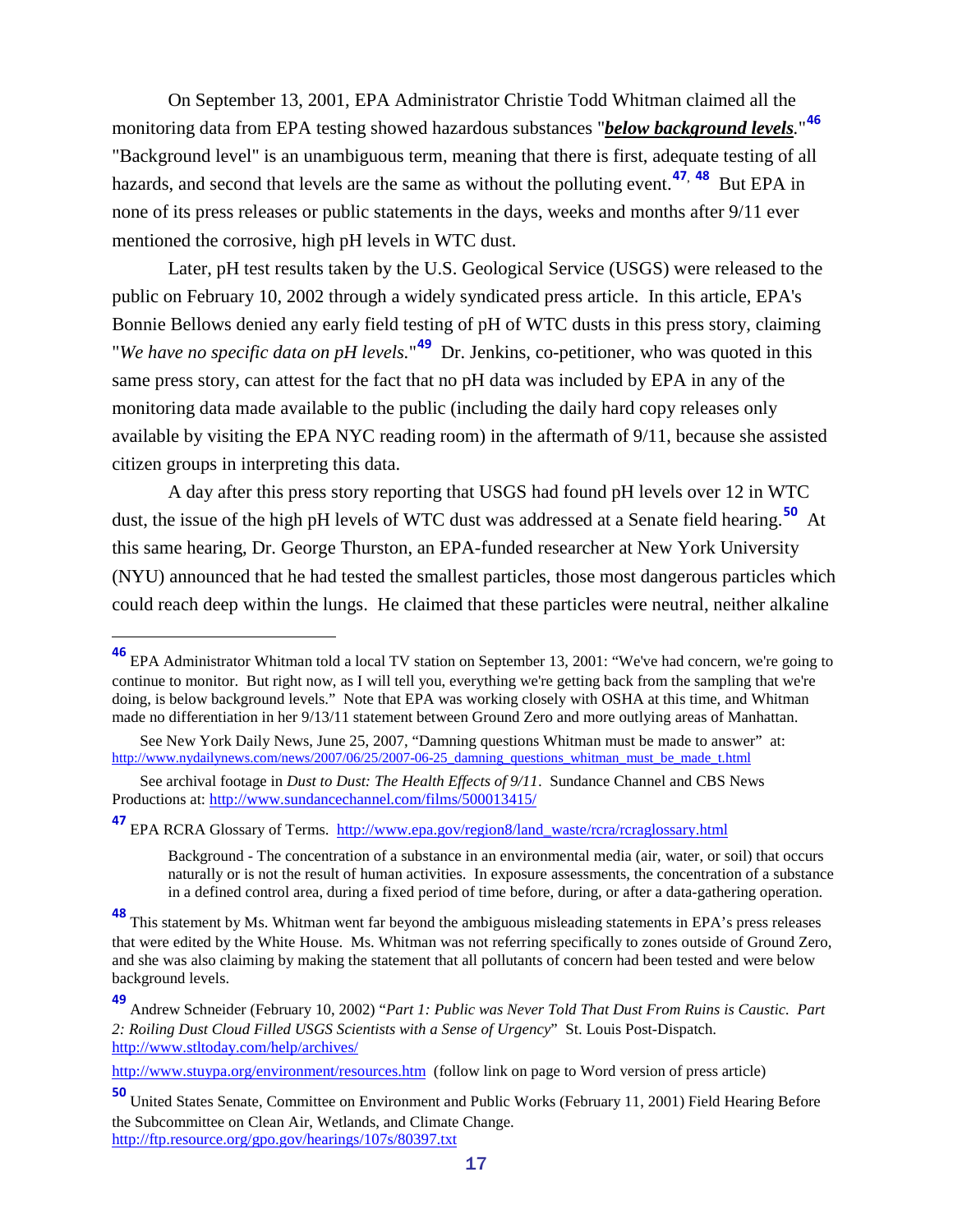or acidic, stating that they had different chemical properties and a different pH compared to the bulk of the aggregate dust tested by USGS.**[51](#page-17-0)** Dr. Jenkins initiated an extensive email interchange with Dr. Thurston and Dr. Chen at NYU from February 13 to February 21, 2002, wherein she question the validity of these claims about the smallest particles being neutral.<sup>[52](#page-17-1)</sup> Dr. Jenkins requested telephonically that Dr. Thurston provide her the analytical test methods he used to determine the pH of the smallest WTC particles, but he declined. Later, when Dr. Thurston and Dr. Chen published their result in the December 2002 *Lancet* medical journal,**[53](#page-17-2)** they also did not provide their analytical test methods, and have not to this day. Their *Lancet* publication directly attempted to justify EPA's false warnings that the air was safe, because they claimed (without any supporting laboratory documentation) the smallest dust particles were not caustic and corrosive with a high pH level:

One property of the dust that probably contributes to its irritancy is its caustic nature. The pH of most of the suspensions of the bulk World Trade Center settled dust was greater than 10, which is irritating to mucous membranes. However, the dust's alkalinity decreased with decreasing particle size, with particles less than 2.5 μm at about neutral pH. The caustic, alkaline large particles and large fibreglass fibres that were caught in the eyes, nose, and throat were probably responsible for the chronic cough of the residents and workers near Ground Zero. Thus, although the caustic large dust particles caused temporary nose, throat, and upper airway symptoms, they were effectively caught by the body's defenses. Conversely, the fine dust that did reach the deep lung was lower in concentration and much less caustic. Therefore, although the public had severe acute symptoms, the overall dust exposures probably did not have many cumulative health implications for the general population in lower Manhattan . . .

However, most symptoms in the general population were apparently related to the larger, unregulated, alkaline dust particles. These large particles did not penetrate deep in the lung to ultimately have severe or long-term health implications, but were very alkaline and irritating, causing obvious respiratory symptoms. The differences in the characteristics of small and large particles could explain why the government declared the outside air "safe" even though the public had eye, nose, and upper airway symptoms.

When EPA itself later tested the smallest WTC particles for their pH, they diluted the dust samples almost 600 times with water.**[54](#page-17-3)** This nearly 600:1 dilution is an extraordinary high

<span id="page-17-0"></span>**<sup>51</sup>** Thurston, G. D. (2/11/02) Statement of Dr. George D. Thurston, Sc. D. to the Committee on Environment and Public Works of the United States Senate Re: the Air Pollution Effects of The World Trade Center Disaster. [http://www.senate.gov/~epw/107th/Thurston\\_021102.htm](http://www.senate.gov/~epw/107th/Thurston_021102.htm)

<span id="page-17-1"></span>**<sup>52</sup>** See May 6, 2007 complaint to the FBI and Congress from Cate Jenkins, Ph.D., *op. cit.*, at pp. 14-16, as well as the endnotes that contain the full text this email interchange, involving USGS scientists as well. See also October 13, 2008 complaint to FBI from Cate Jenkins, Ph.D., *op. cit.*, at pp. 28-30, 35-38.

<span id="page-17-2"></span>**<sup>53</sup>** Lung Chi Chen, George Thurston (December 2002) World Trade Center cough. THE LANCET Supplement, Vol. 360, s37 – s38. [www.thelancet.com](http://www.thelancet.com/)

<http://www.impact-kenniscentrum.nl/doc/kennisbank/1000010669-1.pdf>

<span id="page-17-3"></span>**<sup>54</sup>** EPA (December 2002) Toxicological Effects of Fine Particulate Matter Derived from the Destruction of the World Trade Center. National Health and Environmental Effects Research Laboratory Office of Research and Development U.S. Environmental Protection Agency Research Triangle Park, North Carolina 27711. [http://www.epa.gov/nheerl/wtc/WTC\\_report\\_7b3i.pdf](http://www.epa.gov/nheerl/wtc/WTC_report_7b3i.pdf)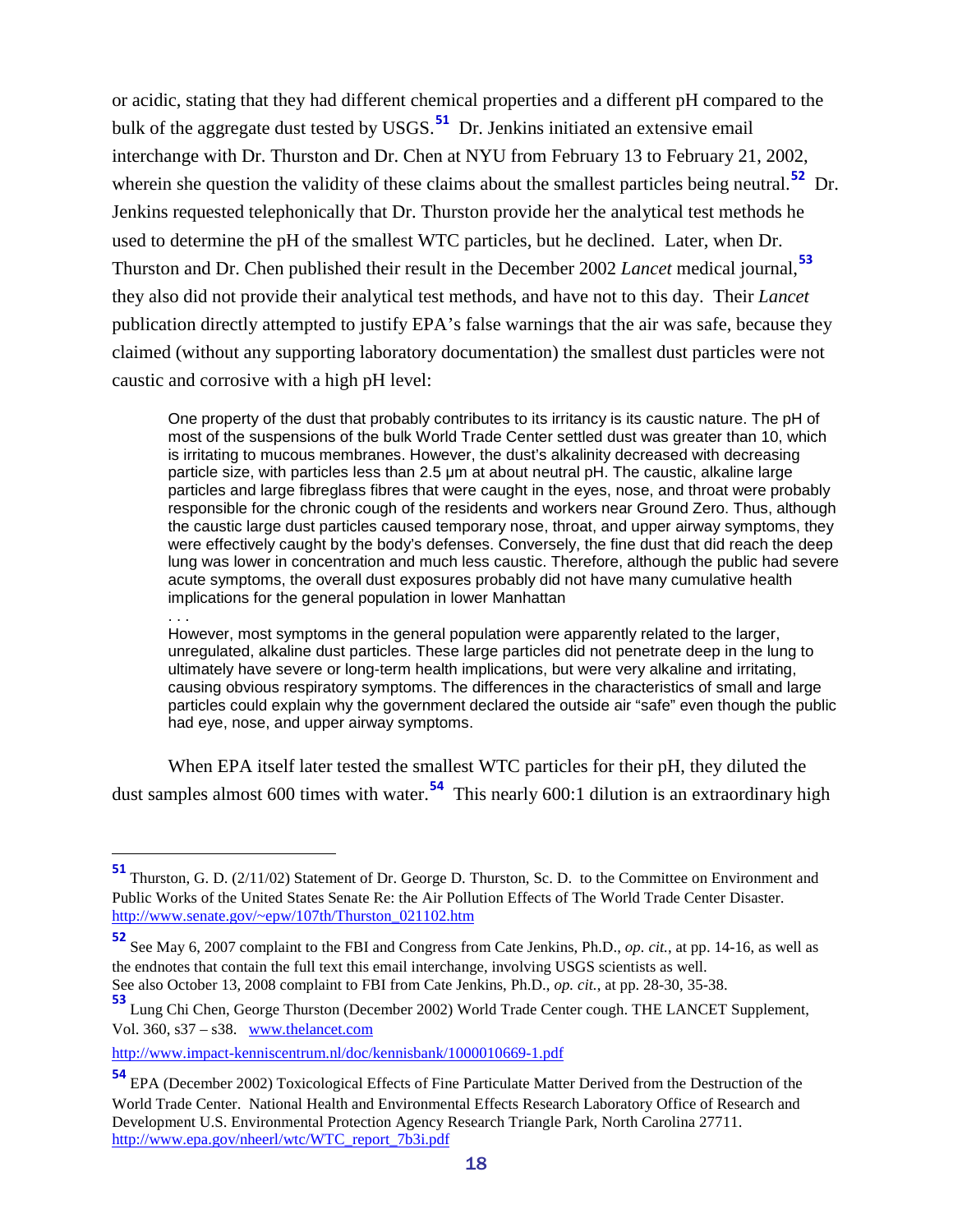ratio of water to solids. This testing was also performed in November 2001, almost 2 months after 9/11, with the samples unprotected from the atmosphere. The official SW 846 EPA method for determining the pH of solids requires a 1:1 ratio of solids to water. In other words, the laboratory was using extreme dilution to guarantee that they did not find a high pH. This is extremely dishonest. This is fraud that can be easily understood by the public.**[55](#page-18-1)**

#### <span id="page-18-0"></span>2007 – 2011: EPA officials admit falsification of Corrosivity Characteristic pH level and need to include all materials, but fail to act

EPA officials have admitted that the pH level of 12.5 in the Corrosivity Characteristic regulation was at least "misrepresented" from the ILO encyclopedia, but deny that it was intentionally falsified. EPA began a preliminary effort to draft an issue/options document to address Dr. Jenkins' concerns over the falsified, unsafe pH benchmark, but dropped the effort due to "other priorities." An EPA official also stated that the limiting language in the Corrosivity Characteristic regulation to "aqueous" materials was an error.

At some point after receiving a copy of Dr. Jenkins' May 6, 2007 complaint to Congress and the FBI over the falsified pH level in the Corrosivity Characteristic regulation,**[56](#page-18-2)** Mr. Dellinger made handwritten comments on this document, underlining many of Jenkins' assertions about falsifications and misrepresentations. (See attached.) These handwritten comments indicate his acknowledgement and admission that the U.N. World Health Organization ILO encyclopedia had been misrepresented by EPA in 1980, but did not admit to any deliberate falsification.

On page 5 of Dr. Jenkins' May 6 Congress/FBI complaint, Mr. Dellinger circled the pH levels of 12.3, 12.4 and 12.04 found by the USGS in 3 respective WTC dust samples. On page 10, Mr. Dellinger wrote in the margin "*11.5 seems to be international std.*"

On page 13, Jenkins asserted several times that EPA had falsified the UN ILO encyclopedia by claiming it stated a pH level of 12.5 was safe, when in fact the ILO encyclopedia stated clearly that any pH level of 15.5 and above was corrosive to human tissues. Mr. Dellinger wrote in the margins "*strong term*" and "*again, very strong words*."

On page 32, Jenkins wrote "However, EPA falsified the information in the ILO encyclopedia. A photographic scanned version is provided on the next page from the 1971-1972

 $\overline{a}$ 

J. K. McGee, L. C. Chen, M. D. Cohen, G. R. Chee, C. M. Prophete, N. Haykal-Coates, S. J. Wasson, T. L. Conner, D. L. Costa, and S. H. Gavett (2003) Chemical Analysis of World Trade Center Fine Particulate Matter for Use in Toxicological Assessment. Environmental Health Perspectives, 11(7): 972. <http://www.ehponline.org/members/2003/5930/5930.pdf>

<span id="page-18-1"></span>**<sup>55</sup>** See October 13, 2008 complaint to FBI from Cate Jenkins, Ph.D., *op. cit.*, p. 29, 37-39.

<span id="page-18-2"></span>**<sup>56</sup>** Dr. Jenkins contemporaneously sent Mr. Dellinger a copy of her May 6, 2007 "*Complaint and Additional Evidence of Ph Fraud by: USGS, OSHA, ATSDR, NYC, EPA, and EPA-funded scientists; (1) Falsification of corrosive pH data for WTC dust; (2) Historical fraud by EPA of hazardous pH levels since 1980*" <http://www.scribd.com/doc/45180048/Jenkins-050607-FBI-WTC-pH-LIES-1st-Complaint>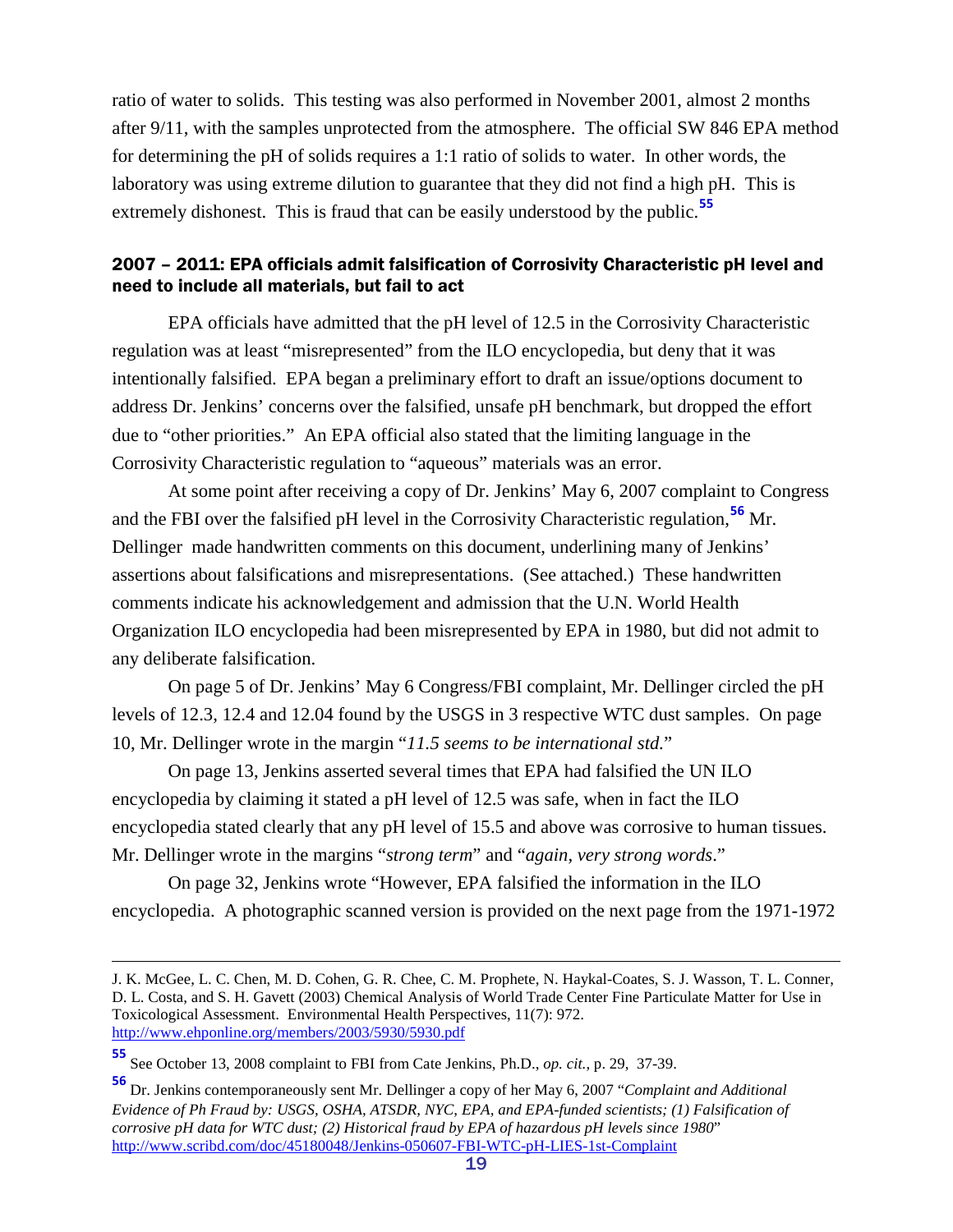edition of the ILO encyclopedia." In the margin, Dellinger wrote "*is it possible someone simply made a mistake?*" This is a direct admission by Mr. Dellinger that the ILO encyclopedia was misrepresented, albeit his excuse that it might have been a mistake. It is not credible that this was a mistake by EPA in 1980, since EPA repeated the error/falsification in both 1993 and 1996, as documented earlier, even expanding upon the error/falsification.

On page 33, Mr. Dellinger points to the photographic scan of the WHO ILO encyclopedia from 1971/1972 and writes in the margin "*Someone could easily have misinterpreted this language, assuming eyes were more sensitive than skin and did not refer to the sources of info cited below [the references used by the ILO]*" This is a false excuse by Mr. Dellinger for the misrepresentation by EPA. There is absolutely no mention whatsoever of "eyes" in the ILO encyclopedia. One of the 2 references cited by the ILO was clearly restricted to skin testing. Further, as explained in the next paragraph on page 33 of Jenkins' Congress/FBI complaint, right where Dellinger could see it, the eyes are not more sensitive than the skin to corrosives, and animals were not tested historically by the eyes, only by the skin. Mr. Dellinger continues his excusatory tone in his next comment in the margins, saying "*a lot of speculation going on*"

On page 34, Mr. Dellinger shows that he needs to check on what Dr. Jenkins is saying, writing "*is this true*" and "c*heck with Charlotte [Mooney]. Would CKD equate to a 'characteristic by-product' or 'sludge?'* " Importantly, Dellinger writes on the same page "*It seems that agency made a policy call to exempt these wastes by raising the pH level of the corrosivity characteristic. This was done in public manner, no law suit was filed, no petitions have been received asking us to change pH to 11.5.*" It is not the public's responsibility, or even ability, to detect such falsifications by EPA in the first place, nor should they have to submit petitions or bring law suits to force EPA to perform its duty to act honestly in the protection of the public and environment from man-made hazards.

On page 35, Jenkins documents that current EPA staff responsible for the Corrosivity Characteristic were fully aware of the pH 11.5 international standard before 1996, so they knowingly perpetuated the fraudulent pH 12.5 level through the 1996 Scoping study. Dellinger writes "*how does Cate know this – they maybe had a better opportunity to know this, but not necessary actually had the knowledge.*"

On page 38, Dr. Jenkins stated that because of the falsified Corrosivity Characteristic, First Responders after 9/11 would have compared their pH test levels of WTC dust with the 12.5 pH level in the List of Hazardous Substances under CERCLA and found no exceedances. Mr. Dellinger wrote "*my recollection is that they required all responders to wear protective equipment. This entire analysis is specious!*" and "*This accusation is outrageous.*"

On page 39, Mr. Dellinger defended the CKD regulations which ignored the corrosive high pH levels. He stated that since CKD wastes were regulated to a very limited extent for metal contamination, they did not need to be regulated for their corrosive effects. Dellinger says the regulations require that CKD be managed "*better.*" Dr. Jenkins asserts that this is nonsense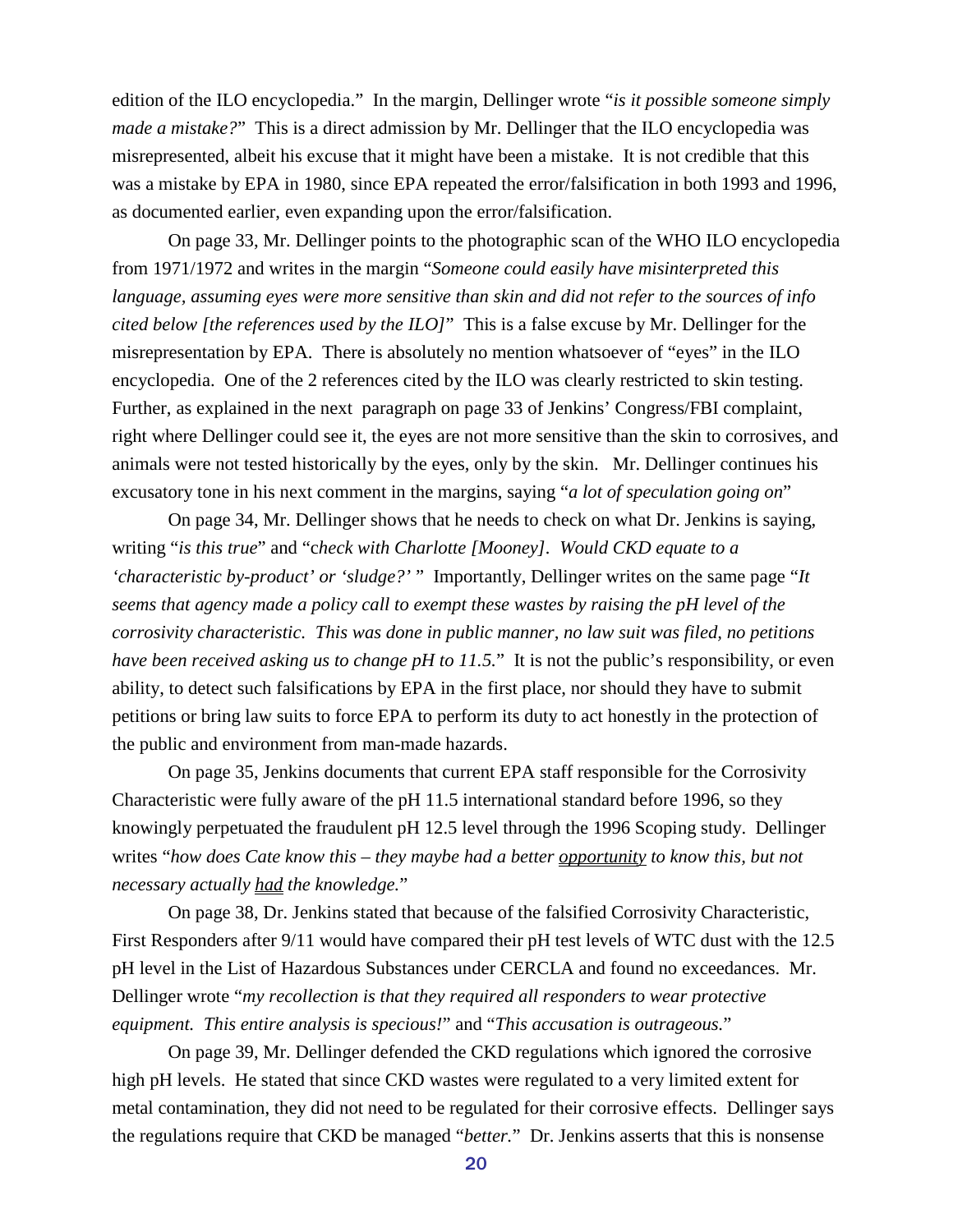on the part of Mr. Dellinger, since health effects from the corrosivity of CKD are different from health effects of metals in CKD. Reducing metal exposures to CKD may be inadequate to sufficiently reduce acute or long term chronic corrosive exposures. The corrosive aspect of the CKD goes entirely unregulated.

See the attached copy of Mr. Dellinger's handwritten notes for his other accusatory and excusatory comments on Dr. Jenkins' May 6, 2007 complaint to Congress/FBI. To top it off, beside the very last paragraph in Dr. Jenkins' FBI/Congressional complaint, Mr. Dellinger claimed it was the responsibility of the health practitioners to know themselves that WTC dust was corrosive, writing in the margin "*Why weren't the health workers familiar with these studies [cited and discussed in Jenkins' FBI complaint]*" so as to know how to effectively treat First Responders medically. This amounts to assigning blame to the victims of a fraud by saying they should have detected the fraud themselves in the first place and thus prevented the health injuries.

Mr. Dellinger also spoke with his key staff on the allegations brought by Dr. Jenkins. On July 26, 2001, Gregory Helms prepared a declaration under penalty of perjury. **[57](#page-20-0)** He stated that although he had no role in the original promulgation of the Corrosivity Characteristic regulation in 1980, he was "*the Agency's resident expert on the RCRA corrosivity characteristic regulation*" and that Dr. Jenkins had "*solicited his opinion*" because of that role. He testified regarding "*receiving from Dr. Jenkins early in 2007 a document that she identified in conversation as raising a concern about the corrosivity characteristic regulation . . . and later in 2007, a document in which she was questioning the validity of the corrosivity characteristic and suggesting that this regulation's initial promulgation may have been tainted.*" He stated that he started investigating the matter "*on his own initiative,*" started preparing an issue paper, and had a "*couple*" of conversations with Mr. Dellinger about the issue, but dropped the effort because of other priorities. See attached.

On August 16, 2010, Mr. Dellinger testified **[58](#page-20-1)** as follows regarding the impact of the falsified safe pH level in the Corrosivity Characteristic.

Second, irrespective of whatever pH standard EPA might have developed, the dust generated by the collapse of the WTC would have been the same, i.e., the concrete of which such dust was principally composed would have been no different. Furthermore, EPA consistently advised first responders to wear respiratory protection, because it was obvious that, irrespective of the prevailing pH standard and whether or not the concrete dust was considered a hazardous waste, inhaling such dust posed a substantial health risk.

Finally, I have examined what I understand were Dr. Jenkins' disclosures of EPA wrongdoing to the FBI, and I have found such disclosures logically and factually flawed, and, to the extent they purportedly represent evidence of Agency wrongdoing, of no meaning whatsoever.

<span id="page-20-0"></span>**<sup>57</sup>** Declaration of Gregory Helms (July 29, 2011).

<span id="page-20-1"></span>**<sup>58</sup>** August 16, 2010 Declaration of Robert W. Dellinger under penalty of perjury, former Director, Materials Recovery and Waste Management Division.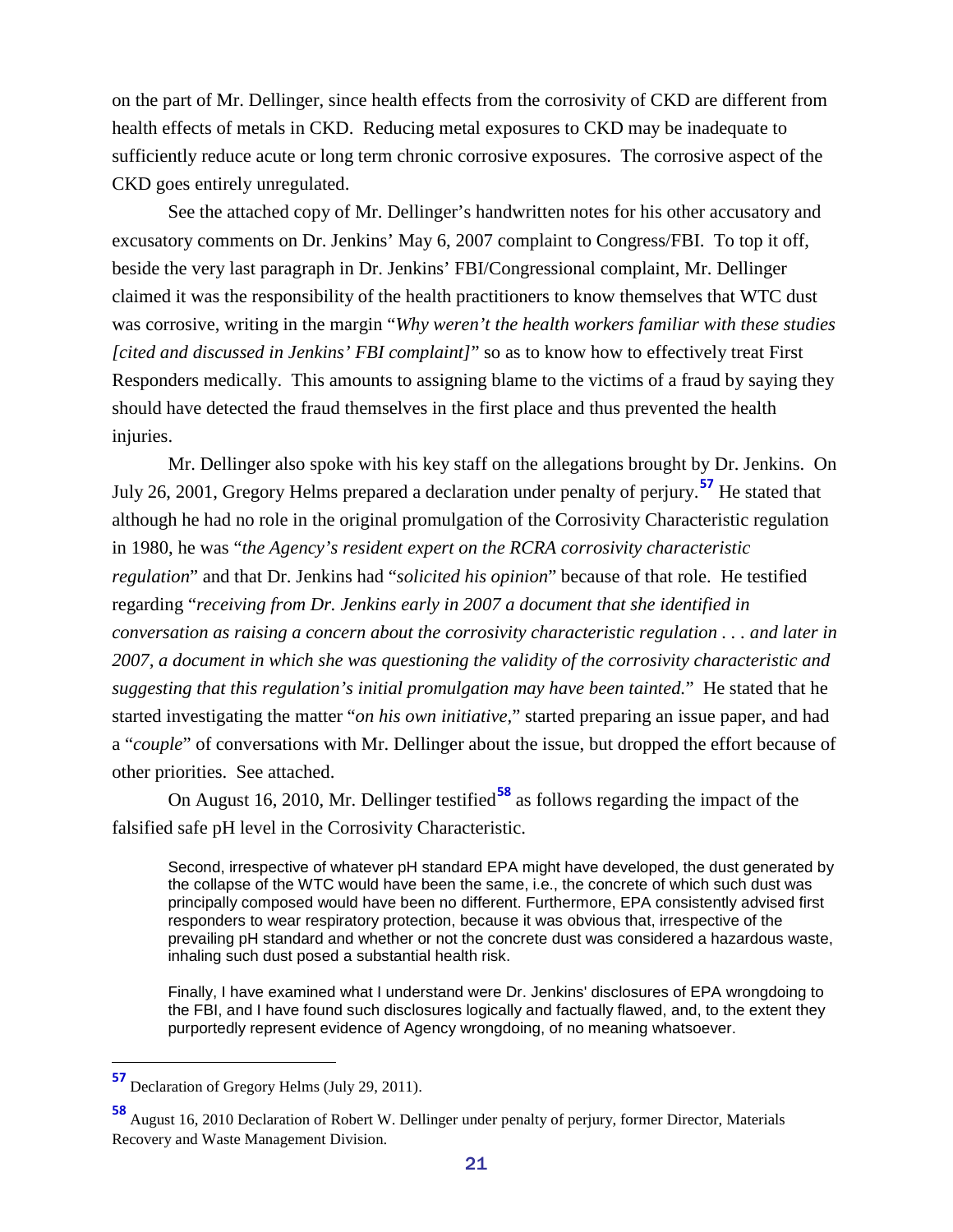Mr. Dellinger later admitted to the false statement in his August 16, 2010 declaration under penalty of perjury, saying that it was not EPA, but claiming instead it was local officials who told First Responders to wear respirators.**[59](#page-21-0)**

Q: So you can tell me when EPA advised over time the first responders to wear respiratory protection? Can you?

A: Oh, I probably shouldn't have said "EPA consistently advised." It would have been their - - should have been their -- you know, their practices, standard practice.

Q: You're saying it would have been whose standard practice?

A: Anybody that would be going into those buildings.

Q: So you're not saying someone -- at the moment you're not saying someone would have advised them of the danger, you're saying they would have known from their own experience and practice?

A: That would be my expectation.

Q: Okay. So would you like to retract your statement that "EPA consistently advised the first responders to wear respiratory protection"?

A: I wouldn't say "EPA."

Q: Okay.

A: Yeah, I probably would change the sentence.

Q: Okay. And if you were to word it to be consistent with your own knowledge, what would you say?

A: Well, the -- I don't know what you would call the supervisory people, you know, that were there, but the -- when there's heavy dust like that, they have -- the fire fighters and police have access to equipment that would have provided them protection from this dust.

Q: Are you aware that the U.S. EPA did issue a public statement that basically downplayed the air-inhalation health risk from the dust?

A: Well, I know from watching television that when people were coming out of the hole their supervisors were telling them to keep those respirators on.

Q: You want to answer the question I asked you?

A: Can you ask it again?

Q: Are you aware that EPA issued a public statement that downplayed the risk, health risk of inhaling the dust?

A: No, I'm not aware of it.

Q: Okay. Do you recall a controversy arising about the White House Office of Environmental Policy Editing EPA's public warning statement to take out the meat of the warning?<br>A:

No, I do not. I don't remember that.

Q: Okay. Now, on the last page of your declaration, page 6 at paragraph 29 you say, or someone says over your signature: "Finally, I have examined what I understand were Dr. Jenkins' disclosures of EPA wrongdoing to the FBI, and I have found such disclosures logically and factually flawed, and to the extent they purportedly represented evidence of Agency wrongdoing, have no meaning whatsoever." Do you see that?

A: Yes.

Q: Are you the author of that exact language?

A: Not the author of the exact language. But from my standpoint, the fact that our pH range of 2 to 12.5 is what it is, it wouldn't have changed anything. The concrete dust is still concrete dust.

Q: I guess I don't follow your logic. If the science showed that a pH of 12.5 or more was extremely harmful, perhaps immediately dangerous to life and health as they say, to humans, and the EPA standard didn't reflect that fact, are you saying the fact that concrete dust is concrete dust means no harm would come from that air?

<span id="page-21-0"></span>**<sup>59</sup>** April 22, 2011 deposition of Robert W. Dellinger, former Director, Materials Recovery and Waste Management Division, EPA, 169-173.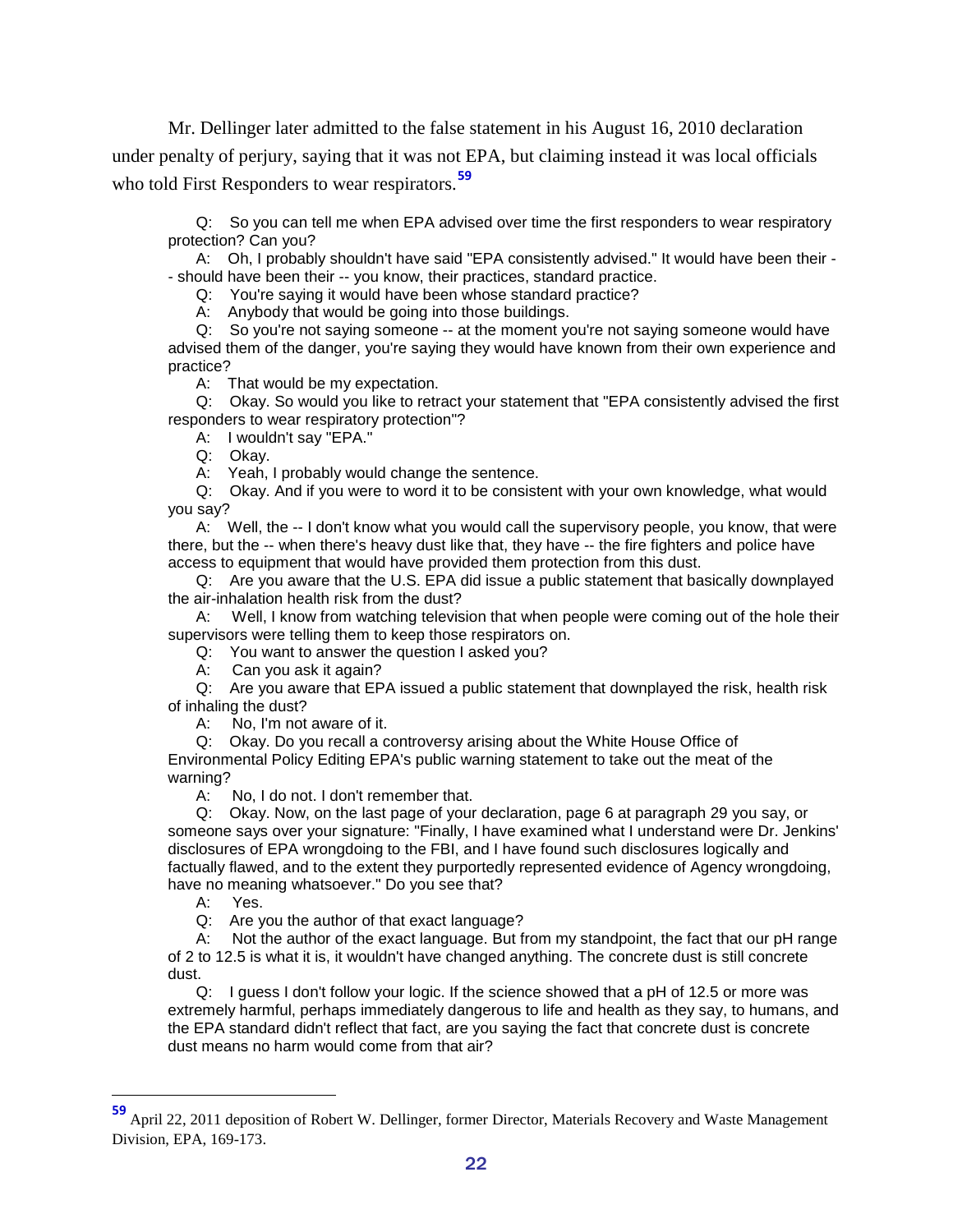A: No, I'm not saying that at all. What I'm saying is that the concrete dust is going to be at whatever pH it is at. And whether we said that the pH should be no greater than 12 or no less than 2.5 or whatever, it wouldn't have made a difference to the concrete dust.

Q: Well, I think we're concerned about making a difference to the first responders --

A: Well --

Q: -- and whether they would take more protective measures.

A: -- as long as they had respirators on, they'd be doing fine. It's not like somebody was out there saying, oh, shoot, the pH of this stuff is not quite 12 -- over 12.5, so they don't need respirators.

Q: How do you know what people were saying to the first responders?

A: Because I heard it on television. I heard the supervisors of those people saying that, "Keep your respirators on when you're dealing in the" -- you know, when they were down in the hole.

Q: When you say "down in the hole," you mean sort of the, what shall we call it, where the building collapsed?

A: Yes.

Q: So have you read the testimonies of the first responders?

A: No, I have not.

Q: Okay. Have you read the allegations of the first responders in their lawsuits?

A: No, I haven't.

Q: Okay. How many times do you think you heard someone talking about respiratory protection on the television?

A: Pretty much every time somebody came out there without having a respirator on.

Q: Are you saying you were watching the television day in and day out for this purpose?

A: No, I'm not saying that.

Q: Okay. So how many times did you observe this?

A: Several.

This deposition testimony raises an interesting question. Was there any national broadcast coverage wherein local officials told First Responders in "*the hole*" to wear respirators or "*that when people were coming out of the hole their supervisors were telling them to keep those respirators on*"?

Regardless of whether EPA or other officials told First Responders to wear respirators, they were unlikely to be highly motivated to do so, since the caustic, corrosive pH of WTC dust was never mentioned to First Responders. The other pollutants at Ground Zero rarely exceeded OSHA Permissible Exposure Limits, and if they did, they were related to long-term, cumulative expose types of health risks. OSHA defines corrosive atmospheres (which include airborne corrosive particulates) as being "immediately dangerous to life or health" (IDLH).**[60](#page-22-0)** If First Responders had in fact been told to wear respirators, they would have been more motivated to do so if they had been informed of the corrosive, high pH of WTC dust, and the fact that alkaline corrosive atmospheres do not necessary give the physical sensations (burning sensation) of being corrosive.**[61](#page-22-1)**

<span id="page-22-0"></span>**<sup>60</sup>** OSHA (May 5, 1995) Standard Interpretations - Response to IDLH or Potential IDLH atmospheres. [http://www.osha.gov/pls/oshaweb/owadisp.show\\_document?p\\_table=INTERPRETATIONS&p\\_id=21788](http://www.osha.gov/pls/oshaweb/owadisp.show_document?p_table=INTERPRETATIONS&p_id=21788)

<span id="page-22-1"></span>**<sup>61</sup>** See later discussion in the justification section of this petition for documentation that corrosive alkaline atmospheres may not provide physical warning signals, such as a burning sensation.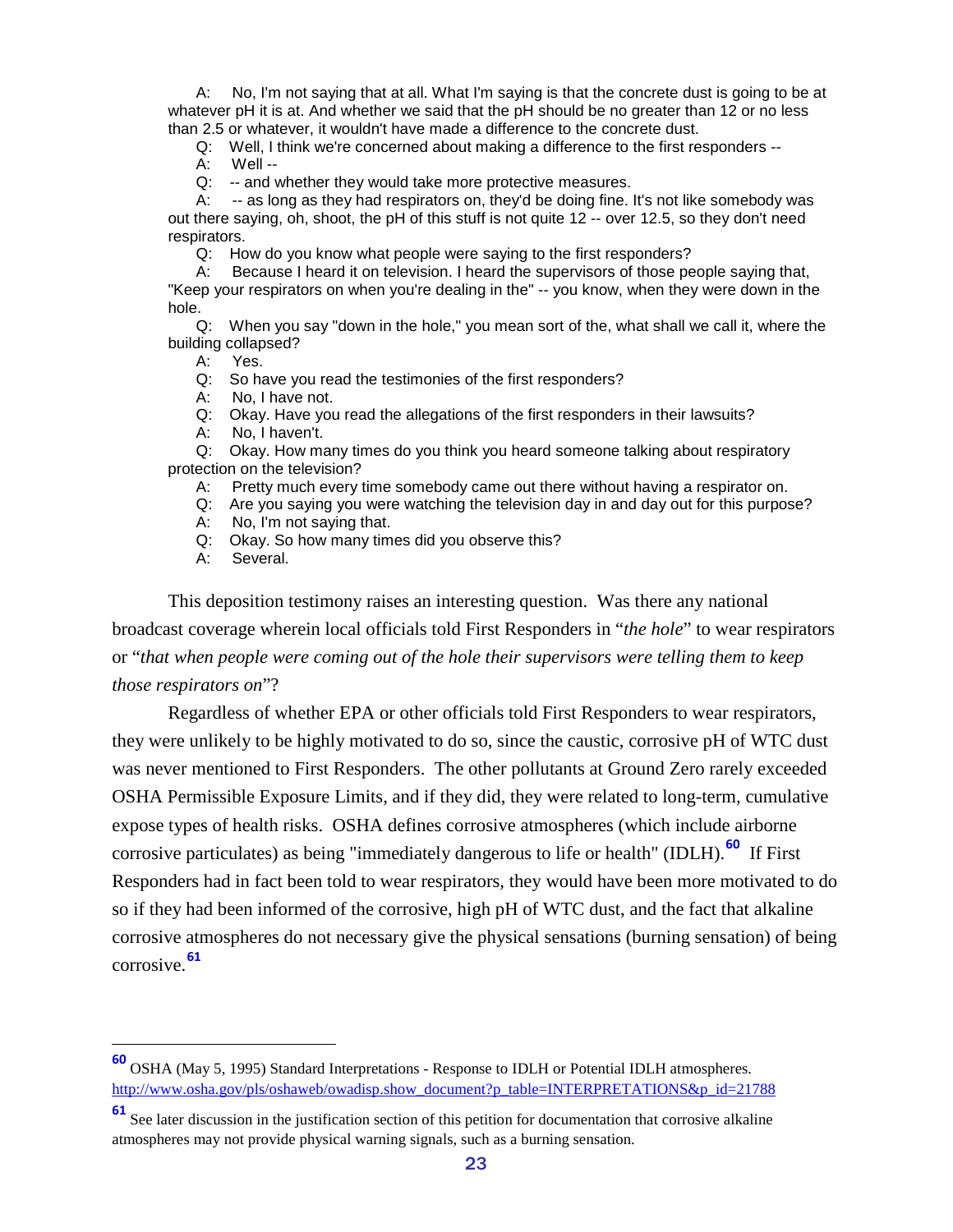Further, Mr. Dellinger never addressed the problem that others, like citizens working in lower Manhattan, residents and laborers, in addition to First Responders, were also exposed to WTC dust for long periods. There was no official entity, EPA or otherwise, who instructed them to wear respirators, much less train them in the use of same or supply them with the proper respiratory protection. In fact the opposite was true. Workers and residents in lower Manhattan were explicitly told they did not even need to wear dust masks, much less approved respirators.**[62](#page-23-3)**

## <span id="page-23-0"></span>IV. Justification of the Need for the Proposed Action

#### <span id="page-23-1"></span>The falsified Corrosivity Characteristic pH level of 12.5 does not protect from irreversible tissue destruction (chemical burns)

The falsified RCRA Corrosivity Characteristic pH level of 12.5 results in unregulated hazardous exposures to the public and First Responders corrosive alkaline materials, which result in irreversible tissue damage (chemical burns).

#### <span id="page-23-2"></span>**A pH level of 11.5 and higher is the recognized presumptive safe level for alkaline corrosive materials**

A pH level of 11.5 and over has been established by the international community beginning in 1971 under the UN World Health Organization (WHO).**[63](#page-23-4)** The WHO stated both irreversible dermal (skin) as well as corneal damage occurs at pH levels above 11.5. This pH 11.5 and higher presumptive level has been re-iterated in many subsequent international consensus standards. The UN Basel Convention treaty was amended in 1998 to include a presumptive trigger level for alkaline corrosivity at a pH level of 11.5.**[64](#page-23-5)** In 2002, the UN ratified the OECD Globally Harmonized System of Classification and Labeling of Chemicals (GHS). The GHS states in many places that a pH level of 11.5 and higher is classified as corrosive to tissues.**[65](#page-23-6)**

<http://www.scribd.com/doc/45169489/Jenkins-070403-Documentary-Basis-Litigation>

<span id="page-23-3"></span>**<sup>62</sup>** Jenkins, C. (July 4, 2003) "*Comments on the EPA Office of Inspector General's 1/27/03 interim report titled: 'EPA's Response to the World Trade Center Towers Collapse' A DOCUMENTARY BASIS FOR LITIGATION*" <http://www.877wtchero.com/pdf11.pdf>

<span id="page-23-4"></span>**<sup>63</sup>** International Labour Office (1971, 1972) Chemical Burns. In: Encyclopaedia of Occupational Health and Safety, Volume I – A – K, pages 220 - 221 International Labour Office, CH 1211 Geneva 22, Switzerland, 1971. Special McGraw-Hill Edition, 1972, Library of Congress Card Number: 74-39329, International Standard Book Number: 07-079555-X

<span id="page-23-5"></span>**<sup>64</sup>** United Nations Environment Programme (February 5, 1992) Basel Convention on the Control of Transboundary Movements of Hazardous Wastes and their Disposal, Annex IX, List B, Waste B2120. <http://www.basel.int/text/17Jun2010-conv-e.pdf>

<span id="page-23-6"></span>**<sup>65</sup>** United Nations Economic Commission, Globally Harmonized System of Classification and Labeling of Chemicals (GHS). [http://live.unece.org/trans/danger/publi/ghs/ghs\\_rev01/01files\\_e.html](http://live.unece.org/trans/danger/publi/ghs/ghs_rev01/01files_e.html)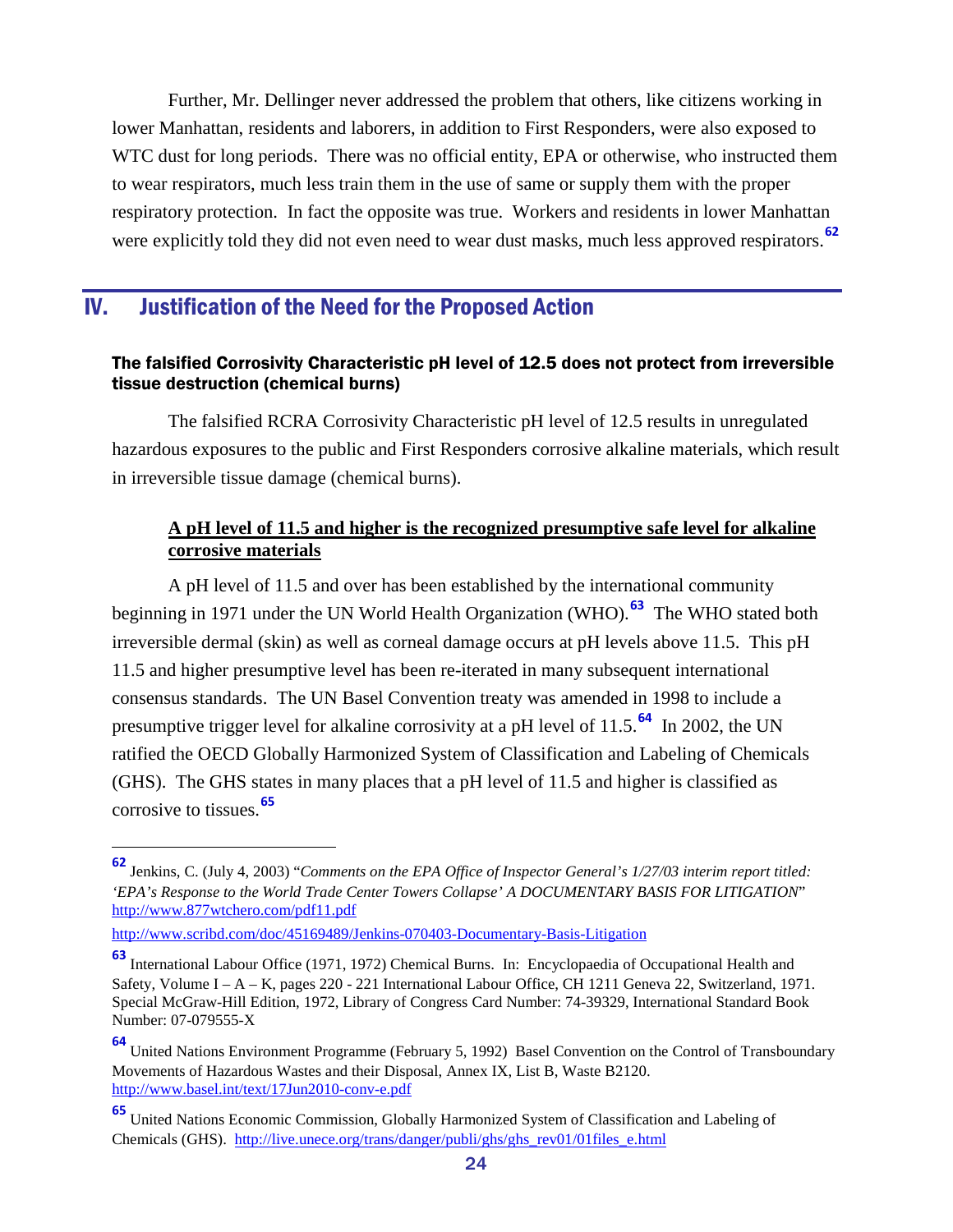The pH scale is logarithmic, like the Richter Scale for earthquakes. A change of one unit on the pH scale represents a tenfold increase in alkalinity or acidity. Thus, a difference in a pH safety level of 12.5 *vs.* 11.5 is highly significant.

The first readily available documentation of the "rule of thumb" that it should be presumed that an alkaline pH level of 11.5 causes corrosive chemical burns to both the skin and eyes comes from the United Nations' (UN) World Health Organization (WHO) International Labour Organization (ILO) in its 1971 edition of the *Encyclopaedia of Occupational Health and Safety*. **[66](#page-24-1)** A scanned photographic version appeared earlier in the section on EPA's 1980 falsification of this reference. The relevant language from the ILO encyclopedia is again given below:

#### Burns, chemical

Most chemical burns result from the action of corrosive substances which destroy tissue at the point of contact. The skin, eyes and digestive system are the most commonly affected parts of the body. The corrosives may be either acid or alkali, the main feature being the hydrogen or hydroxyl concentration. **Extremes above pH 11.5 or below 2.5 are not tolerated by the body and will almost always result in irreversible tissue damage.** An outstanding feature of chemica [sic] burns is the fact that tissue destruction is progressive: acids tend to be neutralised by the available or exposed tissue whereas alkalis continue to cause damage unless neutralised by other means.

#### <span id="page-24-0"></span>**Health effects from exposures to alkaline materials with corrosive high pH levels**

Corrosive alkaline materials cause irreversible tissue destruction, which is the same thing as what is commonly called "chemical burns." Corrosive airborne dusts and mists act directly to cause tissue destruction and scarring in the upper respiratory system, and deep within the lungs if particles are small enough to penetrate deep within the airways. The following are the United Nation's (U.N.) Environment Programme (UNEP) descriptions of the effects of corrosive substances on the respiratory track, skin and eyes:**[67](#page-24-2)**

Corrosion of the respiratory tract is defined by destruction of the respiratory tract tissue after a single, limited period of exposure analogous to skin corrosion; this includes destruction of the mucosa.

... Skin Corrosion is the production of irreversible damage to the skin; namely, visible necrosis through the epidermis and into the dermis ... Corrosive reactions are typified by ulcers, bleeding, bloody scabs, and, by the end of the observation at 14 days, by discolouration due to blanching of the skin, complete areas of alopecia, and scars.

<sup>...</sup>

<span id="page-24-1"></span>**<sup>66</sup>** International Labour Office (1971, 1972) Chemical Burns. *op. cit.*

<span id="page-24-2"></span>**<sup>67</sup>** United Nations Economic Commission for Europe (2005) Globally Harmonized System of Classification and Labeling of Chemicals (GHS), First Revised Edition. 3.1.2.6 Specific considerations for inhalation toxicity at p. 112; Chapter 3.2 Skin Corrosion/Irritation, Chapter 3.3 Serious Eye Damage /Eye Irritation at p. 137; 3.2.1 Definitions at p. 123. [http://www.unece.org/trans/danger/publi/ghs/ghs\\_rev01/01files\\_e.html](http://www.unece.org/trans/danger/publi/ghs/ghs_rev01/01files_e.html)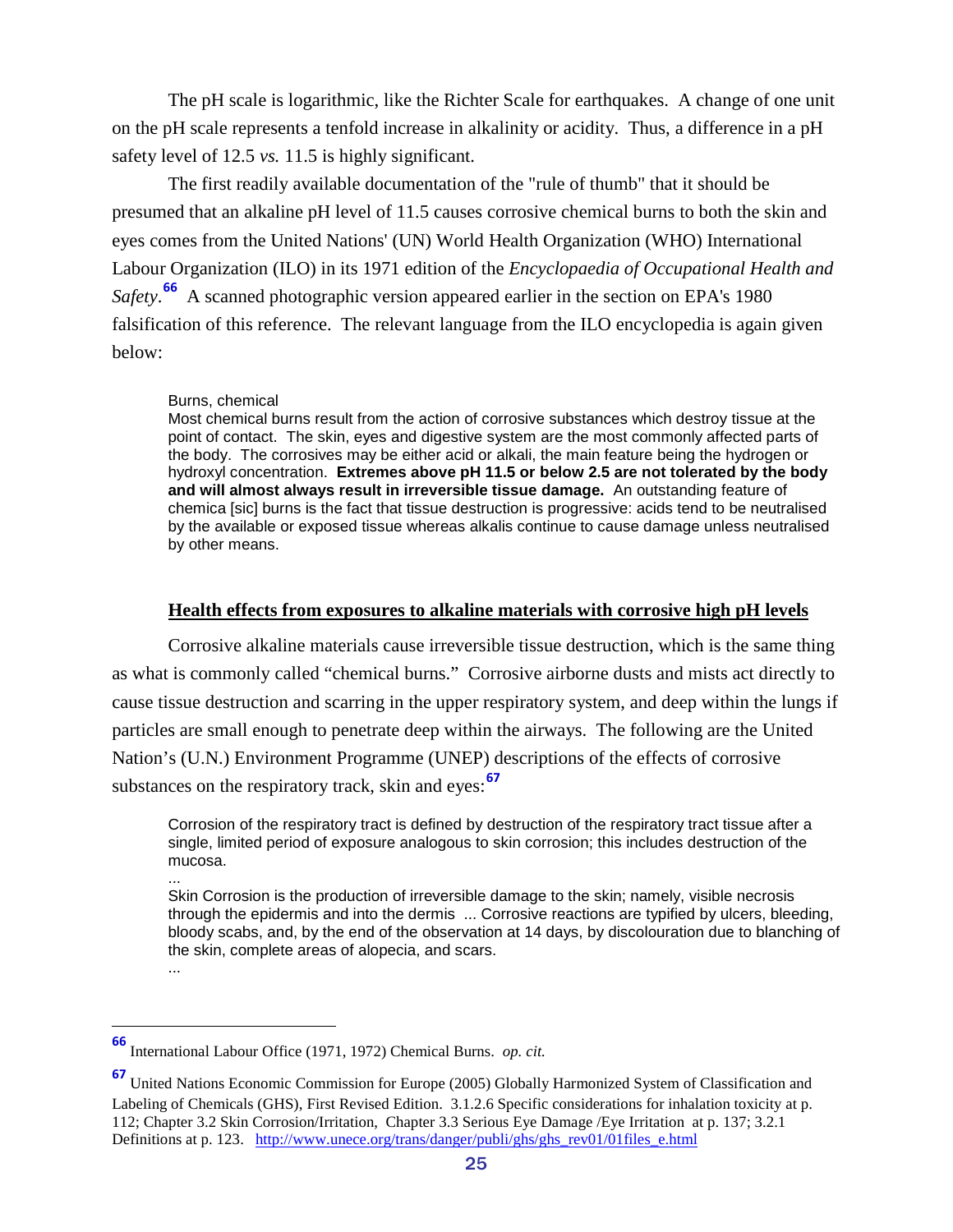Serious eye damage is the production of tissue damage in the eye, or serious physical decay of vision, following application of a test substance to the anterior surface of the eye, which is not fully reversible ...

OSHA defines corrosive atmospheres (which include airborne corrosive particulates) as being "immediately dangerous to life or health" (IDLH). This is true even if the physical manifestations of the corrosive effects are delayed.<sup>[68](#page-25-0)</sup> A person inhaling corrosive alkaline particles or mists will not necessarily detect (with their senses) any chemical burning sensation of their respiratory tract and lungs.**[69](#page-25-1)** This is because corrosive substances will deaden the senses. OSHA states that prolonged airborne exposures to irritants or corrosives may produce little or no symptoms of irritation.**[70](#page-25-2)** Thus, the person will not know they are in a dangerous situation and take steps to prevent the exposure.

Alkaline corrosive substances will inactivate and/or kill the ciliary cells that line the respiratory tract. Cilia are tiny hair-like structures that move mucus up and out of the respiratory passages (mucociliary escalator). These ciliary cells are the first line defense for the clearance of toxic substances from the throat, bronchial tubes and lungs. **[71](#page-25-3)**, **[72](#page-25-4)** The killing or deadening of the ciliary cells that line the upper respiratory track and move particles up to the esophagus, preventing them from reaching the lungs, results in not only larger particle exposures deeper to the lungs of the corrosive materials themselves, but also to any other toxic materials that are present in the air. This increases the toxic properties of other pollutants by facilitating their entry into the body through the respiratory system.

An alkaline pH as low as 9.76 has been shown to inactivate ciliary cells, and a pH of 10.15 has been shown to destroy the ciliary cells in respiratory tissues. **[73](#page-25-5)**, **[74](#page-25-6)** In one study on

<span id="page-25-2"></span>**<sup>70</sup>** OSHA. CONFINED SPACE HAZARDS.

<span id="page-25-6"></span>[http://web.archive.org/web/20070528170531/http://www.osha.gov/SLTC/smallbusiness/sec12.html](http://web.archive.org/web/20070528170531/http:/www.osha.gov/SLTC/smallbusiness/sec12.html)

<span id="page-25-0"></span>**<sup>68</sup>** OSHA (May 5, 1995) Standard Interpretations - Response to IDLH or Potential IDLH atmospheres. [http://www.osha.gov/pls/oshaweb/owadisp.show\\_document?p\\_table=INTERPRETATIONS&p\\_id=21788](http://www.osha.gov/pls/oshaweb/owadisp.show_document?p_table=INTERPRETATIONS&p_id=21788)

<span id="page-25-1"></span>**<sup>69</sup>** Bos, Peter M.J. MSc; Busschers, Marloes MSc; Arts, Josje H.E. PhD (2002) Evaluation of the Sensory Irritation Test (Alarie test) for the Assessment of Respiratory Tract Irritation. Journal of Occupational & Environmental Medicine. 44(10):968-976. [http://www.joem.org/pt/re/joem/abstract.00043764-200210000-](http://www.joem.org/pt/re/joem/abstract.00043764-200210000-00017.htm;jsessionid=F7TMsbLQnvY1gy1Lgg1J8WnplCy1Q5YjkGmnLcyGv0GX9jFp1Vyx!-1119014599!-949856145!8091!-1) [00017.htm;jsessionid=F7TMsbLQnvY1gy1Lgg1J8WnplCy1Q5YjkGmnLcyGv0GX9jFp1Vyx!-1119014599!-](http://www.joem.org/pt/re/joem/abstract.00043764-200210000-00017.htm;jsessionid=F7TMsbLQnvY1gy1Lgg1J8WnplCy1Q5YjkGmnLcyGv0GX9jFp1Vyx!-1119014599!-949856145!8091!-1) [949856145!8091!-1](http://www.joem.org/pt/re/joem/abstract.00043764-200210000-00017.htm;jsessionid=F7TMsbLQnvY1gy1Lgg1J8WnplCy1Q5YjkGmnLcyGv0GX9jFp1Vyx!-1119014599!-949856145!8091!-1)

Irritant (Corrosive) Atmospheres ... Prolonged exposure at irritant or corrosive concentrations in a confined space may produce little or no evidence of irritation. This may result in a general weakening of the defense reflexes from changes in sensitivity. The danger in this situation is that the worker is usually not aware of any increase in his/her exposure to toxic substances.

<span id="page-25-3"></span>**<sup>71</sup>** McMahon JT, Aslam R, Schell SE. (2011) Unusual ciliary abnormalities in three 9/11 response workers. Ann Otol Rhinol Laryngol. 120(1):40-8.

<span id="page-25-4"></span>**<sup>72</sup>** OSHA. Occupational Exposure to Cadmium, Section: 6, Title: Section 6 - VI. Quantitative Risk Assessment. [http://www.osha.gov/pls/oshaweb/owadisp.show\\_document?p\\_id=820&p\\_table=PREAMBLES](http://www.osha.gov/pls/oshaweb/owadisp.show_document?p_id=820&p_table=PREAMBLES)

<span id="page-25-5"></span>**<sup>73</sup>** Holma B, Lindegren M, Andersen JM. (1977) pH effects on ciliomotility and morphology of respiratory mucosa. Arch Environ Health. 1977 Sep-Oct, 32(5):216-26.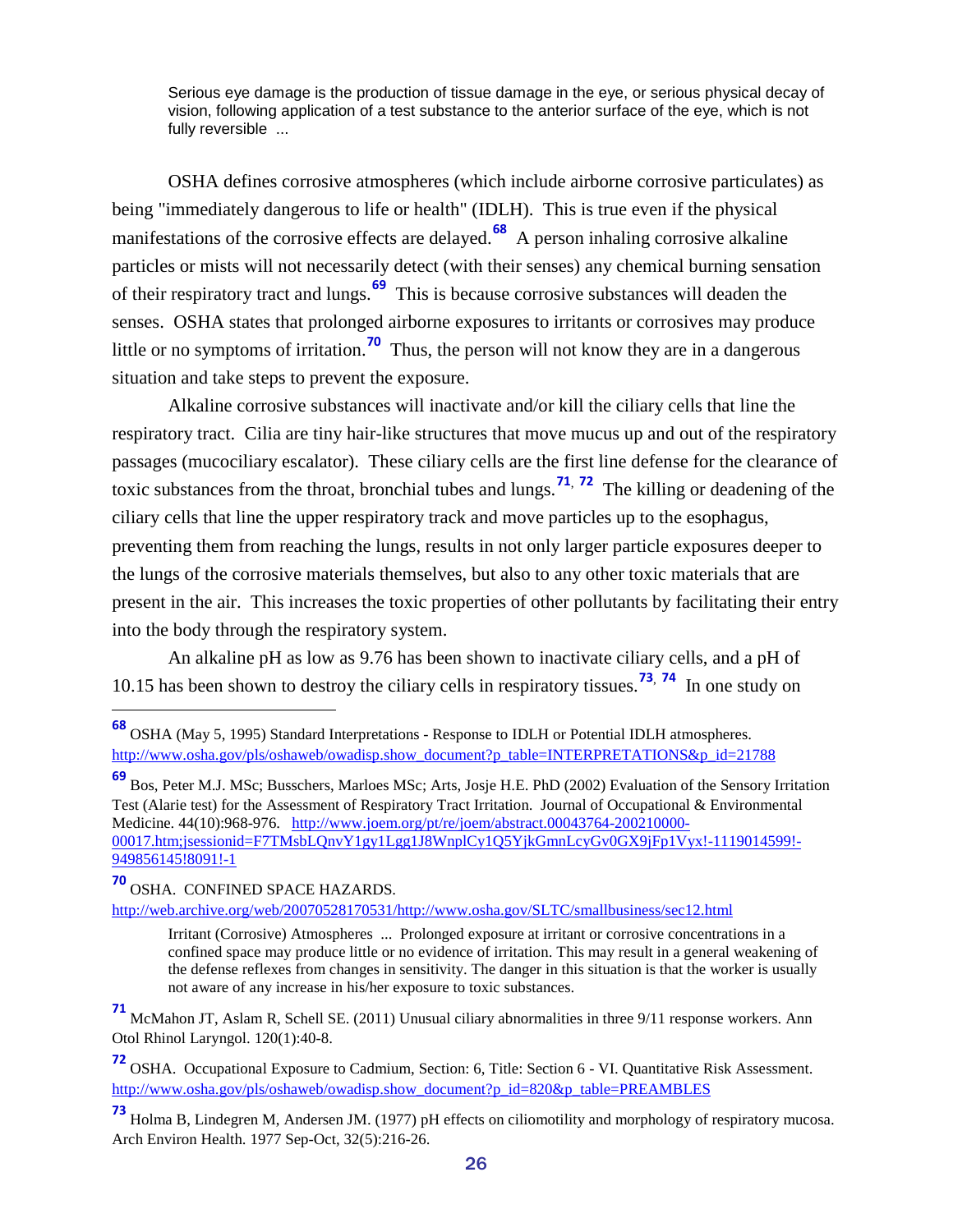human lung tissues, a pH of 10.5 inactivated ciliary cells, and a pH of 11 killed them.**[75](#page-26-1)** Compare these pH levels to the presumptive pH level of 11.5 for corrosivity to skin and eyes. A pH level of 10.5 is ten times less alkaline than a pH level of 11.5. In other words, a pH level of 11.5 is not a protective level for the destruction and/or immobilization of ciliary cells in the respiratory tract.

#### <span id="page-26-0"></span>**Corrosive components of concrete have been known to maim, kill and cause burns from the beginning of time, and have been used to torture humans from ancient Egypt to the present day**

Regardless of the definitive scientific research and international standards establishing that pH levels of 11.5 and above are corrosive to human flesh, this fact has been known throughout human history, and is part of the basis of current maiming laws in the U.S., derived from common law and a British 1837 statute. An alkaline "corrosive" substance is also called a "caustic" substance. The U.S. statute specifies any "throwing or pouring" of a "caustic substance" on another as a Title 18 Section 114 maiming assault.**[76](#page-26-2)**

The corrosive effects of calcium hydroxide (lime, present in concrete dust) and calcium oxide (quick lime, present in the concrete dust from the WTC because of the high temperature fires) have resulted in its use to torture and maim since at least ancient Egypt, where men were punished by being forced to drink a water slurry of lime. Saint George, the Dragon slayer in the year 303 Common Era, was fabled to be tortured by being drenched with lime. During the Middle Ages, dissident Christians were tortured by the Catholic Church with quick lime (calcium oxide). Quick lime was the first chemical warfare agent in the Middle Ages when it was catapulted into cities under siege, or thrown onto other ships in sea battles. In World War 2, the Germans used quicklime to torture Jews. In 2007, quicklime was used to torture a physician, and in 2006 Christians were tortured in Uzbekistan with quicklime. **[77](#page-26-3)**

Even brief, non-intense contact with lime (calcium hydroxide) in the dry form has cause burns to the skin. Adolescents whose only exposure to lime was a relatively brief contact with lime used to mark a goal line in a football field resulted in "caustic ulcers" of the sensitive skin of the scrotum has been reported in the medical literature.**[78](#page-26-4)**

<span id="page-26-3"></span>**<sup>77</sup>** *Id.* at pp. 10-15.

**<sup>74</sup>** Andrew P. Worth and Mark T.D. Cronin (2001) The use of pH measurements to predict the potential of chemicals to cause acute dermal and ocular toxicity. Toxicology 169: 119–131.

<span id="page-26-1"></span>**<sup>75</sup>** C. Clary-Meinesz, J. Mouroux, J. Cosson, P. Huitorel, B. Blaive (1998) Influence of external pH on ciliary beat frequency in human bronchi and bronchioles. Eur Respir J. 11: 330–333. <http://erj.ersjournals.com/cgi/reprint/11/2/330>

<span id="page-26-2"></span>**<sup>76</sup>** See October 13, 2008 complaint to FBI from Cate Jenkins, Ph.D., *op. cit.*, at pp. 2-4 for more extensive discussions, and citations to current state law as well.

<span id="page-26-4"></span>**<sup>78</sup>** Gelmetti C & Cecca E. (1992) Caustic ulcers caused by calcium hydroxide in 2 adolescent football players. Contact Dermatitis 1992: 27: 265–266. Synergy, Medline, ISI, Chemport, CSA, [www.blackwell-synergy.com](http://www.blackwell-synergy.com/)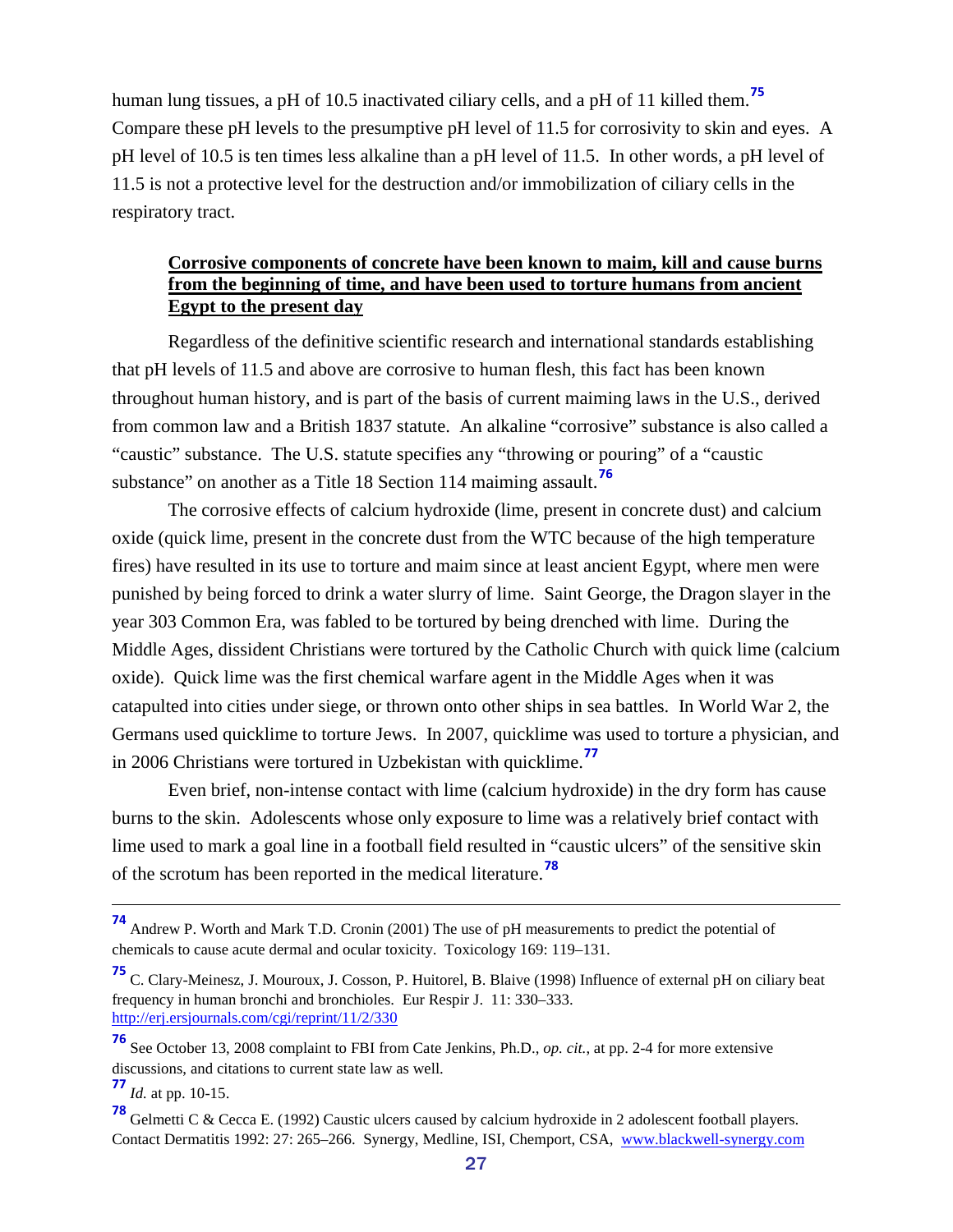#### <span id="page-27-0"></span>Impact of the falsified Corrosivity Characteristic on First Responders and public after 9/11

EPA's falsified Corrosivity Characteristic had a dramatic impact on the evaluation of the safety of dust from the collapse of the World Trade Center after September 11, 2001. After 9/11/01, EPA addressed the health consequences of the WTC collapse under the National Contingency Plan (NCP) authority, which encompasses the Comprehensive Emergency Response and Liability Act (CERCLA, or Superfund) authorities. The CERCLA List of Hazardous Substances which incorporates the falsified Corrosivity Characteristic safety level for alkaline corrosives (pH 12.5 and higher) would have been the referent standard.

After 9/11, it is quite probable that EPA and OSHA did have immediate field data for the pH of WTC dust, and pH levels were higher than 11.5, but not higher than 12.5, because regulations and protocol require that these personnel be trained to test for pH levels as well as have the necessary equipment for pH tests pre-packed long before any hazardous material release site such as the collapse of the WTC.**[79](#page-27-1)** The OSHA, EPA, and NYC On Scene Coordinators would then have compared the pH levels with the list of Hazardous Substances under CERCLA, which incorporates the falsified Corrosivity Characteristic pH level of 12.5, not the true safe level of 11.5. There would have been no imperative or regulatory requirement to assess the dust for corrosive properties.

On September 13, 2001, EPA Administrator Christie Todd Whitman claimed all the monitoring data from EPA testing showed hazardous substances "*below background levels.*" **[80](#page-27-2)** "Background level" is an unambiguous term, meaning that there is first, adequate testing of all hazards, and second that levels are the same as without the polluting event.**[81](#page-27-3)**, **[82](#page-27-4)** But EPA in

Chemical burns from calcium hydroxide have commonly been reported. though almost always in adulthood (1-10) and frequently, though not always (11, 12), occupationally. ... An 11-year-old boy presented with roundish erosive lesions, tending to coalesce, with polycystic well-defined uninfIamed borders, on the upper 1/3 of both thighs, especially the left (Fig. I). Symptoms were limited at presentation to a mild burning sensation. The history revealed that erythematous lesions had first appeared quite suddenly a few hours after a soccer match and that they had quickly become erosive and burning. History also revealed that during the football match, the boy had fallen on the white marked-out touchline {the line that marks the boundaries of the field of play). In this way, he had come into contact with powder containing calcium oxide, subsequently hydrated by sweat.

<span id="page-27-4"></span><span id="page-27-1"></span>**<sup>79</sup>** See May 6, 2007 complaint to the FBI and Congress from Cate Jenkins, Ph.D., *op. cit.*, at p. 25 for documentation of the requirements and training for pH testing at hazardous release site.

 $\overline{a}$ 

<span id="page-27-2"></span>**<sup>80</sup>** EPA Administrator Whitman told a local TV station on September 13, 2001: "We've had concern, we're going to continue to monitor. But right now, as I will tell you, everything we're getting back from the sampling that we're doing, is below background levels." Note that EPA was working closely with OSHA at this time, and Whitman made no differentiation in her 9/13/11 statement between Ground Zero and more outlying areas of Manhattan.

See New York Daily News, June 25, 2007, "Damning questions Whitman must be made to answer" at: [http://www.nydailynews.com/news/2007/06/25/2007-06-25\\_damning\\_questions\\_whitman\\_must\\_be\\_made\\_t.html](http://www.nydailynews.com/news/2007/06/25/2007-06-25_damning_questions_whitman_must_be_made_t.html)

See archival footage in *Dust to Dust: The Health Effects of 9/11*. Sundance Channel and CBS News Productions at:<http://www.sundancechannel.com/films/500013415/>

<span id="page-27-3"></span>**<sup>81</sup>** EPA RCRA Glossary of Terms. [http://www.epa.gov/region8/land\\_waste/rcra/rcraglossary.html](http://www.epa.gov/region8/land_waste/rcra/rcraglossary.html)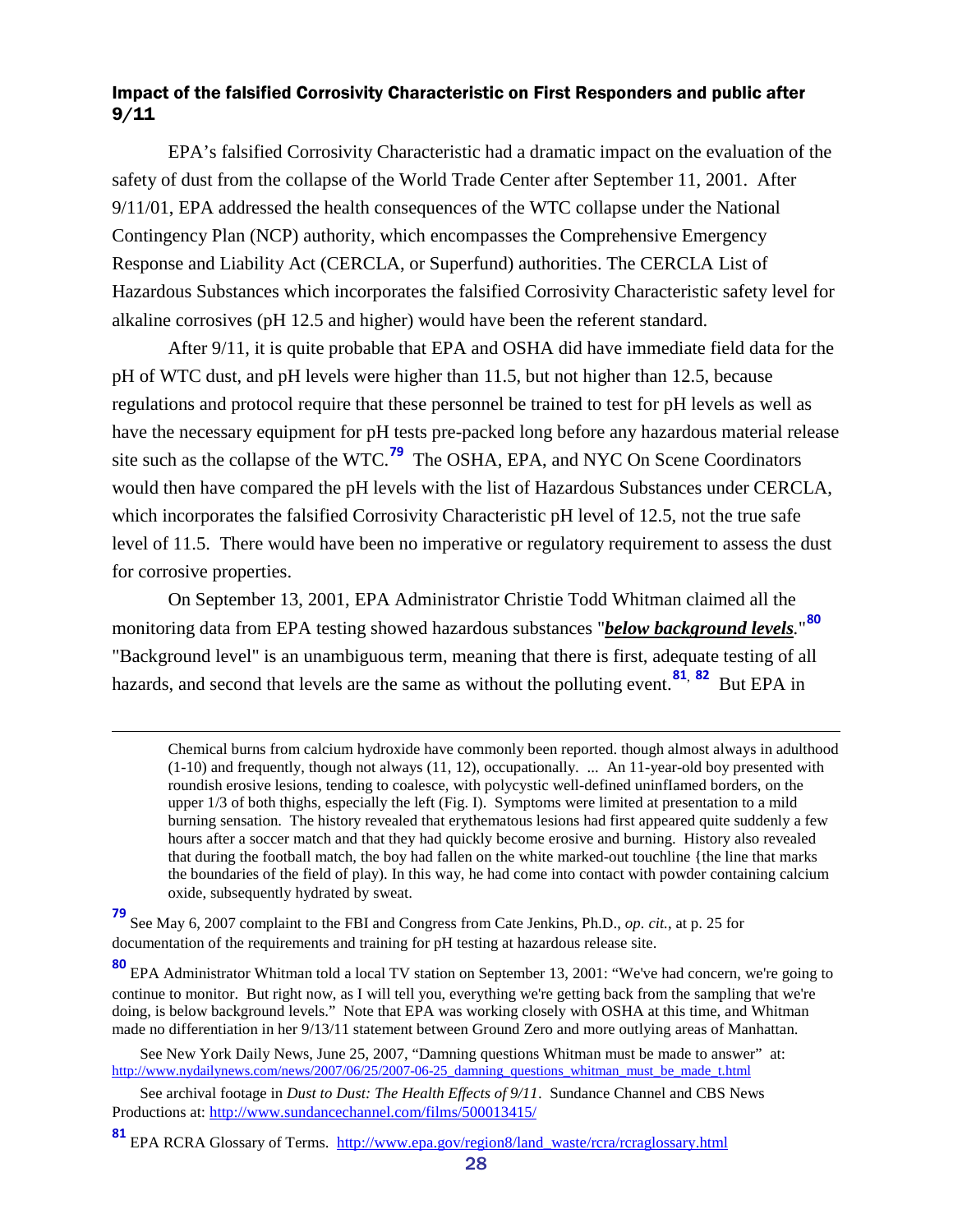none of its press releases or public statements in the days, weeks and months after 9/11 ever mentioned the corrosive, high pH levels in WTC dust.

Regardless of whether EPA or other officials told First Responders to wear respirators, they were unlikely to be highly motivated to do so, since the caustic, corrosive pH of WTC dust was never mentioned to First Responders. The other pollutants at Ground Zero rarely exceeded OSHA Permissible Exposure Limits, and if they did, they were related to long-term, cumulative expose types of health risks. OSHA defines corrosive atmospheres (which include airborne corrosive particulates) as being "immediately dangerous to life or health" (IDLH).**[83](#page-28-1)** If First Responders had in fact been told to wear respirators, they would have been more motivated to do so if they had been informed of the corrosive, high pH of WTC dust, and the fact that alkaline corrosive atmospheres do not necessary give the physical sensations (burning sensation) of being corrosive.**[84](#page-28-2)**

Further, citizens working in lower Manhattan, residents and laborers, in addition to First Responders, were also exposed to WTC dust for long periods. There was no official entity, EPA or otherwise, who instructed them to wear respirators, or anyone to train them in the use of same or supply them with the proper respiratory protection. In fact the opposite was true. Workers and residents in lower Manhattan were explicitly told they did not even need to wear dust masks, much less approved respirators.**[85](#page-28-3)**

#### <span id="page-28-0"></span>**Zadroga Act established U.S. recognition that First Responders and the public suffered deadly and life threatening injuries from WTC dust**

The Zadroga 9/11 Health and Compensation Act of 2010**[86](#page-28-4)** establishes that the U.S. recognizes that both citizens living and working in lower Manhattan have suffered deadly and life threatening injuries from WTC dust. On August 26, 2011, the final regulations were issues

Background - The concentration of a substance in an environmental media (air, water, or soil) that occurs naturally or is not the result of human activities. In exposure assessments, the concentration of a substance in a defined control area, during a fixed period of time before, during, or after a data-gathering operation.

**<sup>82</sup>** This statement by Ms. Whitman went far beyond the ambiguous misleading statements in EPA's press releases that were edited by the White House. Ms. Whitman was not referring specifically to zones outside of Ground Zero, and she was also claiming by making the statement that all pollutants of concern had been tested and were below background levels.

<span id="page-28-1"></span>**<sup>83</sup>** OSHA (May 5, 1995) Standard Interpretations - Response to IDLH or Potential IDLH atmospheres. [http://www.osha.gov/pls/oshaweb/owadisp.show\\_document?p\\_table=INTERPRETATIONS&p\\_id=21788](http://www.osha.gov/pls/oshaweb/owadisp.show_document?p_table=INTERPRETATIONS&p_id=21788)

<span id="page-28-2"></span>**<sup>84</sup>** See later discussion in the justification section of this petition for documentation that corrosive alkaline atmospheres may not provide physical warning signals, such as a burning sensation.

<span id="page-28-3"></span>**<sup>85</sup>** Cate Jenkins (July 4, 2003) "*Comments on the EPA Office of Inspector General's 1/27/03 interim report titled: 'EPA's Response to the World Trade Center Towers Collapse' A DOCUMENTARY BASIS FOR LITIGATION*" <http://www.scribd.com/doc/45169489/Jenkins-070403-Documentary-Basis-Litigation>

<span id="page-28-4"></span>**<sup>86</sup>** James Zadroga 9/11 Health and Compensation Act of 2010, P.L. 111-347. <http://www.gpo.gov/fdsys/pkg/BILLS-111hr847enr/pdf/BILLS-111hr847enr.pdf>

 $\overline{a}$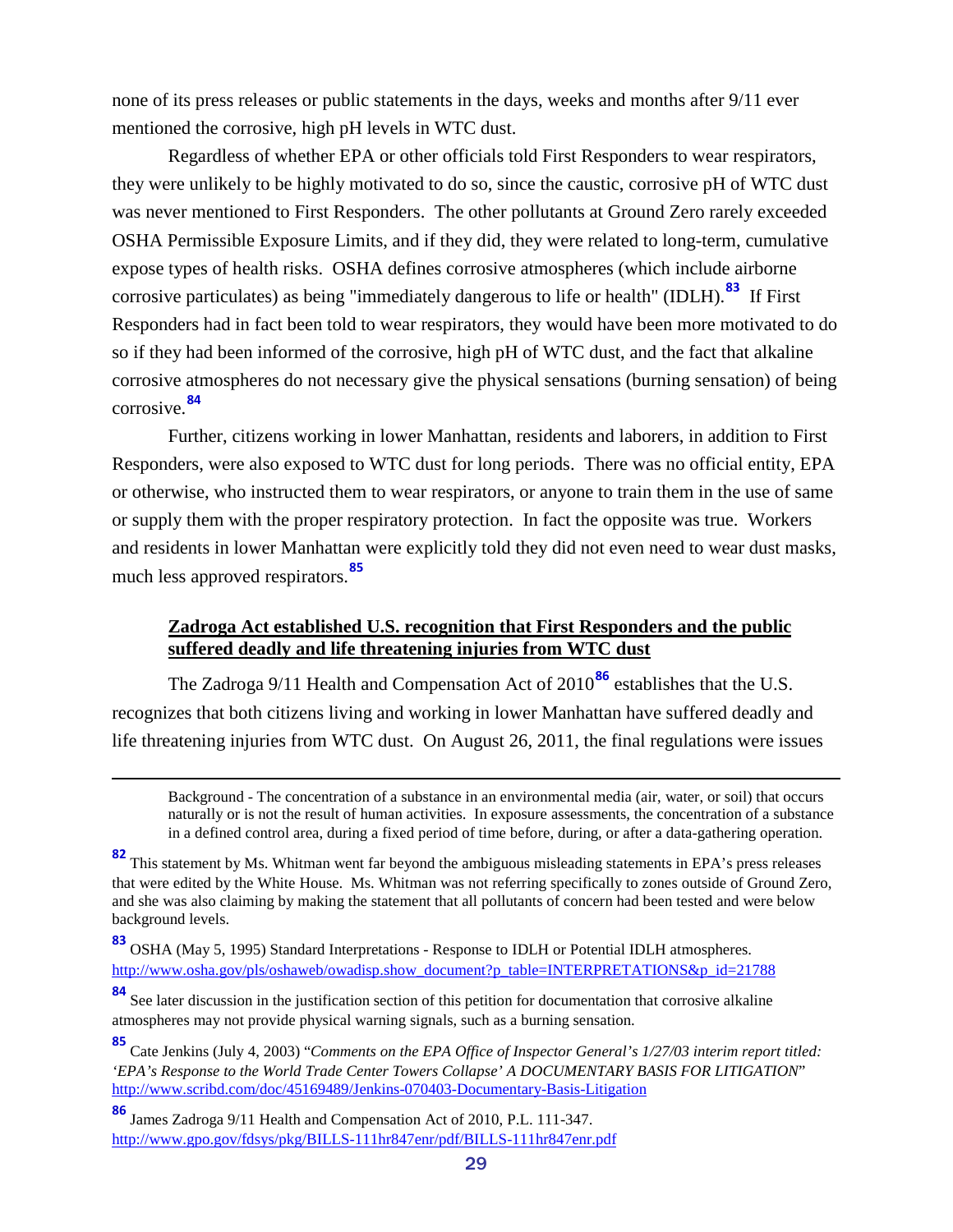implementing the Zadroga Act. **[87](#page-29-1)** The boundaries in Manhattan wherein residents and workers are eligible for compensation for health injuries after 9/11 extend from about a mile or more from the center of Ground Zero.

#### <span id="page-29-0"></span>**Research finds corrosivity of WTC dust one of the most important health impacts**

The following excerpts are from medical research publications that directly cite the caustic, high pH of WTC dust as a major causative agent in the injuries to First Responders exposed to WTC dust. Many other studies document the respiratory effects of WTC dust without explicit attribution to its corrosivity.

Pollution studies demonstrate a significant epidemiologic link between the exposure to airborne particulates and adverse health effects. The WTC collapse produced a massive exposure to respirable particulates, with the larger-size dust fractions having a pH ranging from 9 to 11, leading to an alkaline "burn" of mucosal surfaces.**[88](#page-29-2)**, **[89](#page-29-3)**

Responders to the 2001 World Trade Center (WTC) terrorist attacks, who were exposed to caustic dust and toxic pollutants following the 9/11 disaster, suffer from asthma at a rate more than twice that of the general US population, according to new research presented at CHEST 2009, the 75th annual international scientific assembly of the American College of Chest Physicians (ACCP)**[90](#page-29-4)**

The cloud contained pulverized glass and cement, insulation fibers, asbestos and numerous toxic chemicals. "It caused acute inflammation of the airways and the lungs," Dr. Prezant said. "That inflammatory impact has been persistent." An expert not involved with the study, Dr. Byron Thomashow, medical director of the Center for Chest Disease and Respiratory Failure at New York-Presbyterian/Columbia hospital, said: "The drop-off in lung function initially is really quite significant and doesn't get better. That's not what we've generally come to expect in people with fire and smoke exposure. They usually recover."**[91](#page-29-5)**

[http://www.justice.gov/civil/docs\\_forms/911%20VCF%20Final%20Rule%20to%20OLP-%2008%2026.pdf](http://www.justice.gov/civil/docs_forms/911%20VCF%20Final%20Rule%20to%20OLP-%2008%2026.pdf)

<http://www.medicalnewstoday.com/articles/169768.php>

<span id="page-29-1"></span>**<sup>87</sup>** Department of Justice (August 26, 2011) James Zadroga 9/11 Health and Compensation Act of 2010, Final Rule, 28 CFR Part 104, Docket No. CIV 151, RIN 1105-AB39.

<span id="page-29-2"></span>**<sup>88</sup>** Michael D. Weiden, Natalia Ferrier, Anna Nolan, William N. Rom, Ashley Comfort, Jackson Gustave, Rachel Zeig-Owens, Shugi Zheng, Roberta M. Goldring, Kenneth I. Berger, Kaitlyn Cosenza, Roy Lee, Mayris P. Webber, Kerry J. Kelly, Thomas K. Aldrich and David J. Prezant (October 9, 2010) Obstructive Airways Disease With Air Trapping Among Firefighters Exposed to World Trade Center Dust Chest, 137: 566-574. <http://chestjournal.chestpubs.org/content/137/3/566.full.html>

<span id="page-29-3"></span>**<sup>89</sup>** Thomas K. Aldrich, Jackson Gustave, Charles B. Hall, Hillel W. Cohen, Mayris P. Webber, Rachel Zeig-Owens, Kaitlyn Cosenza, Vasilios Christodoulou, Lara Glass, Fairouz Al-Othman, Michael D. Weiden, Kerry J. Kelly and David J. Prezant, (April 8, 2010) Lung Function in Rescue Workers at the World Trade Center after 7 Years. New England Journal of Medicine, Vol. 362 No. 14, p. 1263.<http://content.nejm.org/cgi/content/full/362/14/1263>

<span id="page-29-4"></span>American College of Chest Physicians (November 3, 2009) World Trade Center Responders Plagued with Asthma, Reported Asthma in 9/11 Responders 2X Greater Than General Population. <http://www.chestnet.org/accp/article/world-trade-center-responders-plagued-asthma>

<span id="page-29-5"></span>**<sup>91</sup>** Denise Grady (April 7, 2010) Lung Function of 9/11 Rescuers Fell, Study Finds. New York Times. <http://www.nytimes.com/2010/04/08/nyregion/08lung.html>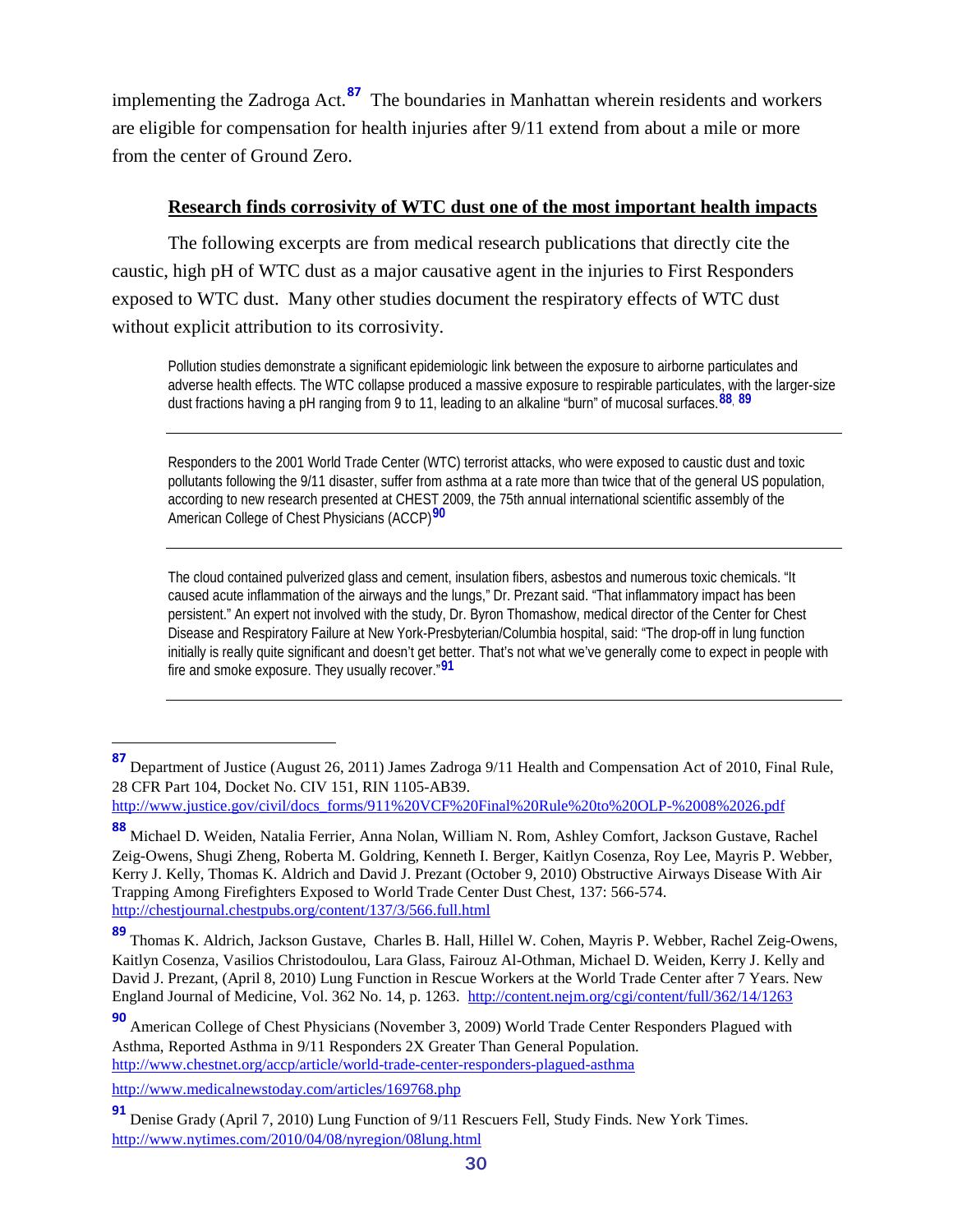Upper respiratory symptoms (cough, nasal/sinus congestion/drip, sore/hoarse throat) have all followed a similar evolution during the four years following 9/11/01. On Day 1, more than half of our work force experienced all of the above symptoms. One year later, more than half of our rescue workers were still reporting upper respiratory symptoms and 2 – 4 years later, about 25% were still struggling with daily or frequent symptoms. Particulate matter analysis has shown a highly alkaline pH of WTC dust (like lye), which is extremely irritating to upper and lower airways.**[92](#page-30-0)**

However, there are a number of reasons to expect lower airways also to be at risk from the dust cloud. First, it has been shown that alkaline dust impairs nasal clearance mechanisms, and most WTC dust samples had a pH greater than 10 (very alkaline). Second, the nasal filtration system is optimally functional during restful breathing. However, WTC rescue/recovery workers, as a consequence of their work activities (moderate to high level physical exertion), were breathing at high minute ventilations where mouth breathing predominates. Third, although only five percent of the WTC dust was smaller than 10 microns in diameter, the extraordinary volume of dust in the air meant that the respirable fraction (particles less than 10 microns) represented a significant amount of exposure. Finally, although only a small percentage of particles larger than 10 microns tend to impact in lower airways, the huge magnitude of the WTC dust cloud meant that a small percentage of particles that penetrated deep into the lung may have added up to a significant exposure. In fact, in a study of 39 firefighters from the Fire Department of the City of New York (FDNY) 10 months after exposure, it was demonstrated the WTC dust did make it down into the lower airways, as particulate matter (>10 microns) consistent with WTC dust, with associated increases in inflammatory cells and cytokines in induced sputum.**[93](#page-30-1)**

Measurements of settled dust documented that these particles were highly alkaline (pH 11),12 and this property alone has been shown to be associated with respiratory effects. Occupational exposure to inhaled alkaline material induces chronic cough, phlegm, and dyspnea as well as upper respiratory tract symptoms. Exposure to alkaline dusts in a residential population has been described to produce similar symptoms.**[94](#page-30-2)**

Dr John Howard,**[95](#page-30-3)** Director of the National Institute for Occupational Safety and Health told the BBC on September 1, 2011 that lung tissue had been scarred by exposures to the caustic WTC dust.**[96](#page-30-4)**

Dr John Howard, Director of the National Institute for Occupational Safety and Health, told BBC News it was "plausible" that people would die of exposure to the dust. He singled out damage to the lungs - interstitial fibrosis - as one of the most serious effects. "You lose capacity to exchange oxygen and carbon dioxide, and essentially your lung is forming a scar inside so you have less ability to breathe." . . . Researchers found a high proportion of highly alkaline particles

<span id="page-30-0"></span> **<sup>92</sup>** Fire Department, City of New York, Bureau of Health Services, WTC Medical Monitoring and Treatment Program (September 2007) A Six-Year Assessment: September 2001 – September 2007. [http://www.nyc.gov/html/om/pdf/2007/wtc\\_health\\_impacts\\_on\\_fdny\\_rescue\\_workers\\_sept\\_2007.pdf](http://www.nyc.gov/html/om/pdf/2007/wtc_health_impacts_on_fdny_rescue_workers_sept_2007.pdf)

<span id="page-30-1"></span>**<sup>93</sup>** Dr. David Prezant of the World Trade Center Medical Monitoring and Treatment Program and the Albert Einstein College of Medicine and Chief Medical Officer, FDNY (September 8, 2008) Respiratory Health Consequences Resulting from the Collapse of the World Trade Center. NIOSH Science Blog, CDC. [http://www.cdc.gov/niosh/blog/nsb090808\\_wtc\\_guest.html](http://www.cdc.gov/niosh/blog/nsb090808_wtc_guest.html)

<span id="page-30-2"></span>**<sup>94</sup>** Joan Reibman, MD, et al. (May 2009) Characteristics of a Residential and Working Community With Diverse Exposure to World Trade Center Dust, Gas, and Fumes. J Occup Environ Med., 51(5):534-41. <http://www.ncbi.nlm.nih.gov/pubmed/19365288?dopt=AbstractPlus>

<span id="page-30-3"></span>**<sup>95</sup>** Dr. Howard was appointed by President. Bush to be a special coordinator to handle the medical issues afflicting 9/11 rescue workers, and introduced the World Trade Center (WTC) Medical Monitoring and Treatment Program, which offered medical help and screening to emergency workers.

<span id="page-30-4"></span>**<sup>96</sup>** David Shukman (September 1, 2011) Toxic dust legacy of 9/11 plagues thousands of people. BBC News. [http://by156w.bay156.mail.live.com/default.aspx?rru=inbox#fid=1&fav=1&n=1046200702&rru=inbox&mid=8413f](http://by156w.bay156.mail.live.com/default.aspx?rru=inbox#fid=1&fav=1&n=1046200702&rru=inbox&mid=8413f3f1-d4a9-11e0-9f6f-002264c15478&fv=1) [3f1-d4a9-11e0-9f6f-002264c15478&fv=1](http://by156w.bay156.mail.live.com/default.aspx?rru=inbox#fid=1&fav=1&n=1046200702&rru=inbox&mid=8413f3f1-d4a9-11e0-9f6f-002264c15478&fv=1)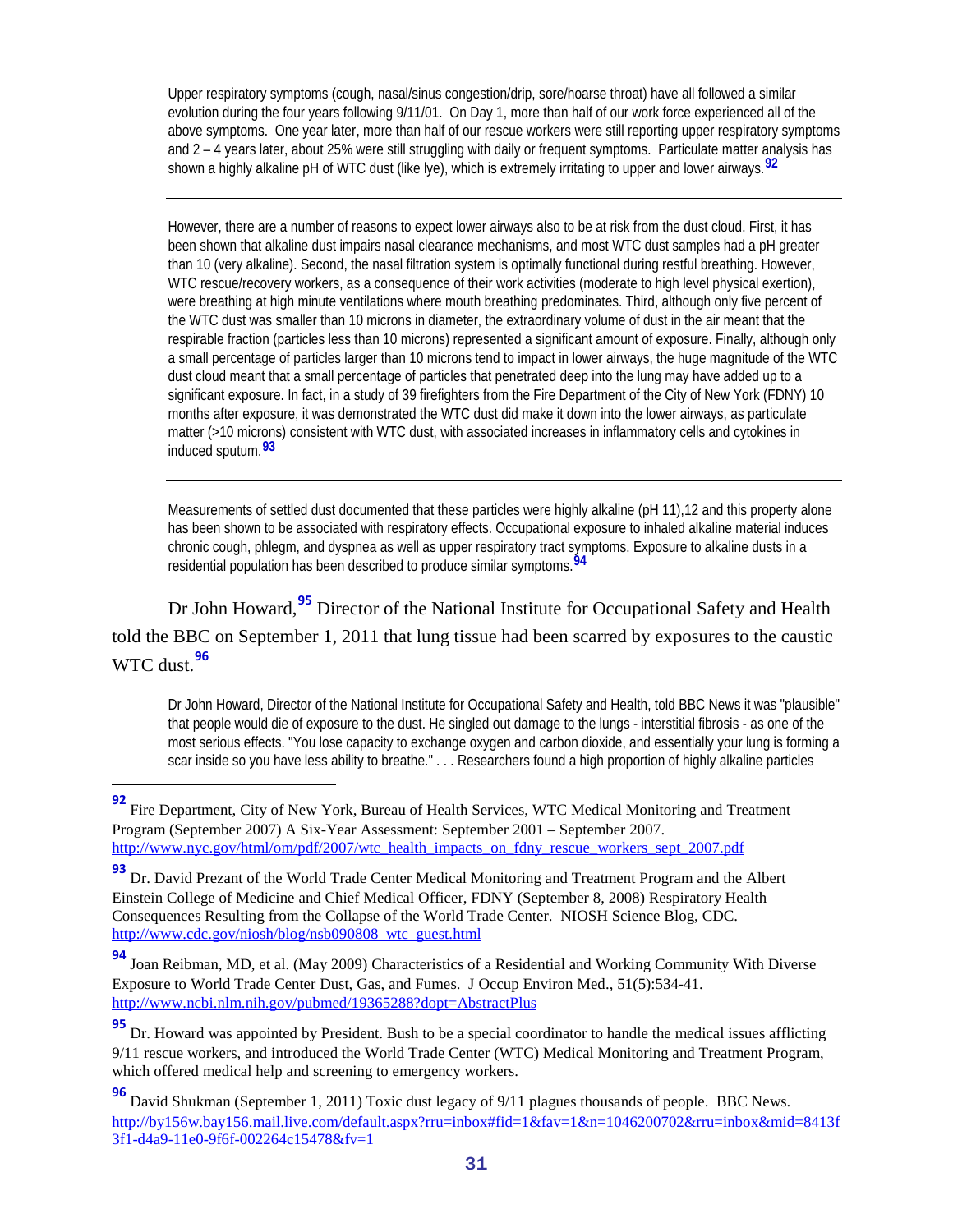from the pulverised concrete, but also asbestos and heavy metals like lead and mercury from thousands of computers and lights.

A new study was published last week by consortium of researchers headed by the chief medical officer for the Fire Department on New York.<sup>[97](#page-31-1)</sup> Although not conclusive at this time, there was a 19% increase in cancer rates in firefighters exposed to the caustic dust and smoke from the WTC collapse. This early increase in cancers may be related to caustic high pH of WTC dust, which, as explained above, would defeat the natural defense mechanisms of the respiratory system, allowing excessive amounts of WTC dust particles to enter the lungs, deadening or killing the ciliary cells that would normally transport dust particles up and out of the respiratory tract.

#### **Both large and small WTC dust particles would have corrosive, high pH levels**

<span id="page-31-0"></span>There are no valid documented studies of the pH of the smallest, respirable size particles of WTC dust. There are only tests of the bulk, aggregate dust containing both small and larger particles. It is not possible at this time to conduct new laboratory tests for the pH of the smallest particles WTC dust. This is because WTC dust containing or other similar alkaline material neutralize over time. Tests must be performed promptly and the sample must have been stored properly before testing.**[98](#page-31-2)**

This hypothesis is consistent with the allegations of co-petitioner Dr. Jenkins in her October 13, 2008 complaint to the FBI,<sup>[99](#page-31-3)</sup> wherein she alleged the laboratory test results of WTC dust for its pH had to be both suppressed and falsified. When testing was performed by EPA months later, the laboratory methods were rigged and intentionally designed to give false neutral results, both by diluting the WTC dust nearly 600 times with water before testing, obviously diluting any corrosivity, and testing only after the sample had time to neutralize by atmospheric exposure. **[100](#page-31-4)**

<span id="page-31-1"></span>**<sup>97</sup>** Rachel Zeig-Owens, Mayris P Webber, Charles B Hall, Theresa Schwartz, Nadia Jaber, Jessica Weakley , Thomas E Rohan, Hillel W Cohen, Olga Derman, Thomas K Aldrich, Kerry Kelly, David J Prezant (September 3, 2011) Early assessment of cancer outcomes in New York City firefighters after the 9/11 attacks: an observational cohort study. Lancet, Vol. 378: 898.

[http://download.thelancet.com/pdfs/journals/lancet/PIIS0140673611609896.pdf?id=4d037fefcb72946c:a5ae5d1:132](http://download.thelancet.com/pdfs/journals/lancet/PIIS0140673611609896.pdf?id=4d037fefcb72946c:a5ae5d1:132313d980f:466f1315092748298) [313d980f:466f1315092748298](http://download.thelancet.com/pdfs/journals/lancet/PIIS0140673611609896.pdf?id=4d037fefcb72946c:a5ae5d1:132313d980f:466f1315092748298)

Sydney Ember (September 1, 2011) Study Suggests Higher Cancer Risk for 9/11 Firefighters, New York Times. [http://www.nytimes.com/2011/09/02/health/research/02cancer.html?\\_r=2&ref=nyregion&pagewanted=print](http://www.nytimes.com/2011/09/02/health/research/02cancer.html?_r=2&ref=nyregion&pagewanted=print)

<span id="page-31-2"></span>**<sup>98</sup>** The calcium hydroxide and/or calcium oxide in WTC dust (components of concrete and pulverized glass particles) are neutralizes by a reaction with atmospheric moisture and carbon dioxide from the air, a chemical process called "carbonation." A WTC dust sample would need to be stored in a sealed container (preferably a sealed glass ampoule) and/or protected by a carbon dioxide absorbent (sodalime) for preservation before pH analysis.

<span id="page-31-3"></span>**<sup>99</sup>** See October 13, 2008 complaint to FBI from Cate Jenkins, Ph.D., *op. cit.*,

<span id="page-31-4"></span>**<sup>100</sup>** *Id.* at pp. 37-39.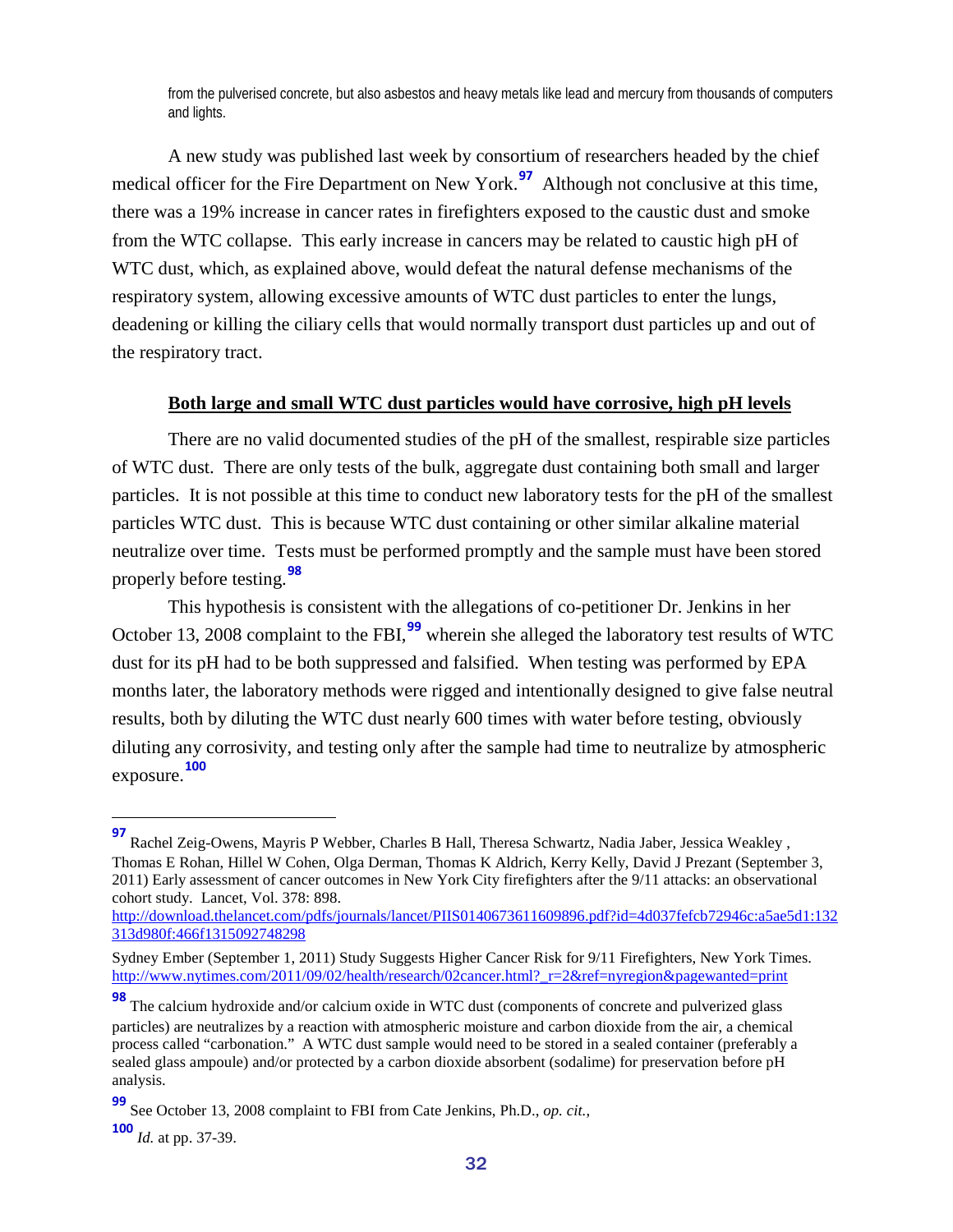#### **Extrapolation to the pH of the smallest WTC dust particles**

<span id="page-32-0"></span>As described in the historical perspective of the Corrosivity Characteristic and its impact on First Responders and the public after 9/11, there are no credible tests of the pH levels of the smallest WTC dust particles, those which can stay suspended long enough to reach deep within the lungs. Tests cannot be performed at this late date, because WTC dust would have neutralized by exposure to the air and moisture. Thus, in order to extrapolate the pH of the smallest WTC dust particles, all that is required is to establish whether or not there was some compositional or chemical difference between the largest and smallest particles.

The pH tests performed by the U.S. Geological Society (USGS) for bulk aggregate WTC dust found pH levels over 12 for some WTC bulk dust samples, **[101](#page-32-1)** even after improper dilution of samples with a weak acid in a 20-to-1 ratio before testing.

Concrete was the presumed major contributor to the corrosive, alkaline properties of WTC dust. The concentration of concrete in the larger WTC dust particles can be compared to the concentration of concrete in the smallest WTC particles. If there is no difference in concrete concentrations between large and small particles, it can be assumed that the pH levels would also have been the same. There are 2 credible studies that determined the concentration of concrete in the smallest WTC dust particles, and the concentrations of concrete in the larger particles. **[102](#page-32-2)** The concentration of concrete was the same or larger in the smallest WTC particles. The DELTA research group at the University of California at Davis, reported 21% portland cement in the smallest respirable-sized WTC dust particles (0.09 to 0.26 microns), along with 15% aggregate (sand and gravel that were mixed with the cement to form concrete). That means that the net "concrete" content of the smallest WTC particles was around 38%.**[103](#page-32-3)** The larger sized

[http://daviswiki.org/DELTA\\_Group](http://daviswiki.org/DELTA_Group)

<http://www.mvainc.com/>

<span id="page-32-1"></span>**<sup>101</sup>** *Id.* at p. 14 for a table of the USGS pH results released in 2006 (earlier USGS reports were contradictive as explained in Jenkins' 10/13/08 complaint).

http://www.scribd.com/doc/45180410/Jenkins-101308-FBI-New-WTC-pH-Lies-2nd-Complaint5.

<span id="page-32-2"></span>**<sup>102</sup>** Both the Delta Group at the University of California at Davis, and MVA Scientific Consultants, Inc. are highly prestigious groups, having received numerous EPA grants for similar studies on fine particulates. MVA was a major contract laboratory to EPA in the evaluation of WTC dust after 9/11, but performed its study of the concrete content of WTC dust independently. Dr. Millette of MVA was an expert witness on behalf of the Department of Justice and EPA suit against W.R. Grace for the Libby, MT asbestos Superfund site.

See The DELTA Group, for the Detection and Evaluation of the Long-Range Transport of Aerosols. University of California at Davis at [http://everest.ucdavis.edu/people/faculty/faculty\\_profiles/thomas\\_cahill.html](http://everest.ucdavis.edu/people/faculty/faculty_profiles/thomas_cahill.html)

See also MVA Scientific Consultants, Inc. at

<http://www.mvainc.com/staff/jim-millette/>

<span id="page-32-3"></span>**<sup>103</sup>** See October 13, 2008 complaint to FBI from Cate Jenkins, Ph.D., *op. cit.*, at pp. 29, 54-55.

See also internet available version of results in Esquire Magazine (March 20, 2007), "Now We Know" and "The Bag: A Breakdown" at: [http://www.esquire.com/features/Know9\\_11](http://www.esquire.com/features/Know9_11)

<http://www.esquire.com/features/breakdown0407>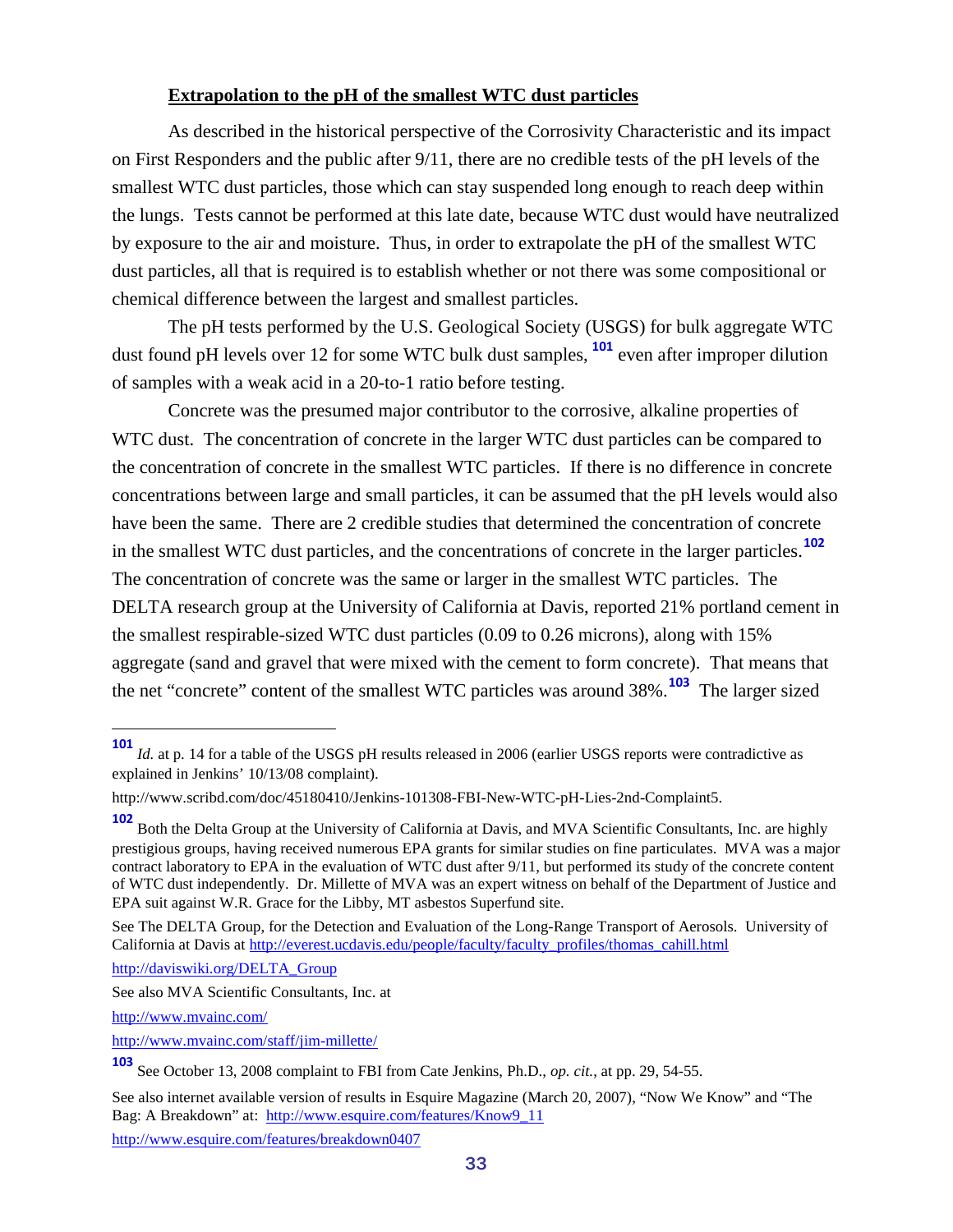particles (2.5 to 12 microns) had a similar concrete content of 34.5% concrete (22% portland cement and 12.5 aggregate). Another independent research group, MVA Scientific Consultants, Inc., also found that the smallest WTC dust particles (0.5 to 2.5 microns) contained 26.5% cement particles in samples about ½ mile away from Ground Zero.**[104](#page-33-1)**

From these studies, it can be concluded that since the concrete concentrations found in the smallest WTC dust were comparable to the concrete concentrations in the larger particles, that the pH of the smallest particles would be comparable to the bulk, aggregate pH levels of WTC dust. Newly pulverized concrete from buildings has been shown to have pH levels from 11 to over 12, which is a generally recognized fact.**[105](#page-33-2)**

As stated before, First Responders at any hazardous release site such as the WTC have as their reference the Corrosivity Characteristic as incorporated into the CERCLA Hazardous Substances List. No effective distinction is made whether the release is a liquid or a solid. In fact, there is no alternate safe pH level for solids in the Hazardous Substances List, only the Corrosivity Characteristic which ambiguous states as a criteria "it is aqueous." If the genuine safe alkaline pH level of 11.5 were part of this list, First Responders would have been trained and aware before these disasters what the recognized corrosivity standard is and take action to avert exposures.

#### <span id="page-33-0"></span>Impact of the falsified Corrosivity Characteristic after implosion demolitions of buildings

EPA and other authorities have never issued any warning to the public because of the alkaline, corrosive properties of dust from implosion demolitions of large buildings, and there is no evidence that EPA and others have tested the dust for its pH after these demolitions, even when sophisticated testing of other pollutants have been performed. In addition, there has been no testing of the dust for the pH after these implosion demolitions in published scientific studies even though sophisticated measurements of other toxic materials was performed.**[106](#page-33-3)** In fact, these events are billed as spectator events, with the public becoming engulfed in the ensuing dust clouds containing fine, pulverized concrete.**[107](#page-33-4)**

In November 2007, co-petitioner Cate Jenkins assisted residents before a pending demolition in Florida. Concrete from the structure to be imploded was tested for its pH by the building owners, and levels were found over 11.5, the international standard. After the implosion, citizens tested the settled dust and found pH levels over 12. **[108](#page-33-5)** Immediately after the

<span id="page-33-1"></span>**<sup>104</sup>** Millette, J. R., et al. (2002) Microscopical Studies of World Trade Center Disaster Dust Particles. Microscope 50:l, 29-3.

<span id="page-33-2"></span>**<sup>105</sup>** See table on p. 46, May 6, 2007 complaint to the FBI and Congress from Cate Jenkins, Ph.D., *op. cit.*

**<sup>106</sup>** See May 6, 2007 complaint to the FBI and Congress from Cate Jenkins, Ph.D., *op. cit.*, at pp. 45-52.

<span id="page-33-5"></span><span id="page-33-4"></span><span id="page-33-3"></span>**<sup>107</sup>** *Id.* at p. 47 for 2 photographs of spectators becoming covered by the dust cloud after on such demolition. **<sup>108</sup>** *Id.* at pp. 57-60.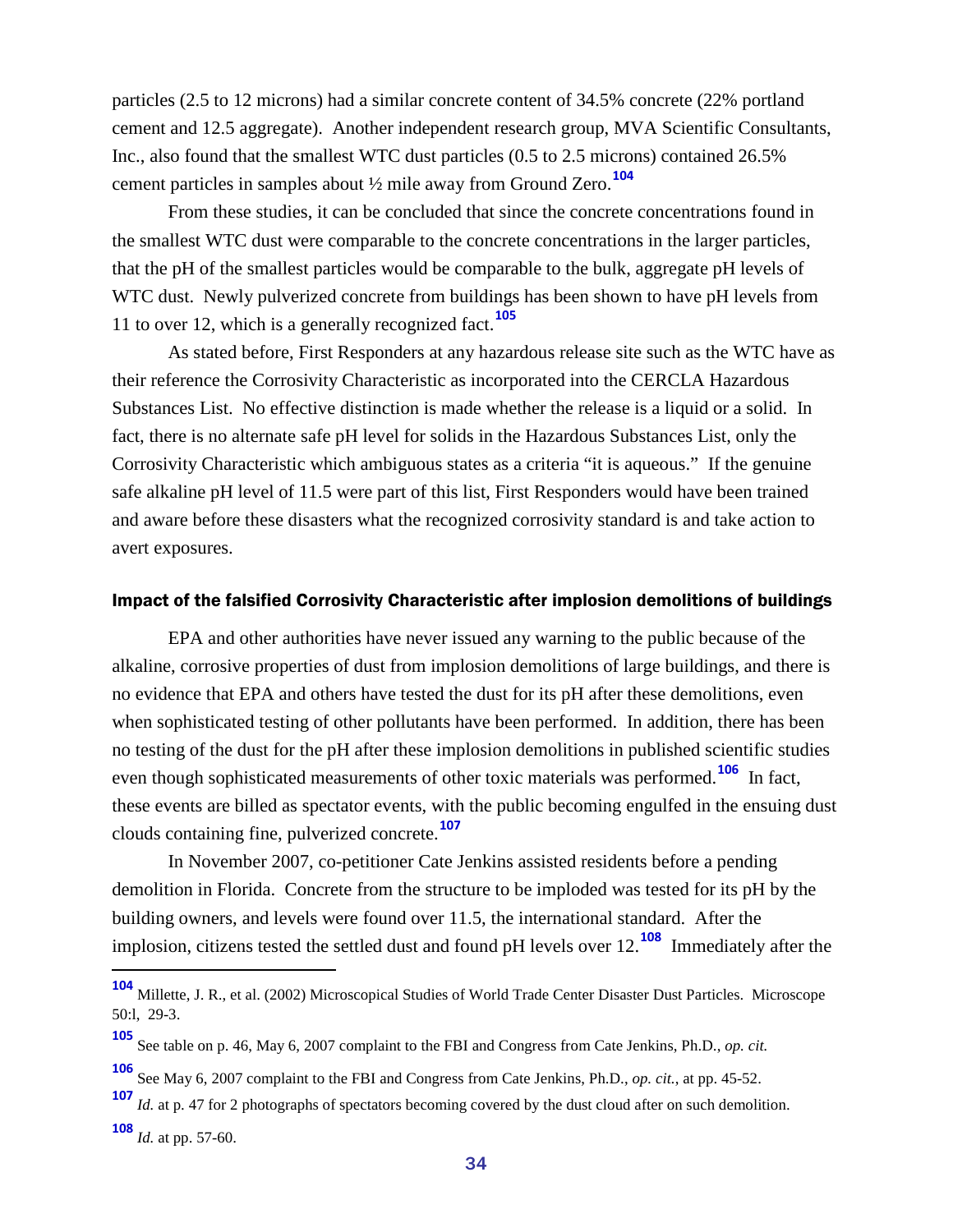demolition, children were stationed in the rubble from the newly collapsed building to stage a mock rescue operation by the local fire department.

If the Corrosivity Characteristic pH level was not falsified, and instead set at the correct pH level of 11.5, precautions would be taken at these demolitions to protect the public. Concrete before demolition, and the dust after demolition will almost never have a pH level higher than 12.5, the falsified Corrosivity Characteristic level. Thus, action is never taken to control exposures for the reason of corrosivity.

#### <span id="page-34-0"></span>Impact of the falsified Corrosivity Characteristic on residents living near cement manufacturing facilities (cement kiln dust)

Similarly to the situation of concrete dust generated by implosion demolitions, the dust from cement manufacturing facilities (cement kiln dust, or CKD) will also rarely have a pH level higher than 12.5. However, this dust will have pH levels exceeding 11.5, the genuine international standard for presumed corrosivity.

One Material Safety Data Sheets (MSDS) from major cement manufacturer**[109](#page-34-1)** warns that cement kiln dust is a corrosive material, with a pH ranging from 10-13. It provides the proper warning prominently on the MSDS:



**MSDS: Cement Kiln Dust** 

| <b>Section 1: PRODUCT AND COMPANY INFORMATION</b>      |                                                                                                                                        |                           |                   |  |  |  |  |  |  |  |
|--------------------------------------------------------|----------------------------------------------------------------------------------------------------------------------------------------|---------------------------|-------------------|--|--|--|--|--|--|--|
| <b>Product Name(s):</b><br><b>Product Identifiers:</b> | Cement Kiln Dust<br>New Lime™, Cement Kiln Dust (CKD), Kiln Dust, Cement Lime, Raw Mix, Kiln Feed,<br>Baghouse Dust.                   |                           |                   |  |  |  |  |  |  |  |
| .                                                      |                                                                                                                                        |                           |                   |  |  |  |  |  |  |  |
|                                                        | <b>WARNING</b>                                                                                                                         |                           |                   |  |  |  |  |  |  |  |
|                                                        | Corrosive - Causes severe burns.<br>Toxic - Harmful by inhalation.<br>(Contains crystalline silica)                                    | Respiratory<br>Protection | Eye<br>Protection |  |  |  |  |  |  |  |
|                                                        | Use proper engineering controls, work<br>practices, and personal protective<br>equipment to prevent exposure to wet<br>or dry product. | Waterproof                | Waterproof        |  |  |  |  |  |  |  |
|                                                        | Read MSDS for details.                                                                                                                 | Gloves                    | <b>Boots</b>      |  |  |  |  |  |  |  |

**Material Safety Data Sheet** 

<span id="page-34-1"></span>**<sup>109</sup>** LaFarge North America, MSDS for Cement Kiln Dust, [http://www.lafarge](http://www.lafarge-na.com/MSDS_North_America_English_-_Cement_Kiln_Dust.pdf)na.com/MSDS\_North\_America\_English - Cement\_Kiln\_Dust.pdf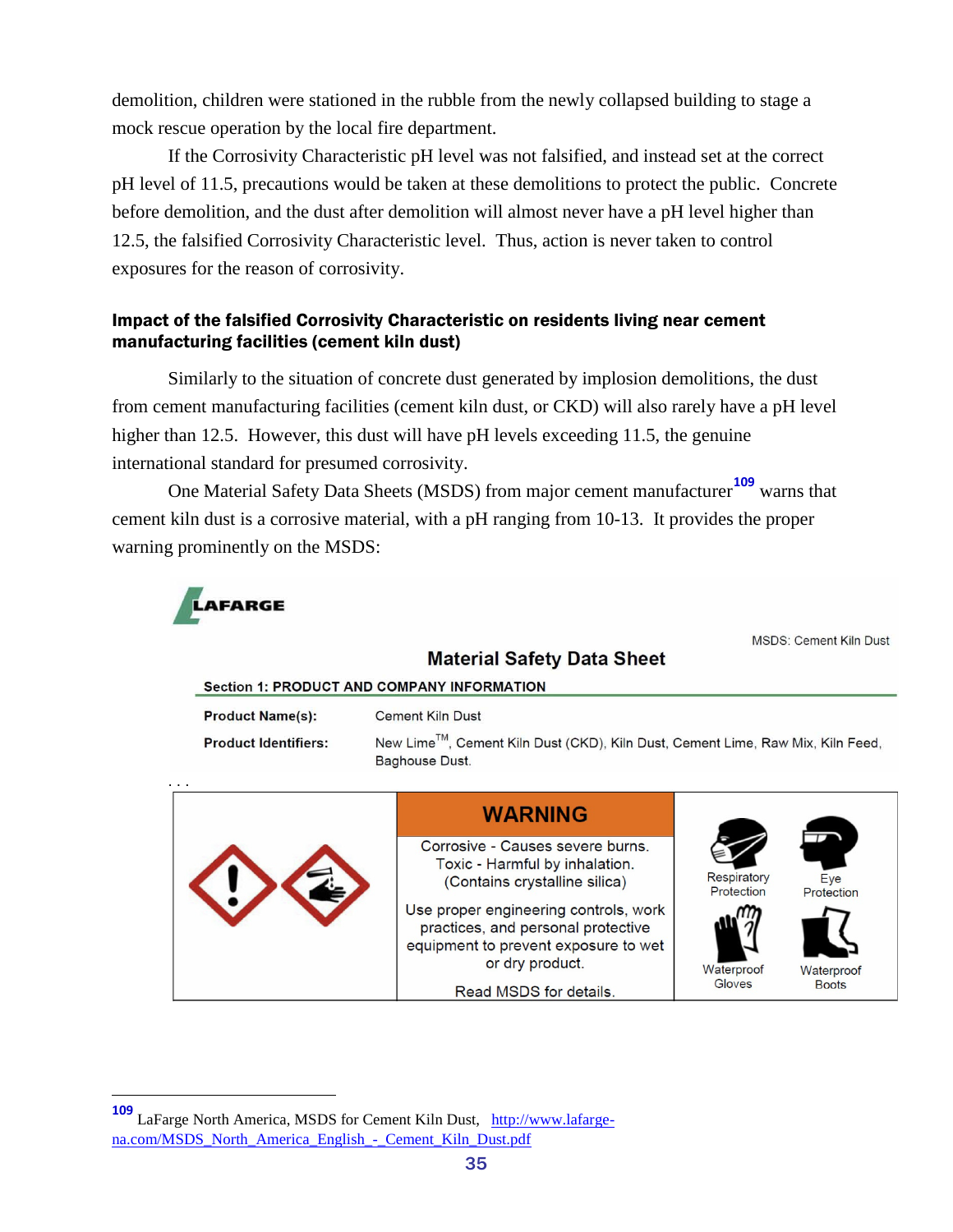However, in a 1993 report to Congress on the hazards of CKD, EPA claimed that a pH level of 12.5 was not only safe for the skin, but to all human tissues (including the eyes and lung).**[110](#page-35-1)** EPA's 1997 risk assessment for CKD never even mentioned any corrosive inhalation or skin contact hazards.**[111](#page-35-2)** As a result, EPA only requires monitoring of certain toxic metals around cement manufacturing sites, and does not mention or regulate the dust for its caustic, corrosive inhalation hazard. If EPA adopted the genuine, internationally recognized pH level of 11.5 and higher as unsafe, CKD exposures to the public living near these cement manufacturing sites would be tested and regulated.

#### <span id="page-35-0"></span>Impact of the ambiguous specification of "aqueous" in the Corrosivity Characteristic definition

This petition not only requests that the Corrosivity Characteristic regulation be changed to a pH threshold level of 11.5 for alkaline corrosive materials, but it also requests that the Corrosivity Characteristic regulation be changed to explicitly include all materials, not just the ambiguous specification that it be "aqueous."  $(40 \text{ C.F.R.} \$   $261.22(a)(1)$ .) In practice, when the Corrosivity Characteristic is used pursuant to the CERCLA/Superfund requirements in its List of Hazardous Substances, or under other regulations such as the Department of Transportation placarding and handling requirements, no real distinction is made between water or non-water containing materials. This is because on human contact, water-free alkaline materials quickly absorb water from body tissues, particularly the respiratory tract.

It is important to make this change in the definition of a material subject to the Corrosivity Characteristic to prevent any misunderstanding that a pH level of 11.5 and above is the internationally recognized presumptive hazard threshold for alkaline corrosivity. Robert W. Dellinger, former Director, Materials Recovery and Waste Management Division (MRWMD), Office of Resource Conservation and Recovery (ORCR), EPA, the division responsible for the original promulgation of the Corrosivity Characteristic regulation in 1980, its reassement in 1996, and its continued publication annually in the Code of Federal Regulations, testified on

<span id="page-35-1"></span>**<sup>110</sup>** EPA, Office of Solid Waste, OSWER (December 31, 1993) Report to Congress – Cement Kiln Dust Waste. Chapter 6, Potential Danger to Human Health and the Environment, p. 6-4. <http://www.epa.gov/osw/nonhaz/industrial/special/ckd/cement2.htm>

Major results and conclusions from the evaluation of potential danger to human health and the environment from the management of CKD are presented below. ... The pH of CKD leachate measured in laboratory tests typically ranged from 11 to 13. High pH levels in ground water and surface water may result in a variety of adverse effects, including the mobilization of certain metals and other constituents that could pose toxicological problems, human tissue burns (at pH levels above 12.5 or more), corrosion in pipes, and objectionable taste in drinking water. In addition, high pH levels could cause a wide variety of adverse ecological effects.

<span id="page-35-2"></span>**<sup>111</sup>** EPA, Office of Solid Waste, OSWER (1997)Technical Background Document: Population Risks from Indirect Exposure Pathways, and Population Effects from Exposure to Airborne Particles from Cement Kiln Dust Waste. <http://www.epa.gov/osw/nonhaz/industrial/special/ckd/cement4.htm>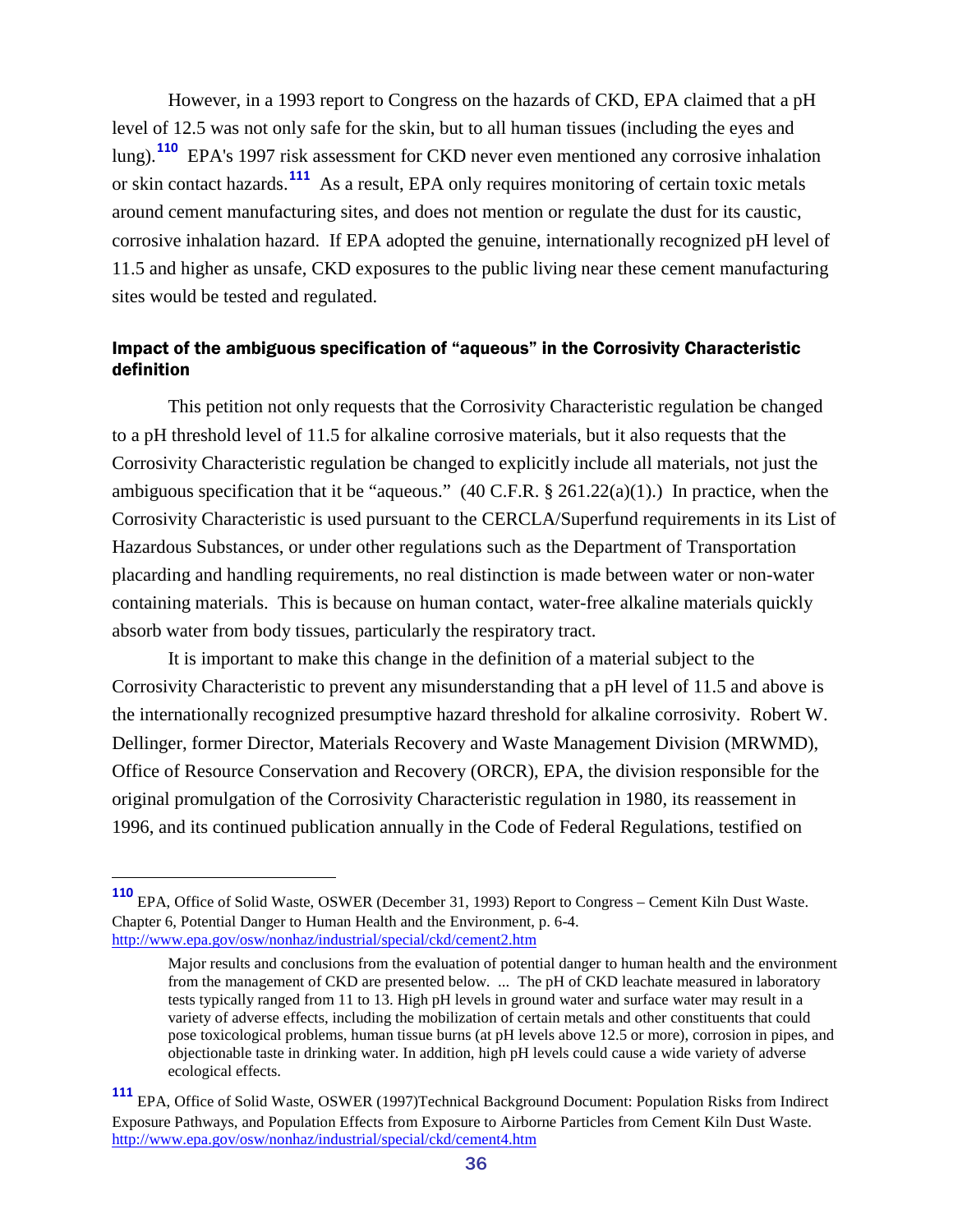April 22, 2011 that EPA had erred by restricting the regulation to materials that were "aqueous."**[112](#page-36-1)**

A: Okay. I do not feel culpable, and I don't think anybody else should feel culpable of that because there has been -- let's see, it's 2011 now. So it's 20 -- 2001; 21 years, and nobody to my knowledge has asked that that particular test be changed. And, as I mentioned earlier, the test applies only to liquids. It doesn't apply to solids. So it's irrelevant.

Q: So you are saying now that you believe that your analysis is sufficient to say that no one employed by EPA at any time in this process from 1980 or whatever on made an error or has any liability or engaged in misconduct?

A: The only error that would have been made was that they did not apply the corrosivity characteristic to liquids.

### <span id="page-36-0"></span>V. Conclusion

For the foregoing reasons, EPA should convene a proceeding for reconsideration of the Corrosivity Characteristic regulation. Should you wish to receive any supplemental materials, please let us know.

Respectfully submitted this  $8<sup>th</sup>$  day of September, 2011

 $\sum_{i=1}^{n}$ 

Paula Dinerstein, Senior Counsel Public Employees for Environmental Responsibility (PEER) 2000 P St., NW Suite 240 Washington, DC 20036 202.265.7337 [pdinerstein@peer.org](mailto:pdinerstein@peer.org) [www.peer.org](http://www.peer.org/)

 $\sim$ 

Cate Jenkins, Ph.D. Post Office Box 2102 Fairfax, VA 22031 703.691.2757 [jenkins.cate@live.com](mailto:jenkins.cate@live.com)

<span id="page-36-1"></span>April 22, 2011 deposition of Robert W. Dellinger, former Director, Materials Recovery and Waste Management Division, EPA, p. 175.